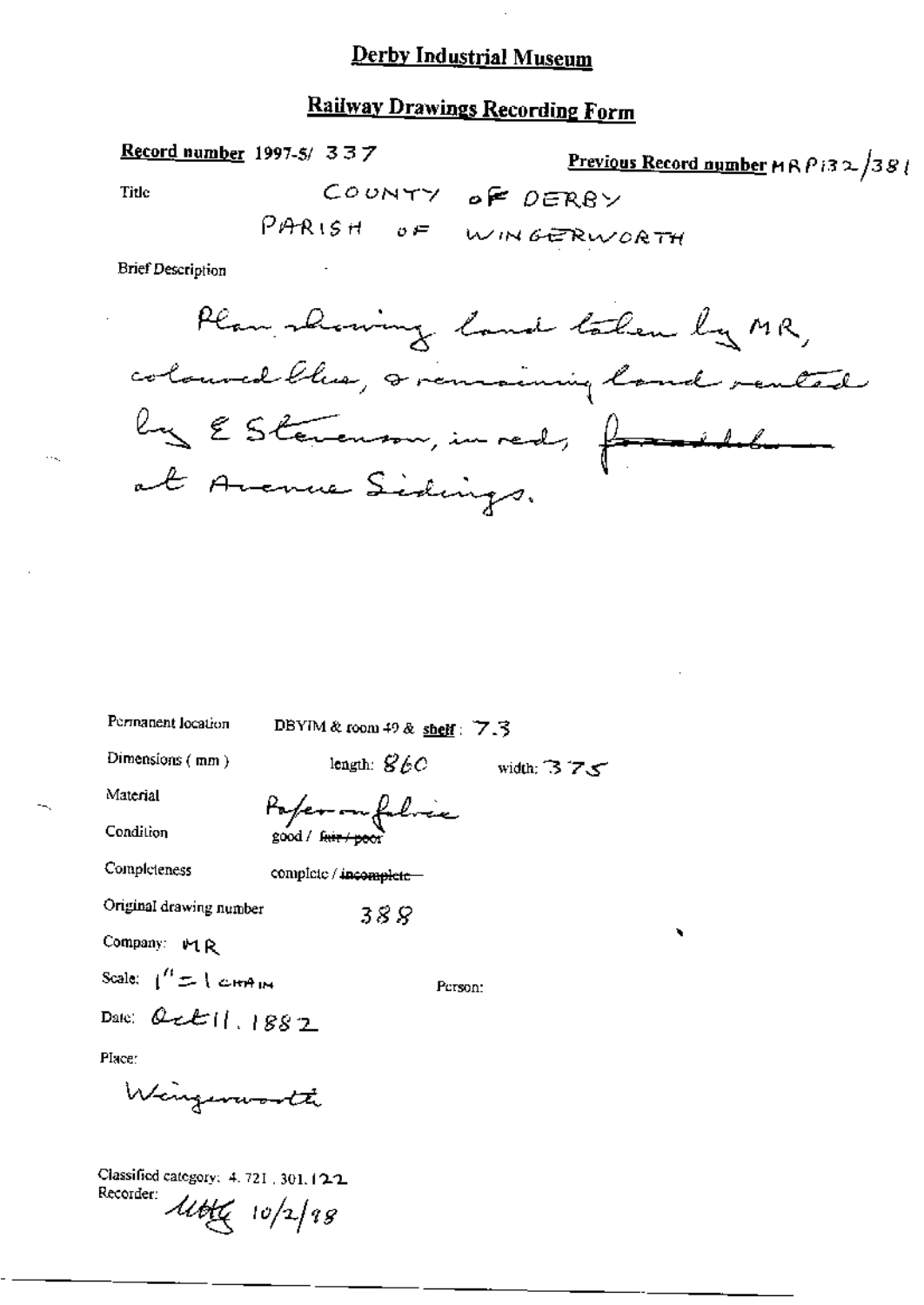### **Railway Drawings Recording Form**

Record number 1997-5/1138, 5

Previous Record number  $HRP-32/654-$ 

Title

**Brief Description** 

flan chaming fields adjacent Complex track layout with rail loop over main leases & wagon turntables.

Permanent location

DBYIM & room  $49$  & shelf :  $10$   $\overline{S}$ 

Dimensions (mm)

width  $660$ length:  $860$ 

Material

 $\rho_{\rm s}/\rho$ 

Condition

good/fair/poor stains

Completeness

complete / incomplete

Original drawing number

Company: NMR

Scale:

Person:

Date:

Place:

N. Wingfeeld

Classified category: 4, 721, 301, 122 Recorder luy 24/11/2000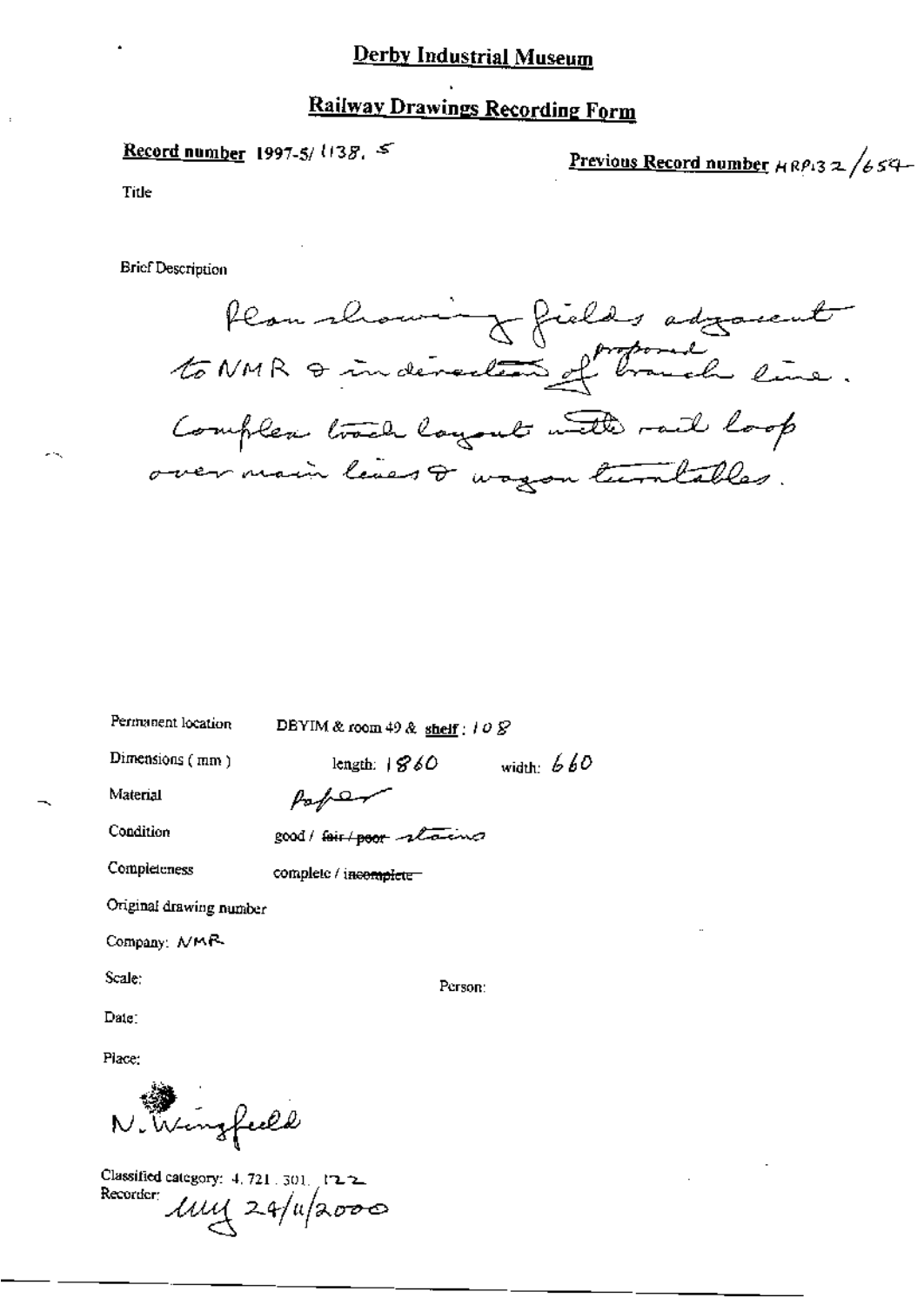Record number 1997-5/1138.6 Previous Record number MRP132 /654-NORTH MIDLAAD RAILWAY (North Wingfield Branch Contract) Title

**Brief Description** 

Plan of proposed route from NMR across mimbered fields.

| Permanent location      | DBYIM & room 49 & shelf: $108$ |                             |
|-------------------------|--------------------------------|-----------------------------|
| Dimensions (mm)         | length: $\sqrt{270}$           | width $\neg$ 2 $\heartsuit$ |
| Material                | Vafav                          |                             |
| Condition               | good/fair/poor returns         |                             |
| Completeness            | complete tincomplete edges     |                             |
| Original drawing number |                                |                             |
| Company: $N \ltimes R$  |                                |                             |

Scale:  $1'' = 4$  cH

Person:

 $\cdot$ 

Date:

Place:

N. Wingfeeld

Classified category:  $4.721$ . 301. 122 Recorder:  $11/24/11/2000$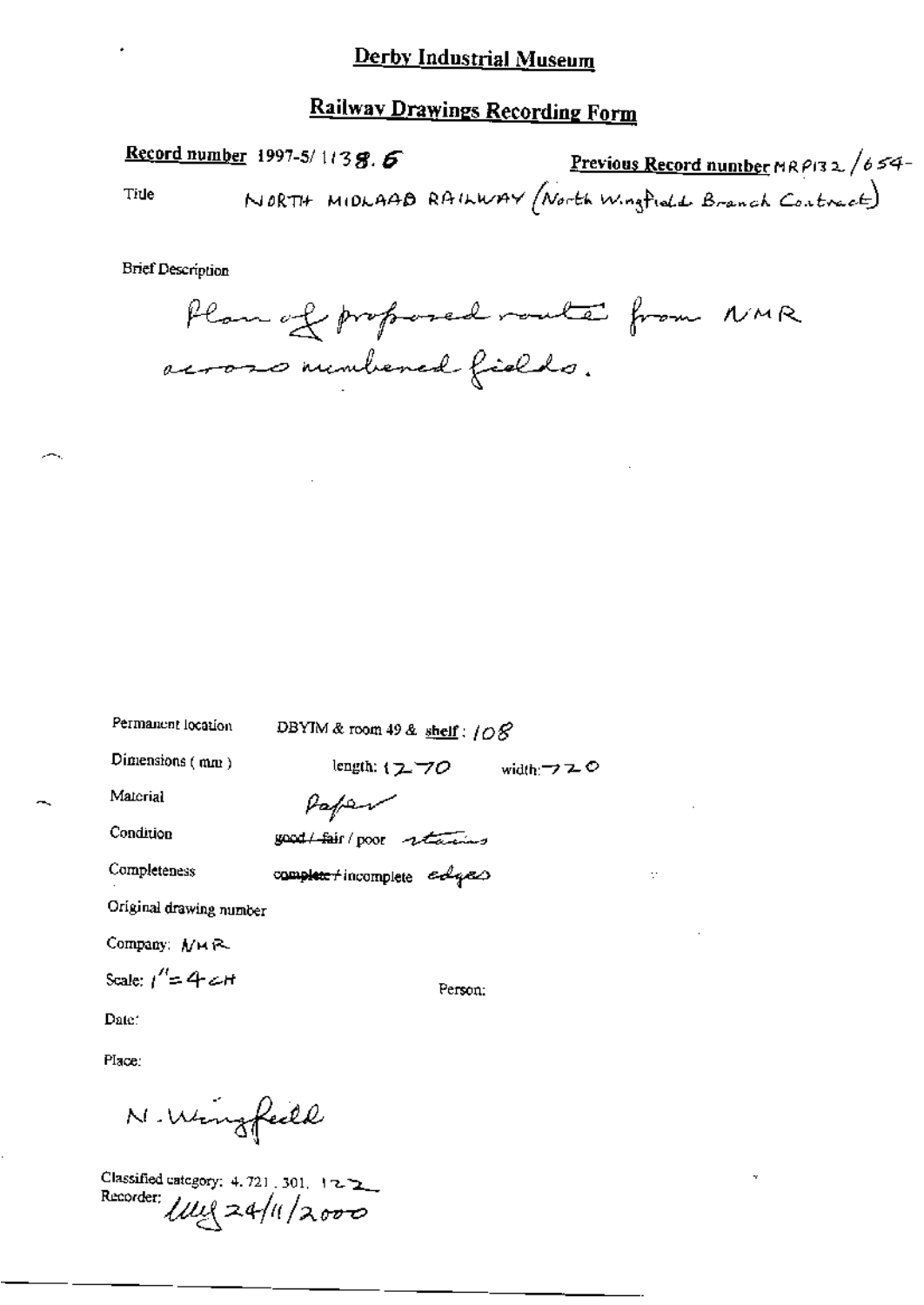### **Railway Drawings Recording Form**

### Record number 1997-5/1(38, 7

Previous Record number  $\mu$ RP132/654-

Title

**Brief Description** 

Plan of proposed route from NMR across numbered fields. 4 alternative rantes shown. Branch off one route back towards NMR?

width:  $650$ 

Permanent location

DBYIM & room 49 & shelf: | 08

Dimensions (mm)

Poper

length:  $1115$ 

Condition

Material

5000 / 1211 / poor....

complete / incomplete-

Completeness

Original drawing number

Company: NM P

Scale:

Person:

Date:

Place:

N. Wingfald

Classified category: 4, 721, 301, 1/2, 2 Recorder lives 24/11/2000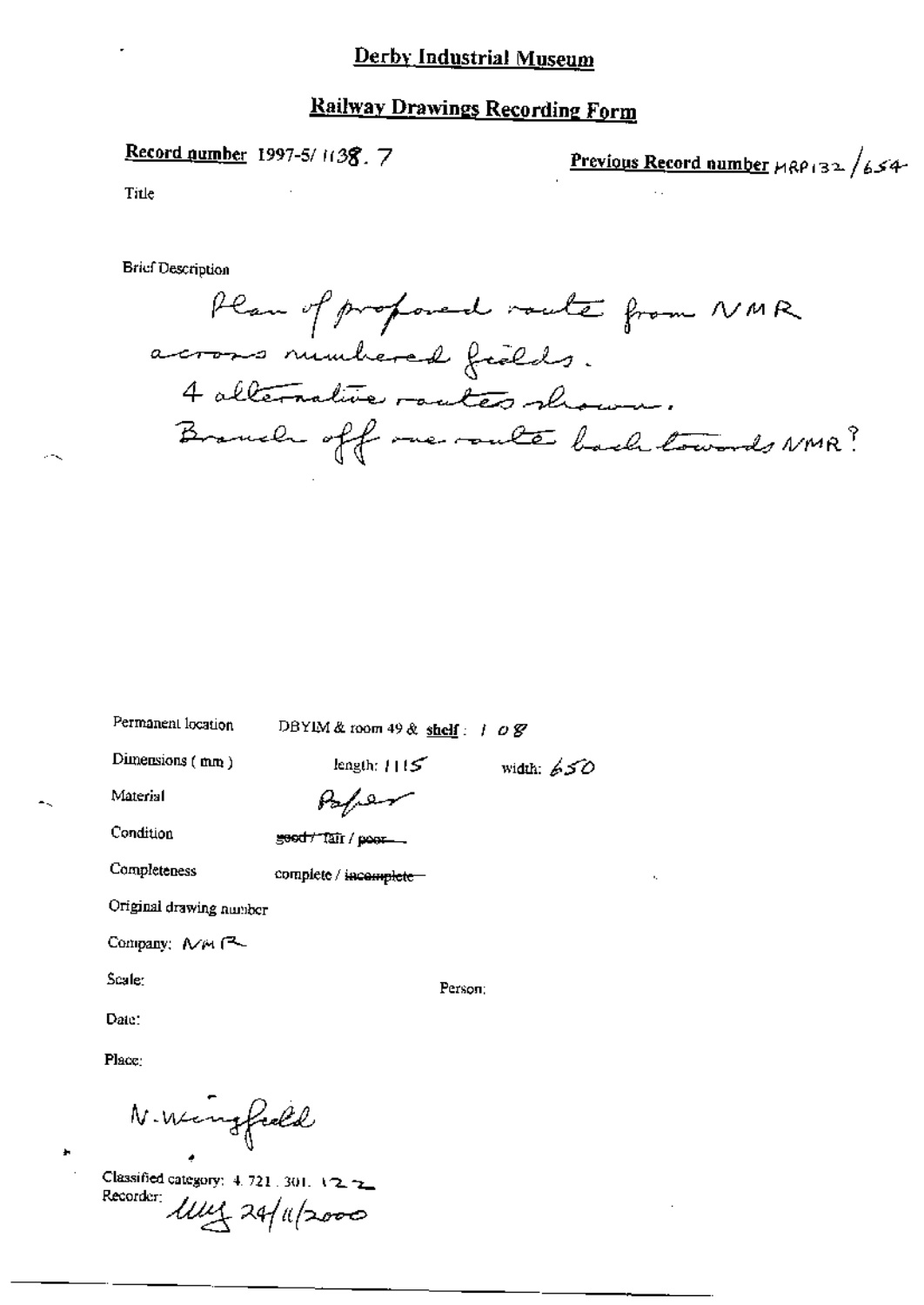| <u>Record number</u> 1997-5/1137, 8     | Previous Record number MRP132/654 |
|-----------------------------------------|-----------------------------------|
| Title<br>North Wingfield Branch,        |                                   |
| Brief Description from one received     |                                   |
| Klan showing proposed alignment of      |                                   |
| Nuringfield branch from NMR line into   |                                   |
| Ault Huckmall Parcial                   |                                   |
| Laudowners:                             |                                   |
| Sir Henry John Joseph Hunloke Baronett. |                                   |
| Henny Reason. Tereminal Rooth.          |                                   |
|                                         |                                   |
|                                         |                                   |
|                                         |                                   |
|                                         |                                   |

DBYIM & room 49 & shelf:  $108$ Permanent location

Dimensions (mm)

length:  $780$  width:  $520$ 

Person:

Material

 $\rightarrow$ 

Rafen

Condition

good / fair / poor-

Completeness complete / incomplete-

Original drawing number

Company:  $N M R$ 

Scale:  $\int$  =  $\frac{1}{2}$  =  $\frac{1}{2}$ 

Date:

Place:

N Wingfield

Classified category: 4.721, 301, 122<br>Recorder:  $\mu$ ull 17/14/2000

۸.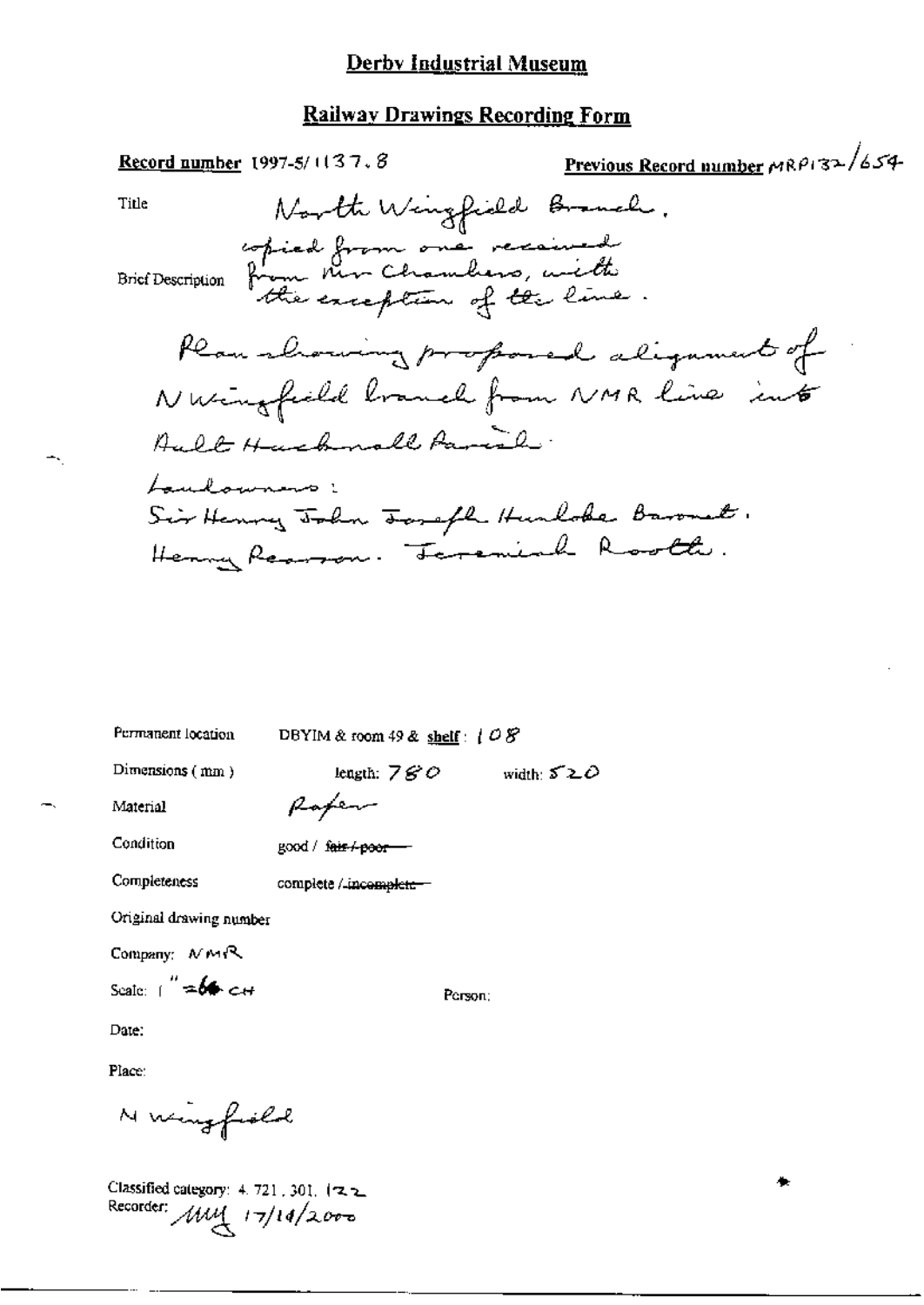#### **Railway Drawings Recording Form**

#### Record number 1997-5/1137.9

Previous Record number  $MRP$ 132/654-

Title

**Brief Description** 

Plan showing proposed suite alignment with all fields numbered. Water courses/wells? shown in red.

Permanent location

DBYIM & room 49 & shelf:  $108$ 

Dimensions (mm)

length:  $755$  width:  $500$ Flünpafer

Condition

Material

good / f<del>air / poor =</del>

Completeness

complete / incomplete-

Original drawing number

Company: NMR

Scale:  $\frac{1}{2}$  4 cH

Date:  $104 - 1842$ 

Person: Received from the Chambers witter Celter.

Place:

Nucingfield

Classified category: 4, 721, 301, 1222. Recorder: My 24/11/2000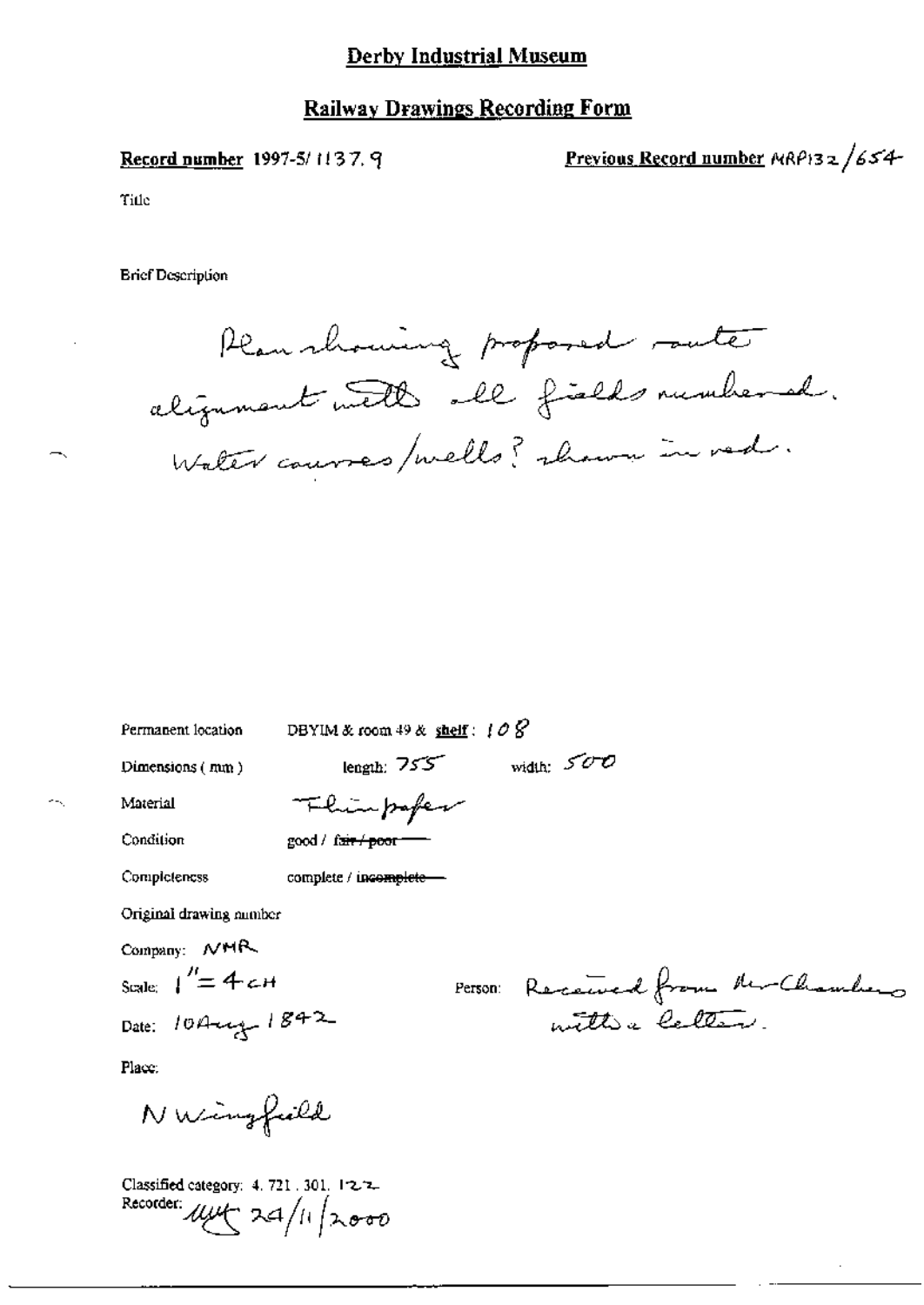**Record number** 1997-5/1137, 10

Previous Record number MRP132/654

Title

**Brief Description** 

Plan showing proposed roate alignments with all fields aumhered as on 1997-5/1137.9. Roads & buildings shown.

width: 755

Permanent location

DBYIM & room 49 & shelf:  $108$ 

Dimensions (mm)

length:  $980$ 

Fraction profer

Material

Condition

Completeness

complete / incomplete

Original drawing number

Company: NMR

Scale:  $1'' = 4 \text{cH}$ 

Person:

Date:

Place:

N Wangfeild

Classified category: 4, 721, 301, 122 Recorder:  $\mu$ tte 24/11/2000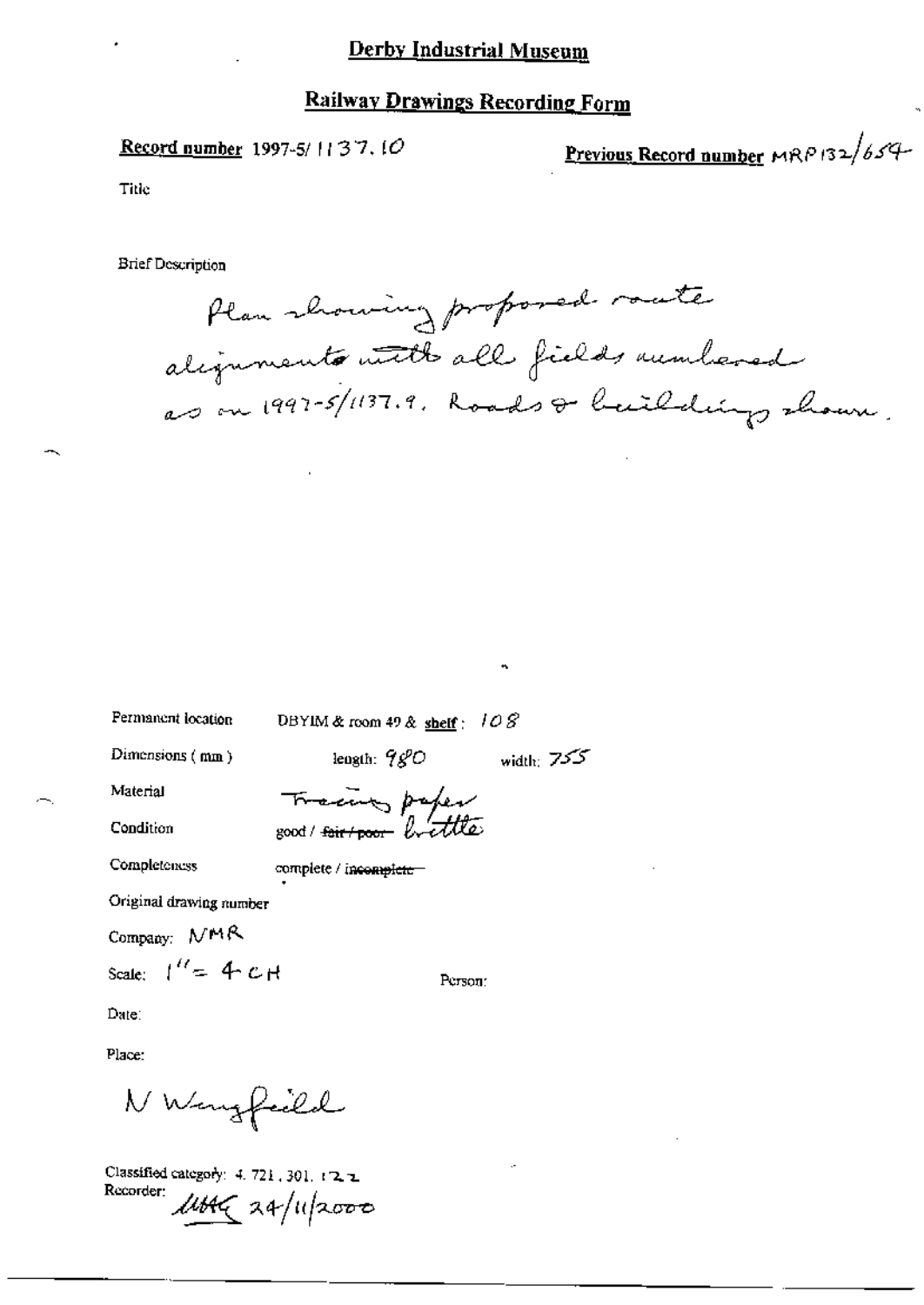# **Railway Drawings Recording Form**

|                          | Record number 1997-5/1132, $2$                               |              |                                         |
|--------------------------|--------------------------------------------------------------|--------------|-----------------------------------------|
|                          |                                                              |              | Previous Record number $mR^{p_1}32/571$ |
| Title                    | Contract NW.                                                 |              |                                         |
| <b>Brief Description</b> | Drawing No 12a<br>Bridge instead of double eight for calvant |              |                                         |
|                          |                                                              |              | Clevations orcelions of 2 track bredge  |
|                          | oner brook. Plan of brook diversion.                         |              |                                         |
|                          | Colouned.                                                    |              |                                         |
|                          |                                                              |              |                                         |
|                          |                                                              |              |                                         |
|                          |                                                              |              |                                         |
|                          |                                                              |              |                                         |
|                          |                                                              |              |                                         |
|                          |                                                              |              |                                         |
|                          |                                                              |              |                                         |
| Permanent location       | DBYIM & room 49 & shelf: 107                                 |              |                                         |
| Dimensions $(mn)$        | length: 1~80                                                 | width: $735$ |                                         |
| Material                 | Hapen                                                        |              |                                         |
| Condition                | good fair poor lear                                          |              |                                         |
| Completeness             | complete / incomplete-                                       |              |                                         |
| Original drawing number  |                                                              |              |                                         |
| Company: MMR             |                                                              |              |                                         |
| Scale: $1''=4$           | Person:                                                      |              |                                         |
| Date:                    |                                                              |              |                                         |
| Place:                   |                                                              |              |                                         |
| N. Wingfield             |                                                              |              |                                         |

ा क Classified category: 4.721, 301,  $(2.2.2)$ <br>Recorder:  $\mu$ uz 10/11/2000

╮

 $\prec$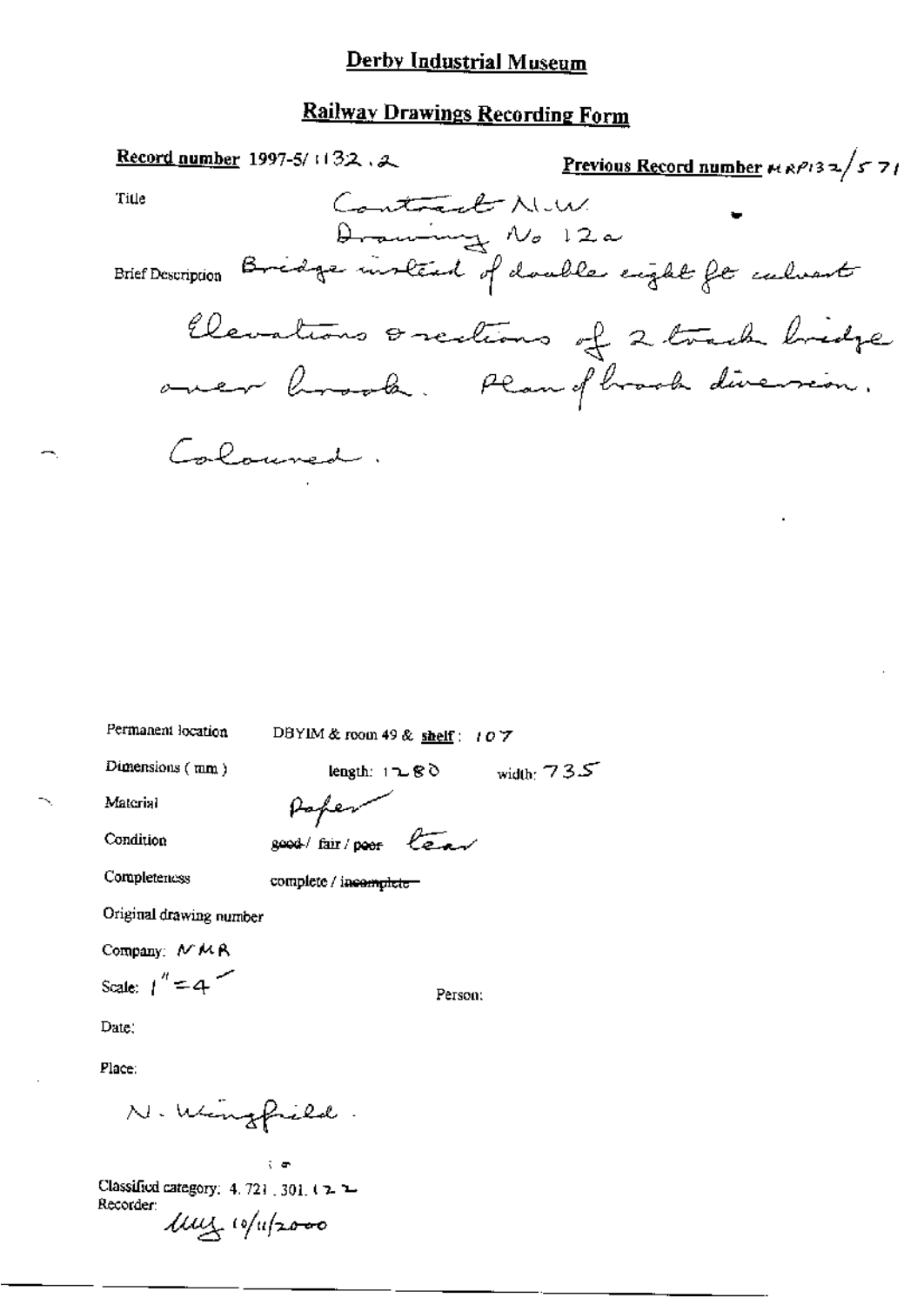### Railway Drawings Recording Form

Record number 1997-5/1132.3

Previous Record number MRP132 /571

Title

CONTRACT N.W.

**Brief Description** 

Elevations rections of 2 track Coloured

| Permanent location                                    | DBYIM & room 49 & shelf: 10フ                     |              |
|-------------------------------------------------------|--------------------------------------------------|--------------|
| Dimensions $(mn)$                                     | length, $1250$                                   | width: $7/5$ |
| Material                                              | Vafer                                            |              |
| Condition                                             | -good / fair / eeer                              |              |
| Completeness                                          | <del>complete</del> /incomplete comment massacks |              |
| Original drawing number $N \circ \rightarrow \bullet$ |                                                  |              |
| Company: $M M R$                                      |                                                  |              |
| Scale: $t^k = 4$                                      | Person:                                          |              |
| Date:                                                 |                                                  |              |
| Place:                                                |                                                  |              |
| N Wingfield                                           |                                                  |              |
|                                                       |                                                  |              |

Classified category: 4, 721, 301, 12, 2-Recorder  $\mu$ ug  $\omega/\pi/2000$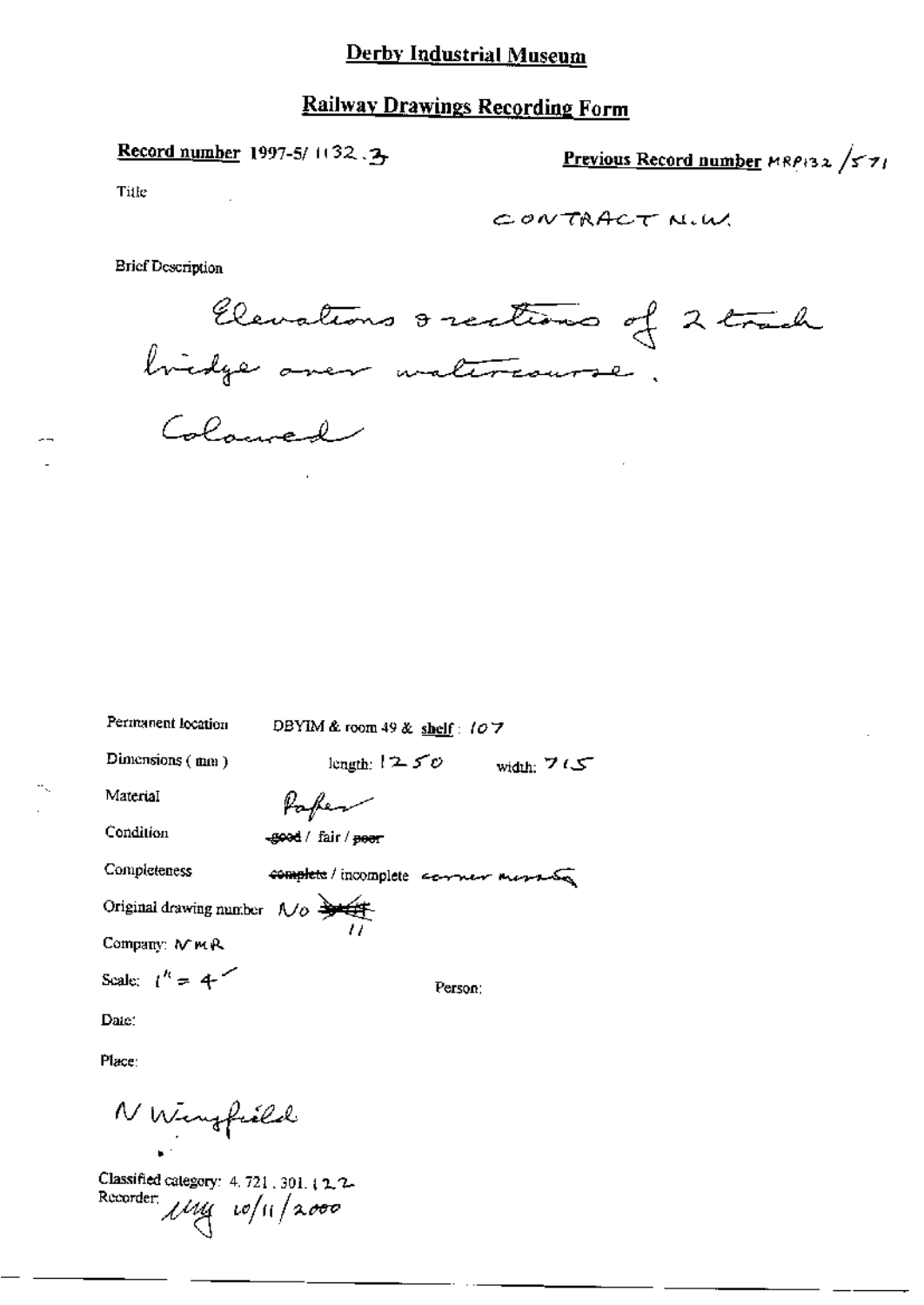Record number 1997-5/1131.5

Previous Record number  $\kappa R \rho/3$  2/10 27

Title

" CONTRACT. NW.

**Brief Description** 

Elevations & rections of occupation bridge over 2 trachs. Coloured

Permanent location

DBYIM & room 49 & shelf:  $70$   $\overline{7}$ 

length; 1280

Dimensions  $(mn)$ 

Poper

Condition

Completeness

Material

good / fair / poor

complete / incomplete --

Original drawing number  $N_0$  ( $\leq$ 

Company: NMR

Scale:  $\int_0^R = 4$ 

Person:

width:  $740$ 

Date:

Place:

North Wingfield

Classified category: 4, 721 . 301. 1 2 2-Recorder: 1Mg 10/11/2000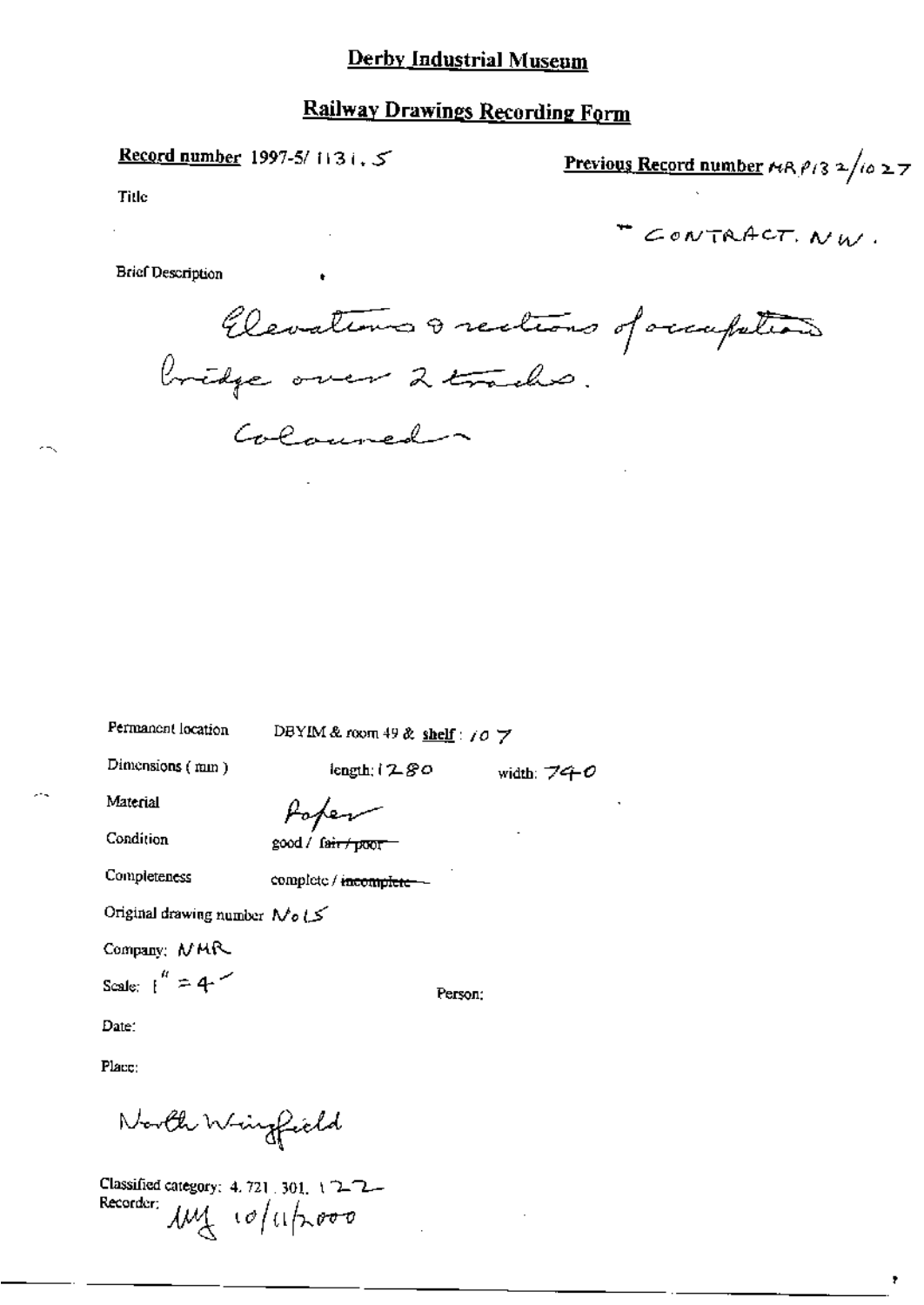Record number 1997-5/1131.6

Previous Record number  $\mu$ RP 13  $\frac{1}{2}$  /10  $\geq$  7

Title

 $CONTRACT. WW$ 

**Brief Description** 

Elevations & rections of accupation bridge over 2 tracks. Coloured

Permanent location

DBYIM & room 49 & shelf: 107

Dimensions (mm)

length:  $1245$  width: 720

Material

Raher

Condition

Completeness

 $\text{good}/\text{-fair+}$ poor

complete / incomplete

Original drawing number  $\mathcal{N}_D$   $\times \vee$ 

Company: NMR

Scale:  $\sqrt{4} = 4$ 

Person:

Date:

Place:

N Wingfield

Classified category: 4.721 .301. 12-2-Recorder  $\mu$  10/11/2000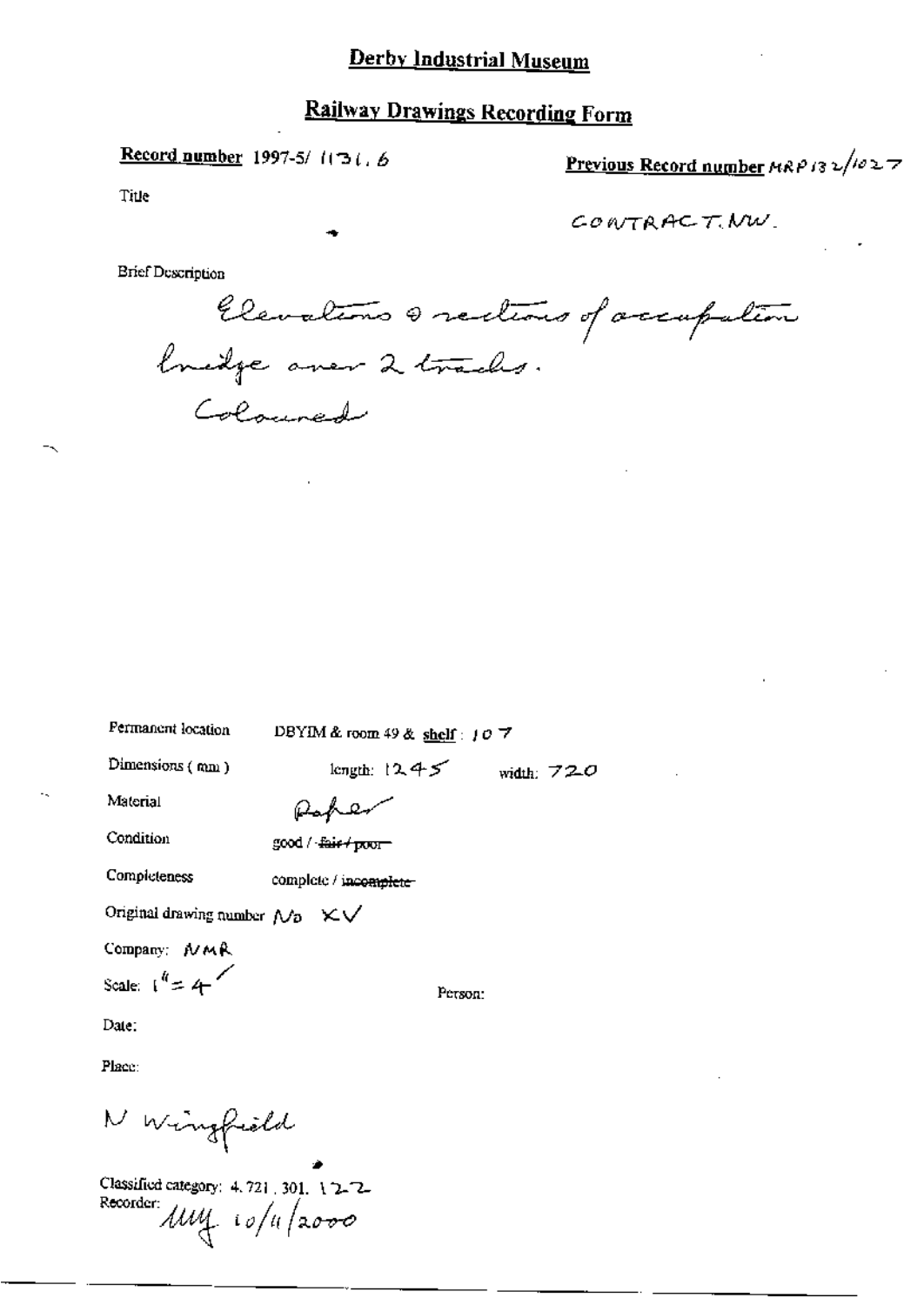#### **Railway Drawings Recording Form**

Record number 1997-5/ $130.4$ Previous Record number MRP 13 2/569 Title ROAD FROM TUPTON TO N WINGFIELD CONTRACT  $N.W$ **Brief Description** Elevations & restions of road bridge over 2 tracks. Coloured. Permanent location DBYIM & room 49 & shelf: to 7 Dimensions (mm) length;  $(2, 60$  width;  $720$ Material Paper Condition

good / fair / poor

complete / incomplete...

Original drawing number  $N \circ \mathcal{Z}$ 

Company: NMA

Scale:  $1^{it} = 4$ 

Completeness

Person:

Date:

Place:

N. Wingfield

Classified category: 4, 721, 301, 17272-Recorder:  $\mu$  $\mu$  10/11/2000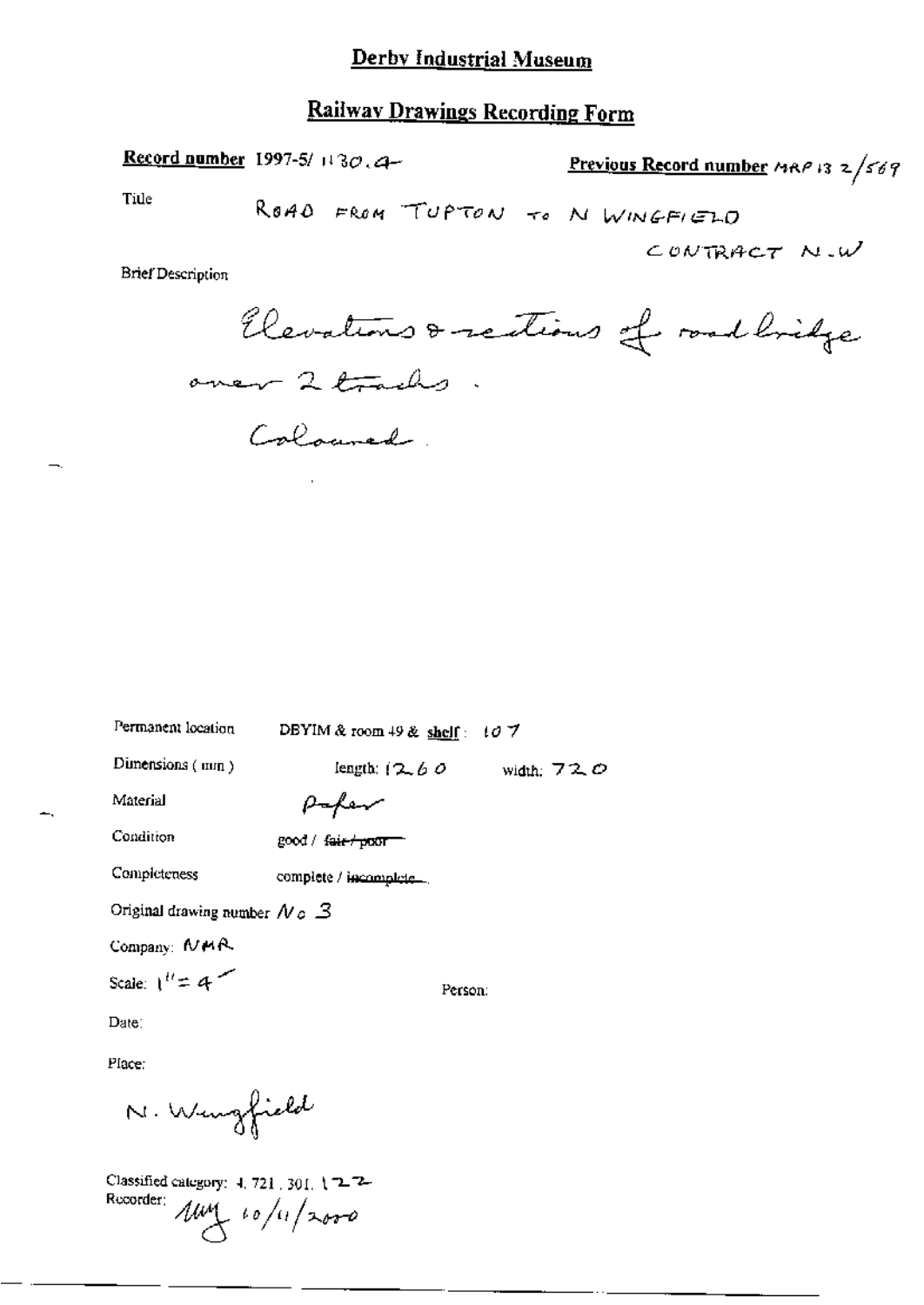Record number 1997-5/1130.5

Previous Record number  $HRP/32/569$ 

Title

**Brief Description** 

Elevations onestimes of mile bridge over watercause Details of longitudinal timbers on bridge. Coloured.

width,  $740$ 

Permanent location

DBYIM & room 49 & shelf:  $107$ 

length; 12.90

Dimensions (mm)

Peper

Condition

Material

good / fair / poor

Completeness

complete / incomplete-

Original drawing number  $N c$ -S

Company: N HP

Scale:  $1'' = 4$ 

Person:

Date:

Place:

N Mingfield

Classified category: 4, 721, 301,  $\sqrt{2^2}$ Recorder: 1114 10/11/2000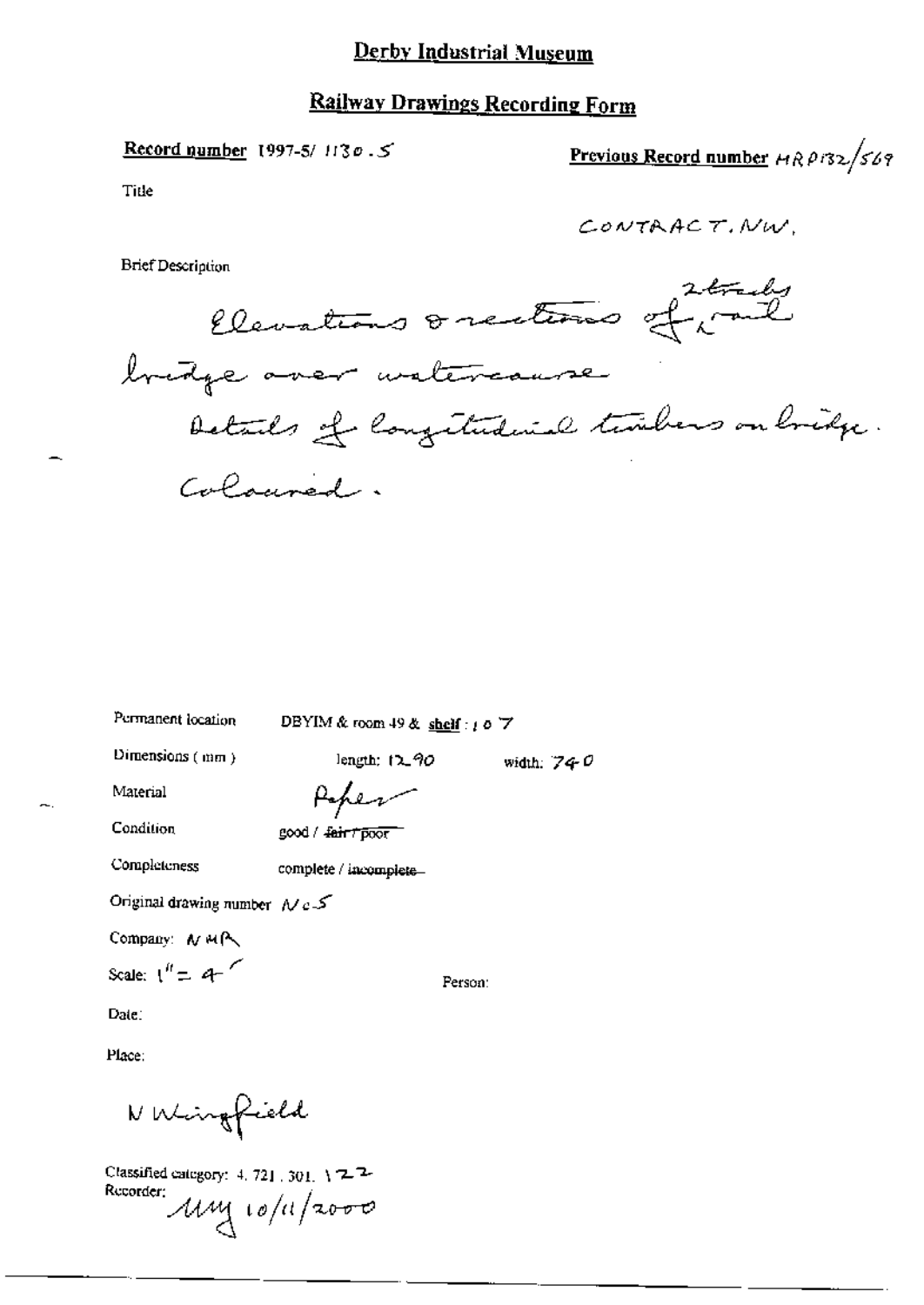### **Railway Drawings Recording Form**

Record number 1997-5/1129.5

### Previous Record number MRP 119

Title

**Brief Description** 

Permanent location

DBYIM & room 49 & shelf:  $100$ 

Dimensions (mm)

length:  $1250$  width:  $740$ 

Material Condition

Paper good/ fair/poor Corn

Completeness

complete / incomplete

Original drawing number  $\sqrt{t}$ 

Company MA R

Scale:  $\frac{k}{2}$  = 4

Person:

Date:

Place:

[NorthWengfield]

Classified category: 4, 721, 301, 12.2. Recorder ULLY 27/10/2000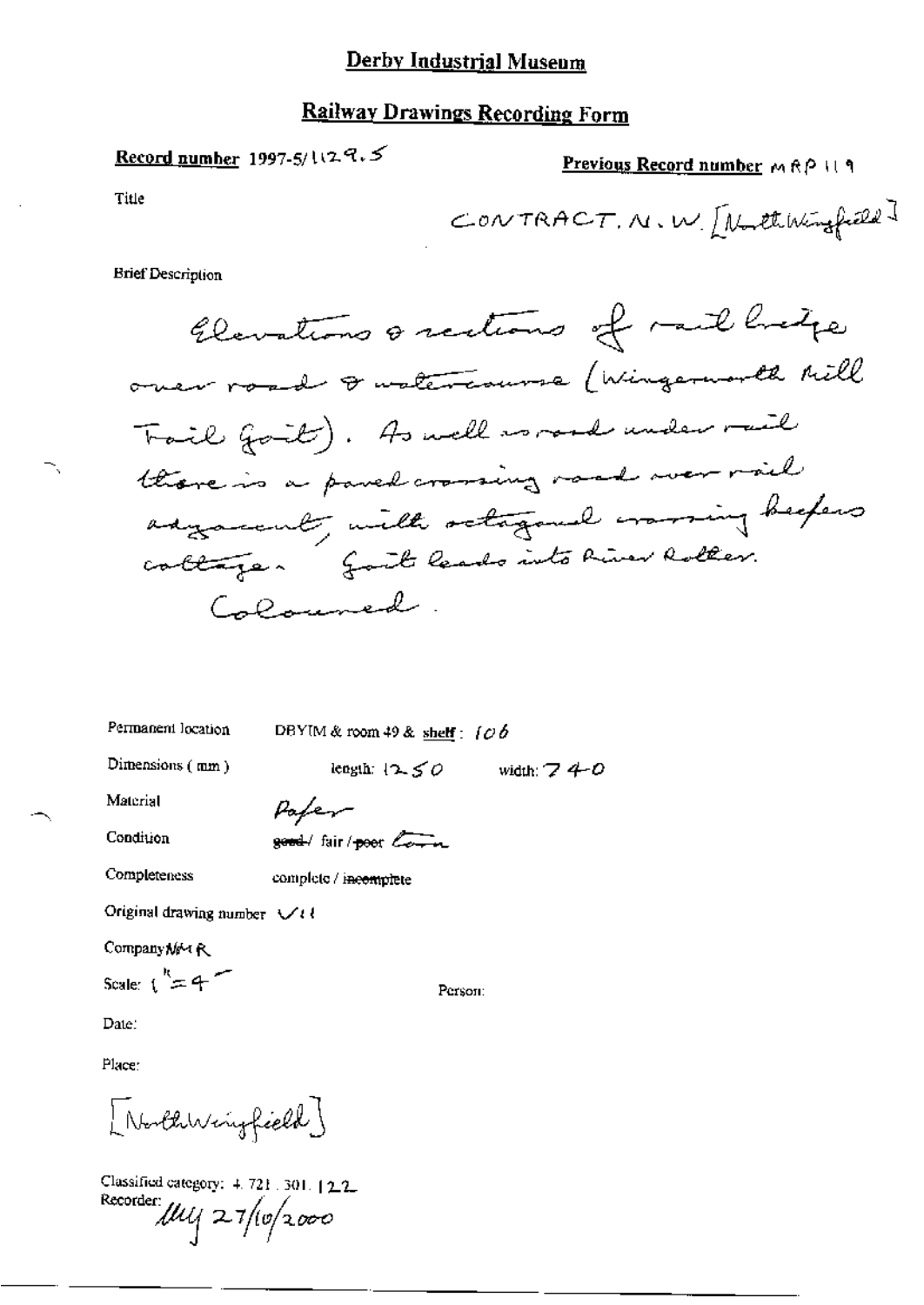Record number 1997-5/ $f(2, 3)$ . Previous Record number  $\forall R P \cup \Delta B$ ROAD FROM TUPTON TO N. WINGFIELD Title DRAWING Nº IV **Brief Description** CONTRACT N.W Elevations & rections of road bridge

| Permanent location | DBYR |  |
|--------------------|------|--|
|                    |      |  |

 $M\&$  room 49 & shelf : 1 0 6

Dimensions (mm)

width:  $730$ length:  $12.60$ 

Material

Condition

Poper sport fair/poor frittle

Completeness

complete / incomplete

Original drawing number  $\overline{V}$ 

Company NM R

Scale:  $\frac{1}{1}$  = 4 Date:

Person:

Place:

Trapton/NWingfield.

Classified category: 4-721, 301, the 2 Recorder:

 $110-27-10-2000$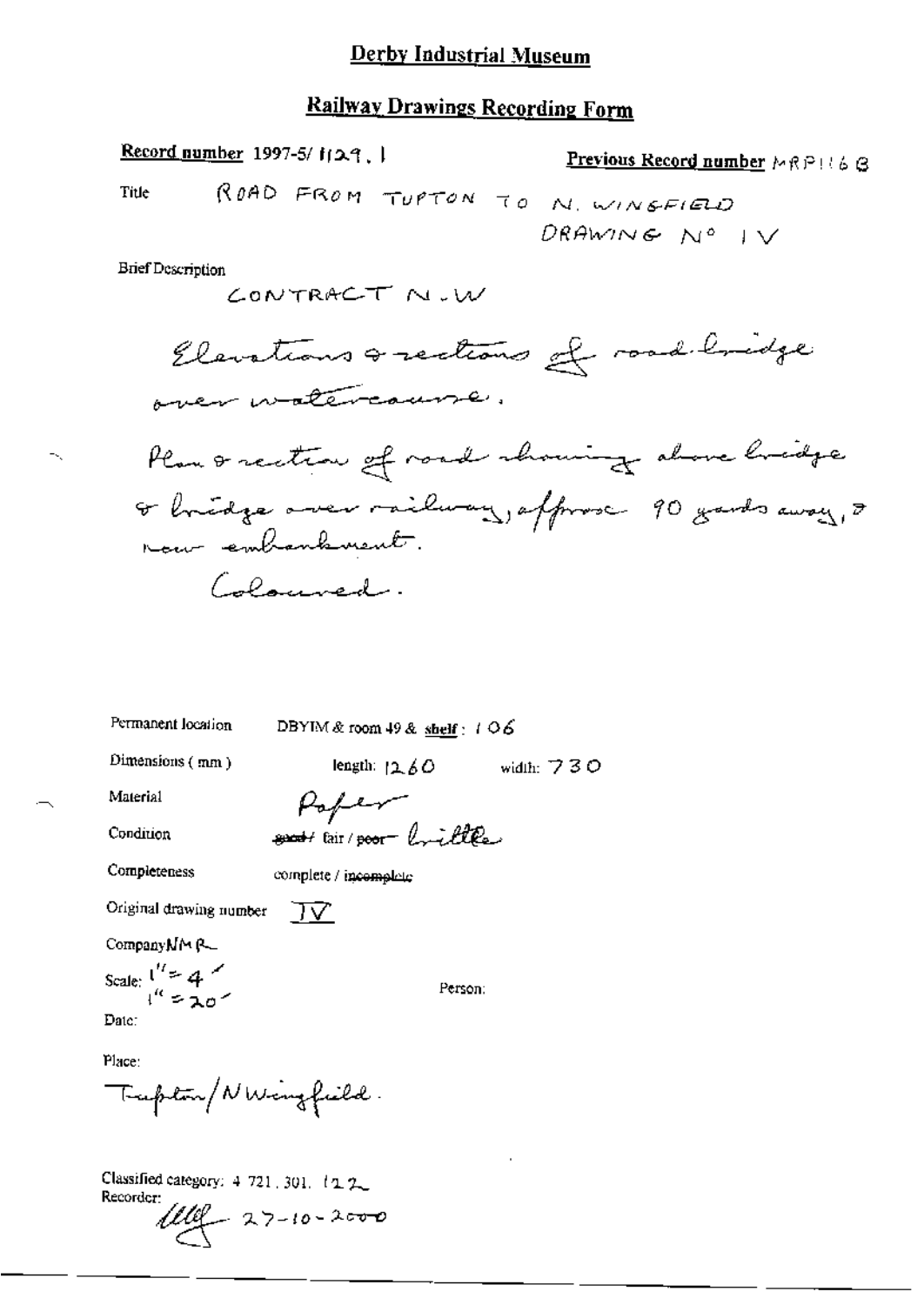### Railway Drawings Recording Form

Record number  $1997-5/1128$ 

**Previous Record number** 

Title

CONTRACT.N.W. [Marthwingfield]  $DRAWG, N^{\circ}$  8

**Brief Description** 

Elevations & rections of avel Crisge aver untercourse for twintedes. Coloured.

Permanent location

DBYIM & room 49 & shelf: 106

Dimensions  $(mm)$ 

Material

Condition

Poper -good / fair / poor

complete / incomplete Communi

Original drawing number

Company  $\mathcal{M}$ <sup>2</sup>

Completeness

Scale:  $1^{h} = 4 + \epsilon \epsilon$ 

Date:

Place:

[North Wingfield]

Classified category: 4, 721, 301, 10-2 Recorder un 20/10/2000

Person:

length:  $12-50$  width:  $730$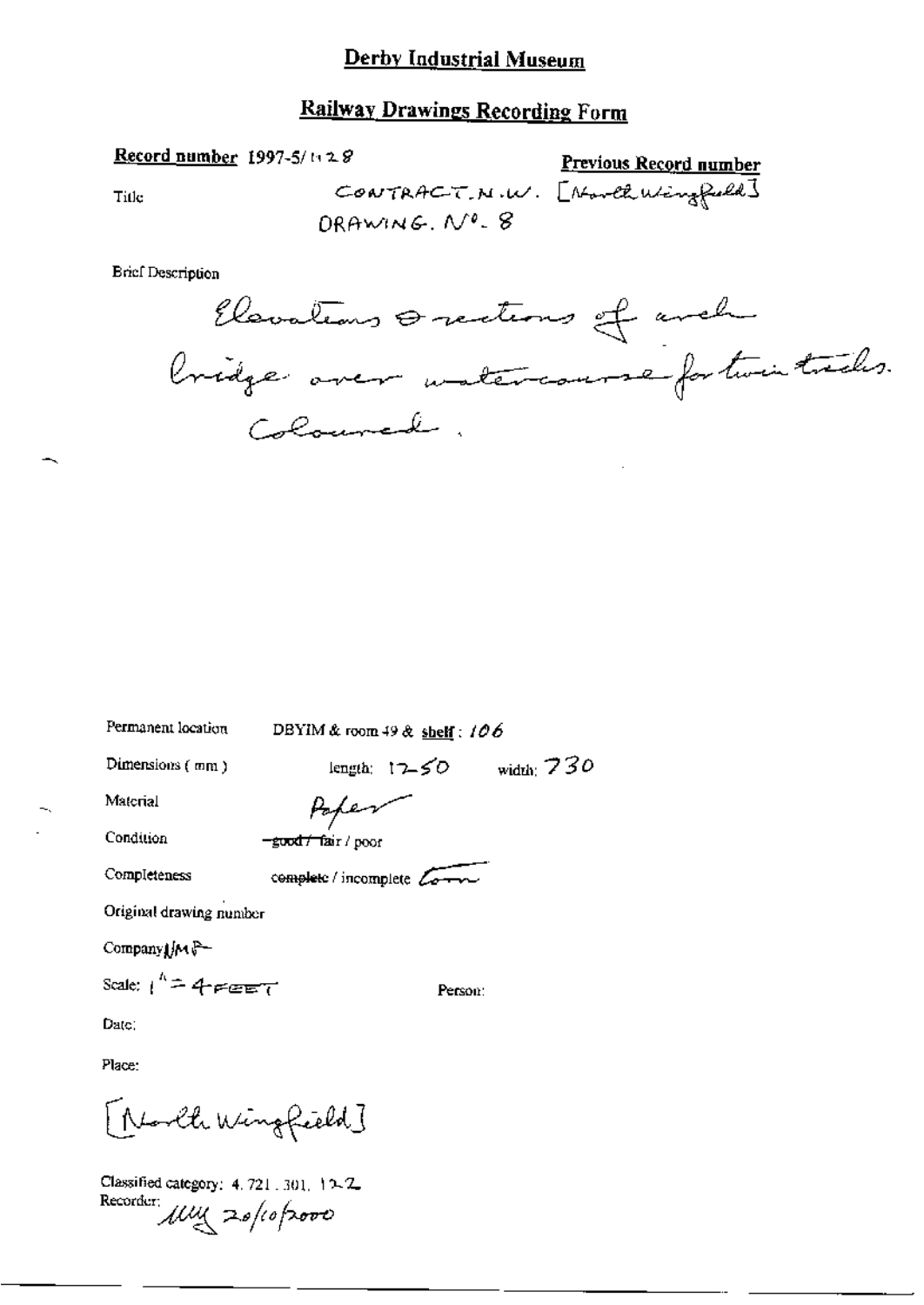Record number 1997-5/ $|126, 1$ 

Previous Record number

Title

CONTRACT. N.W. [Month Wingfield] ORAWING, NO. 9.

**Brief Description** 

Elevalions orections of bridge under two tracks. Coloured.

Permanent location

DBYIM & room 49 & shelf: 106

Dimensions (mm)

length:  $|3 \sigma \phi|$  width: 730

Person:

Material

Paper <del>good. Lai</del>r / poor

Condition

Completeness

complete / incomplete -- Low

Original drawing number No 9

Company MA P

Scale:  $1'' = 4$  FEET

Date:

Place:

[NorthWingfield]

Classified category:  $4.721.301.12.2$ Recorder: 1119 20/10/2000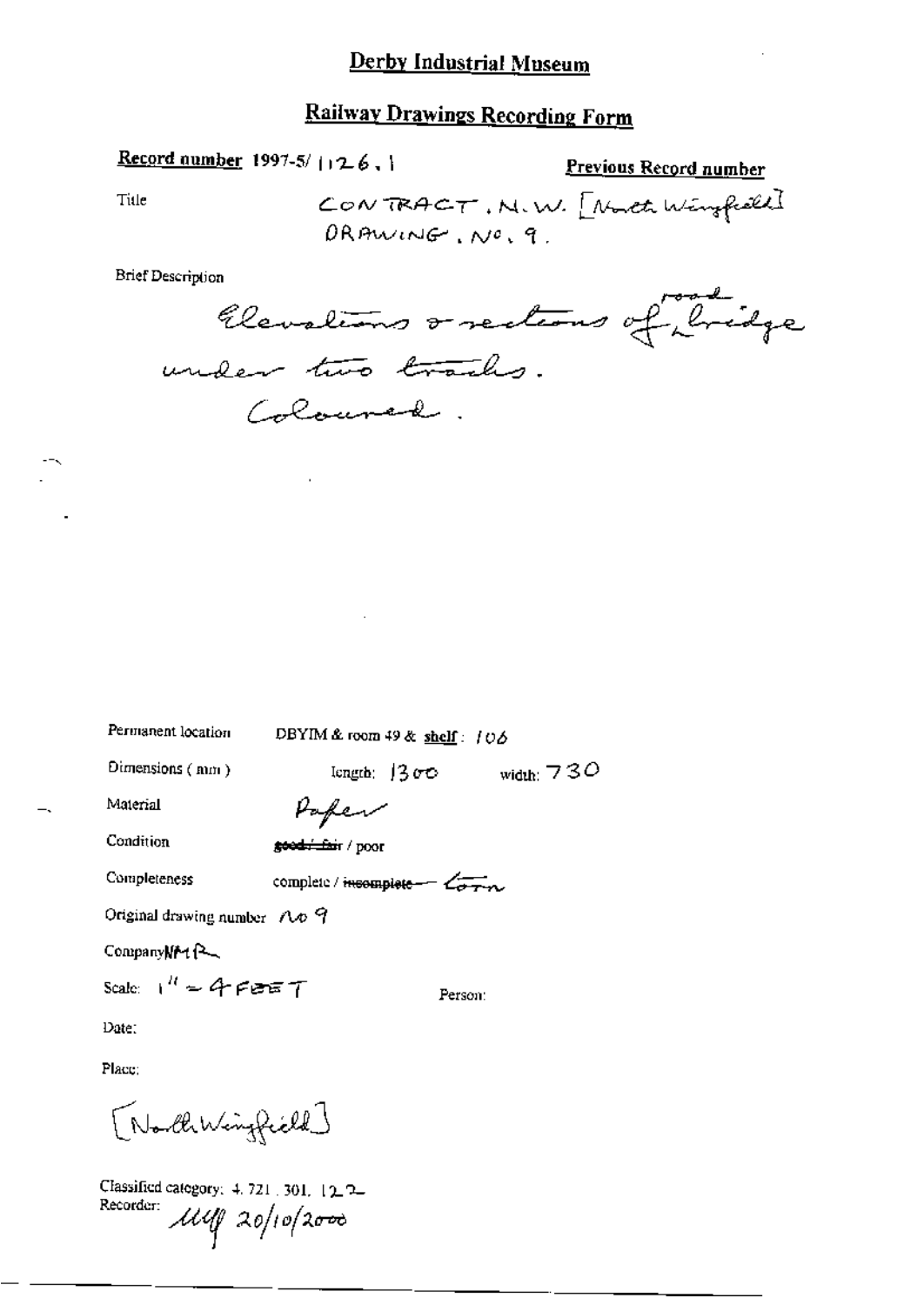Record number 1997-5/1126.2

Previous Record number

Title

TURNPIKE ROAD FROM BATEWELL TO MANSFIELD CONTRACT, M.W.

**Brief Description** 

Elevations orections of road hidge over two rail tracks.

Coloured.

| Permanent location                               | DBYIM & room 49 & shelf: $106$       |         |              |
|--------------------------------------------------|--------------------------------------|---------|--------------|
| Dimensions $(mn)$                                | length: 12, 80                       |         | width: $750$ |
| Material                                         | Raper                                |         |              |
| Condition                                        | good / <i>fair</i> - <del>poor</del> |         |              |
| Completeness                                     | complete / incomplete-               |         |              |
| Original drawing number $\forall c \forall f$    |                                      |         |              |
| Company: N M A                                   |                                      |         |              |
| Scale: $1'' = 4 - \in \mathbb{E} \in \mathbb{T}$ |                                      | Person: |              |
| Date:                                            |                                      |         |              |

Place:

 $\sim$ 

N Wingfeeld

Classified category: 4, 721, 301, 12-2-Recorder: lell s/12/2000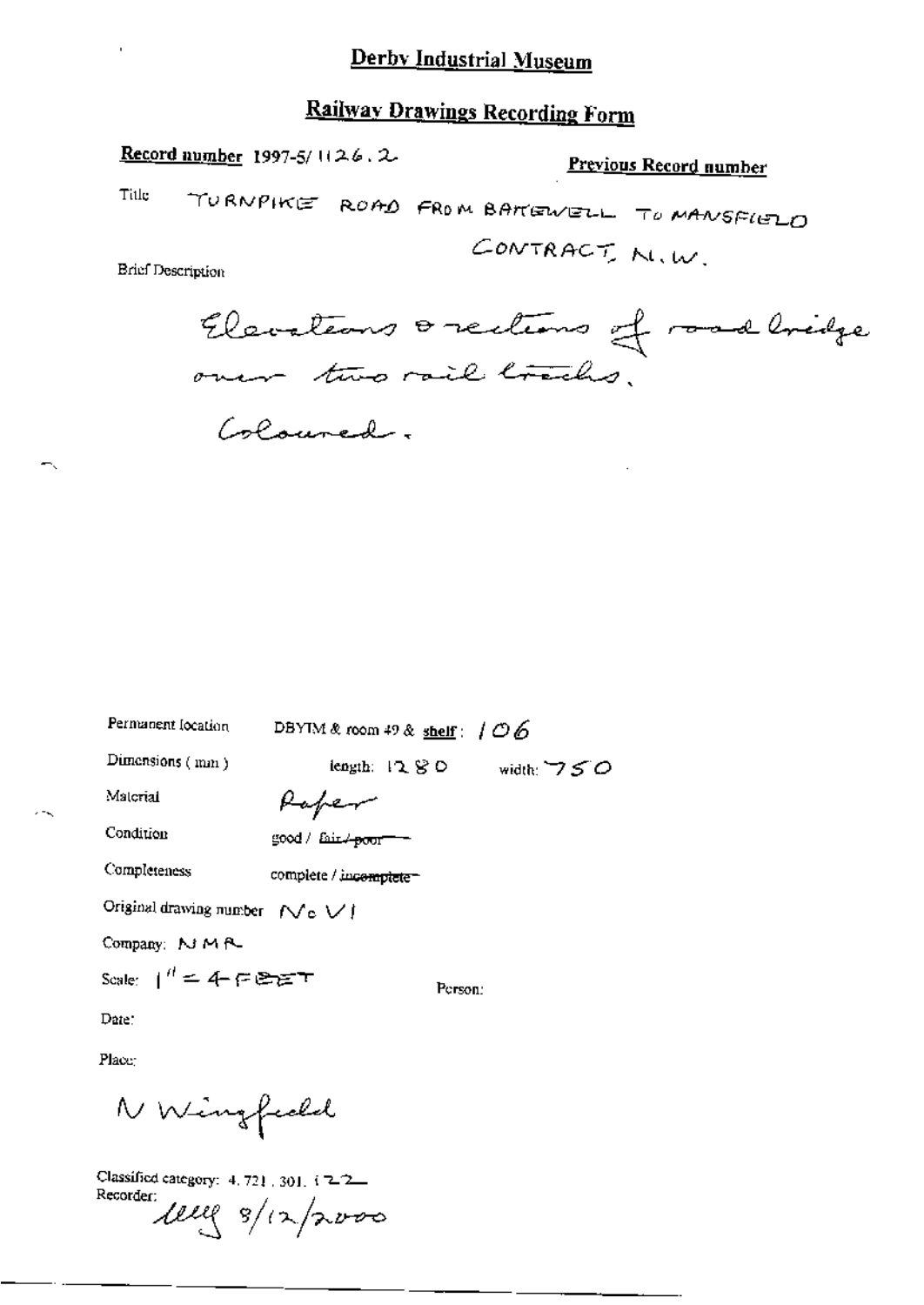$CATTELL$ Record number 1971-384/420.3 Previous Record number  $1133$ Tide CONTRACT N.W **Brief Description** Clevations and rections of culverts

ranging from 1'6" to 8% Colour linted

ų-

¢

 $\dot{\chi}^{\alpha}$ 

¢.

Ì.,

Permanent location DBYIM & room  $49$  & shelf:  $116$ Dimensions (mm) length: (270 width:  $\sum \mathcal{L}$ Paper Material sood/tair/poor Crettle Condition Completeness complete / incomplete" Original drawing number  $D$ RAWING  $N^{\circ}$  XII Company: Scale:  $1^{4}$  = 2 FEE T Person: े अन Date: Place:

Classified category: 4, 721, 301, { 2, 2-Recorder:

 $w_{\mathcal{B}}(x) = \frac{1}{2} \int_{0}^{x} \frac{1}{\sqrt{x}} e^{-x} \, dx$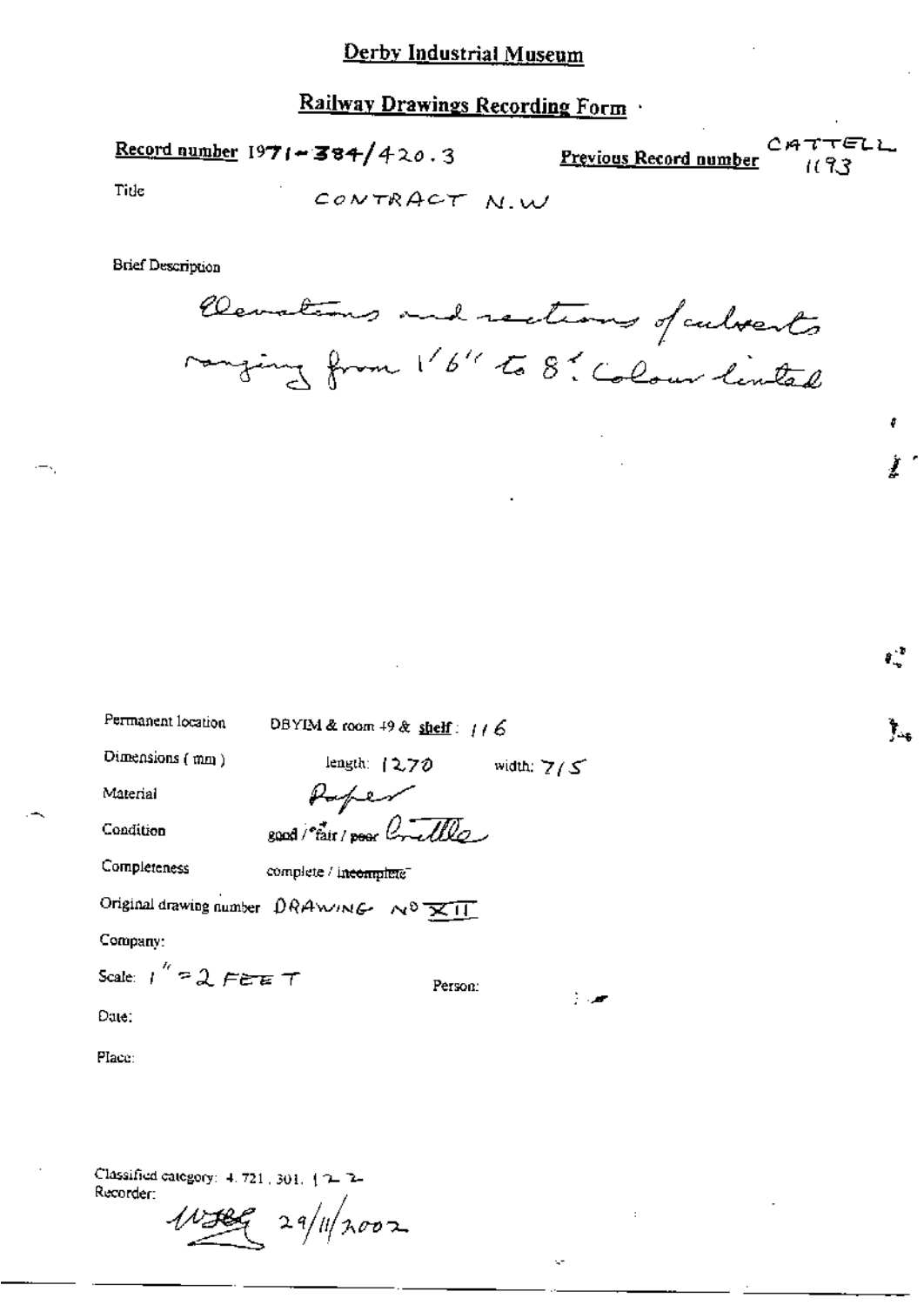Record number 1997-5/ $1154$ 

Previous Record number MRPILGA

Title

ROAD FROM TUPTON TO M. WINGFIELD.

k

CONTRACT. N.W.

**Brief Description** 



| Permanent location                            | DBYIM & room $\mathcal{L}_{\&}$ shelf: Unit $52$ brower |
|-----------------------------------------------|---------------------------------------------------------|
| Dimensions (mm)                               | length, $12.90$ width: $730$                            |
| Material                                      | Paper, mounted                                          |
| Condition                                     | good / <del>fair / pnor</del>                           |
| Completeness                                  | complete / incomplete                                   |
| Original drawing number $\sqrt{2}$ $\sqrt{2}$ |                                                         |
| Company: N M R                                |                                                         |
| Scale: (″=4 <del>Fe≥e</del> rT                | Person:                                                 |
| Date:                                         |                                                         |
| Place;                                        |                                                         |
|                                               |                                                         |

North Wengfeeld

Classified category:  $4$  721, 301,  $\uparrow$  2 Recorder:  $l$ eeg  $8/12/2000$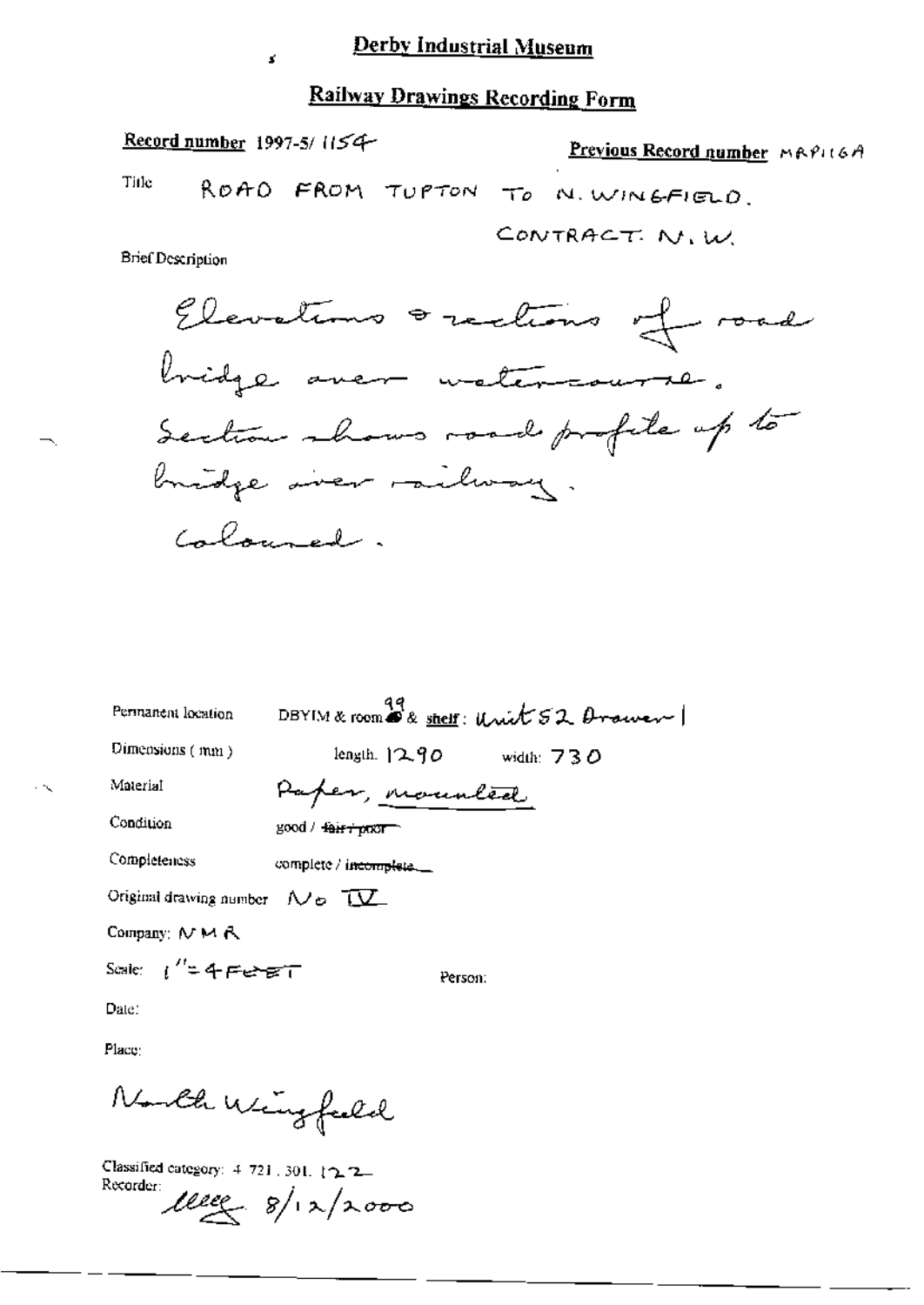Record number 1997-5/ 1164

Previous Record number  $MRP/32/2.24$ 

Title

**Brief Description** 

Elevations smartions of footbridge over two tracks Details enlarged. Coloured.

Permanent location

DBYIM & room  $\overset{qq}{\bullet}$  & shelf; Unit 52 Orouver 1

Dimensions (mm)

length:  $1285$ width:  $225$ 

Person:

Material

Paper, mounted

Condition

Completeness

complete / incomplète

good / fan 1 poor

Original drawing number  $N_o$  (1).

Company: NMR

Scale:  $1'' = 4$   $r \in T$ <br>Date:  $1'' = 1$   $r \in T$ 

Place:

Northwingfield

Classified category, 4, 721, 301, 1727-Recorder: 11ee 8/12/2000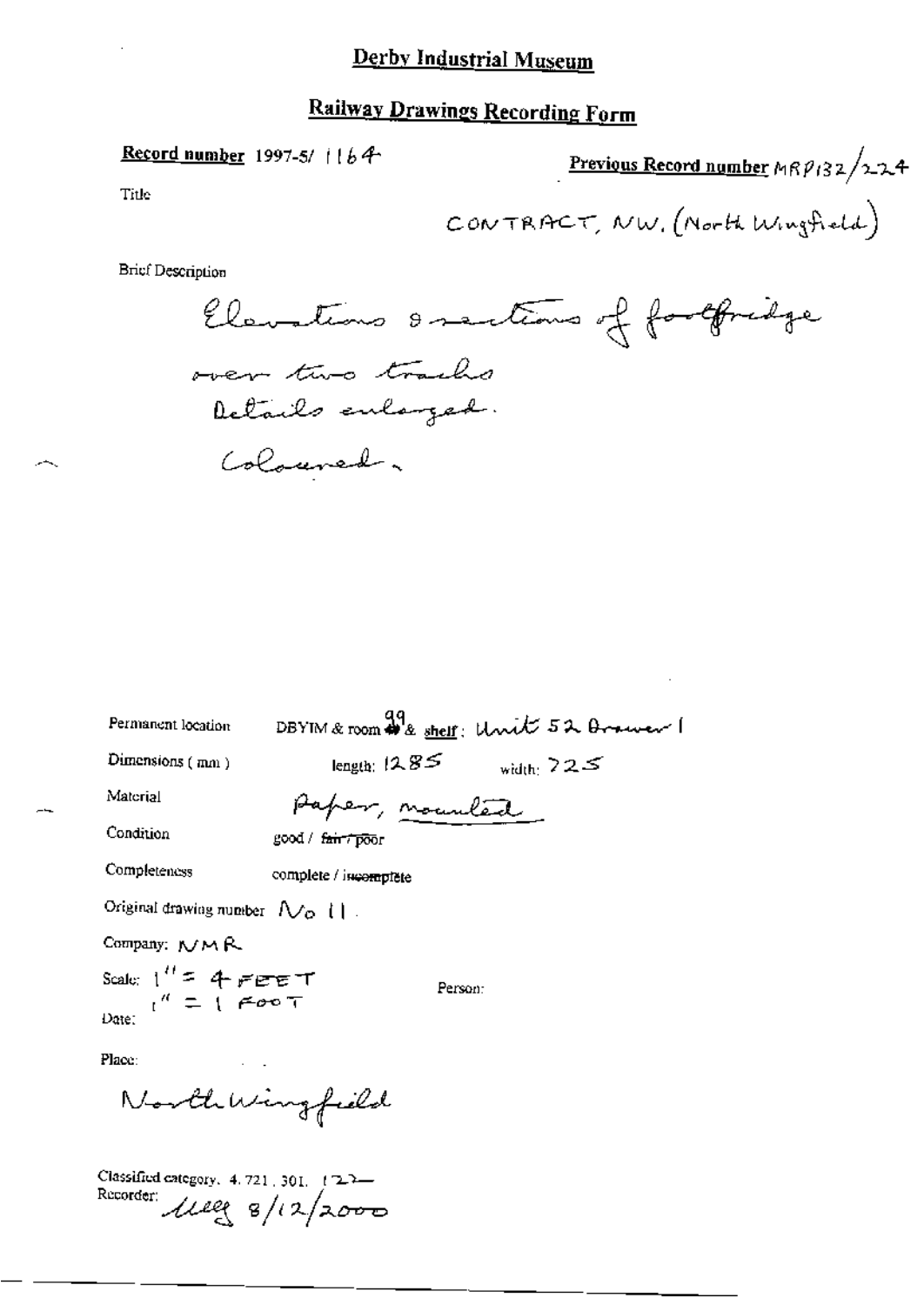### **Railway Drawings Recording Form**

### Record number 1997-5//i 45

Previous Record number  $\frac{R}{\ell}$  22/225

Title

**Brief Description** 



DBYIM & room 49 & shell: 108

Dimensions  $(mn)$ 

Material

Condition

good fair/poor Comme

Poper

Completeness

complete / incomplete mention

Original drawing number

Company: N M A

Scale:  $1'' = 4 + 14 + 17$ 

Person:

length: 1000 width: 725

Date:

Place:

North Wingfeeld

Classified category:  $4.721$ . 301.  $122$ Recorder:

 $\mu$ ung 1/12/2000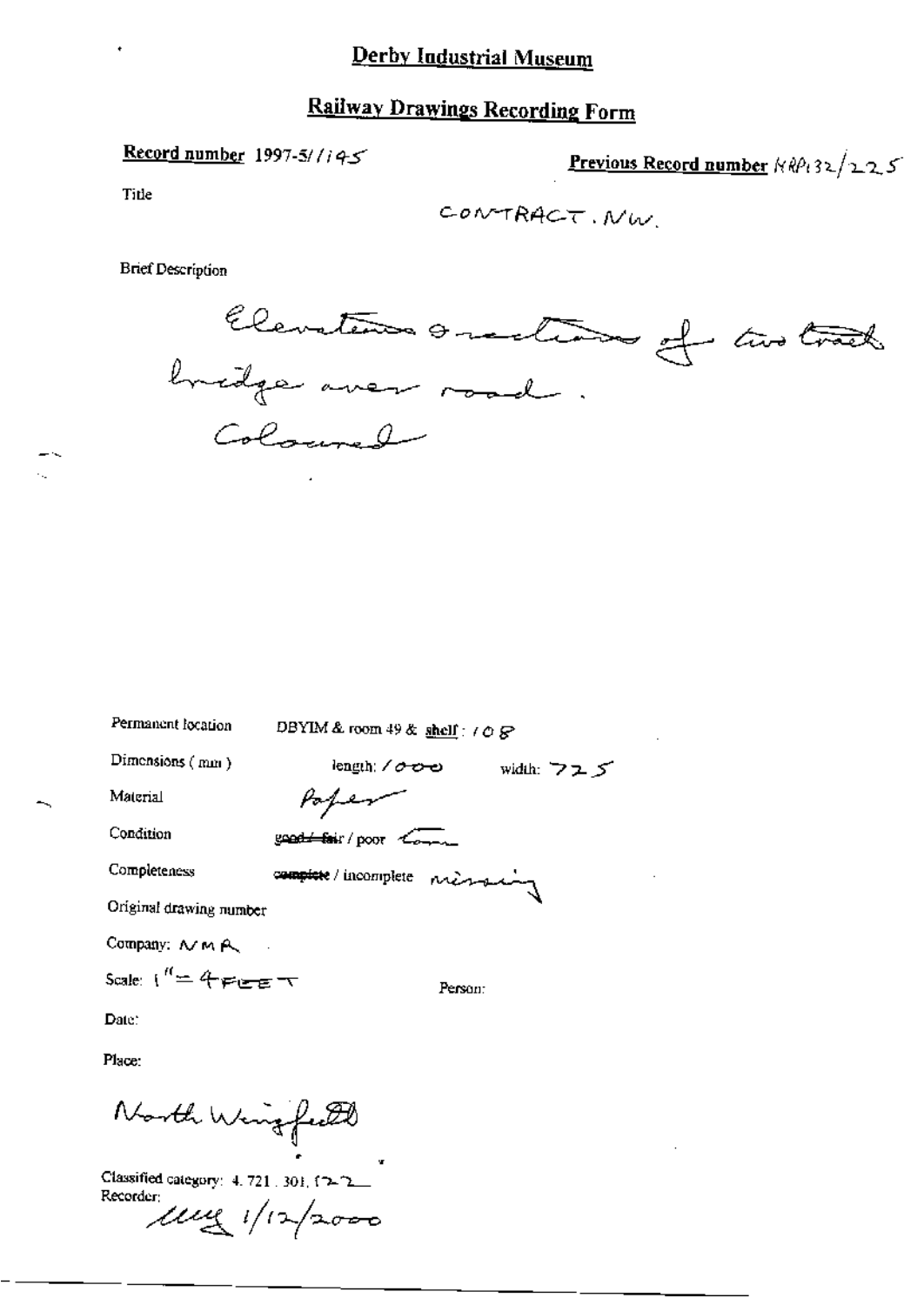# **Railway Drawings Recording Form**

Previous Record number 198 P132/187 Record number 1997-5/1(42 CONTRACT N.W,  $(\mathcal{N}_{\ell}, \mathcal{L}_{\ell})$ 

Title

**Brief Description** 

Elevations orientions of wood footbridge over two tracks. Colouvad.

Permanent location

DBYIM & room 49 & shelf:  $108$ 

Dimensions (mm)

length:  $(2, \hat{g}0)$  width:  $\overline{\psi}$ 

Material

Poper

مي .

Condition

some / fair / poor leave

Completeness

complete / incumplete

Original drawing number  $N\phi \leq l$ 

Company:  $WMR$ 

Scale:  $1^{14} = 4$ - FGET Date:  $V^h = (1 + \sigma \sigma T)$ 

Person:

Place:

North Wingfield

Classified category: 4, 721, 301, 12, 2-Recorder:  $\mu y + 1/12/2000$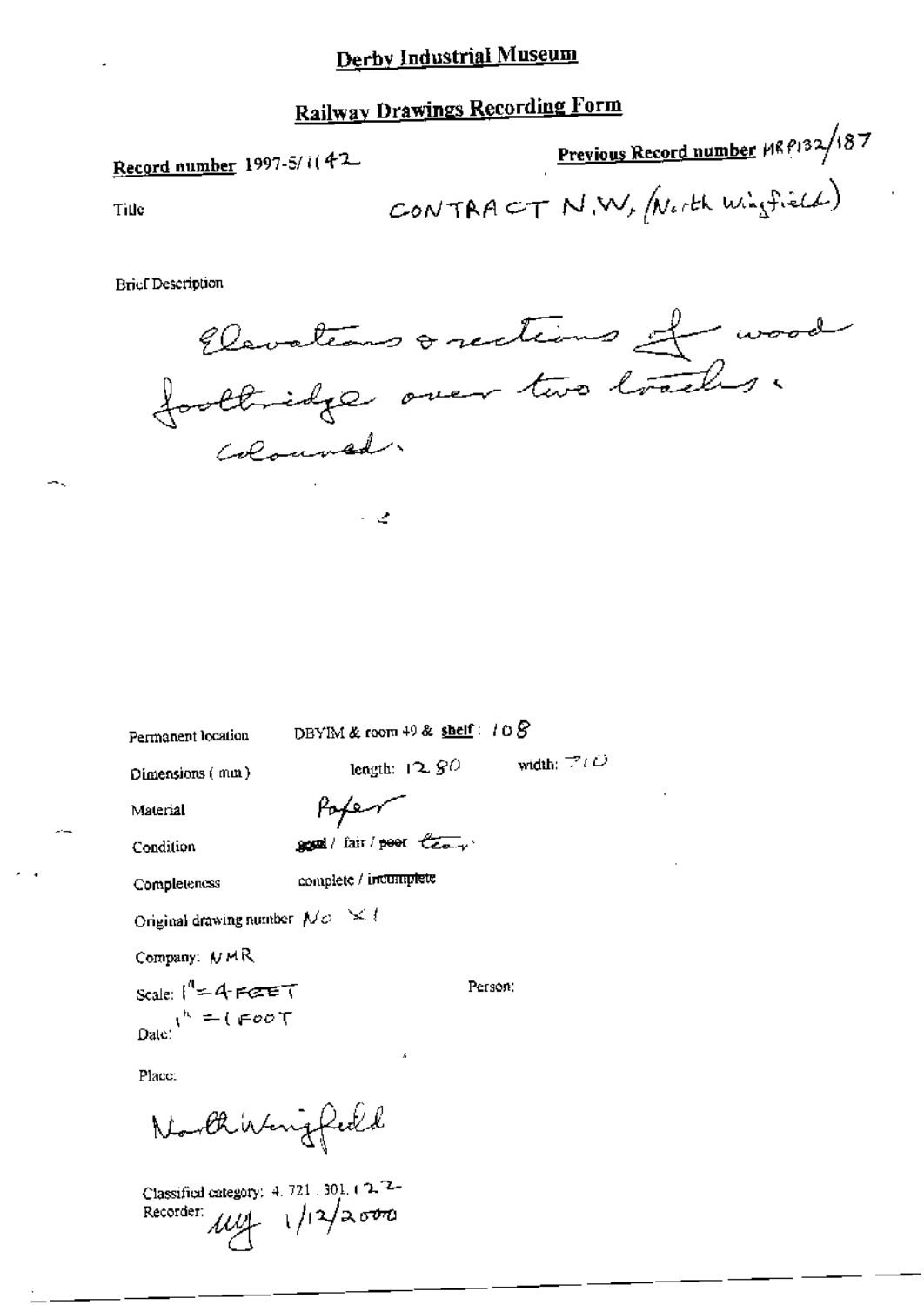# **Railway Drawings Recording Form**

 $0.457222$ 

Record number 1271 - 384 + 839<br>1977 - 5/ 1364 - 1193 CONTRACT NW Title

Previous Record number

**Brief Description** 

m.

Clarations, rections of flows of 16 mile road underliedge. Two tracks on bearers.

| DBYIM & room 49 & shelf: $\overline{\text{SE2}}$ / O |                                         |
|------------------------------------------------------|-----------------------------------------|
| $l$ ength: $1245$                                    | width: $7/0$                            |
| Kaper                                                |                                         |
|                                                      |                                         |
| complete / incomplete                                |                                         |
| Original drawing number                              |                                         |
|                                                      |                                         |
| Scale: $1^R = AFEET$                                 | Person:                                 |
|                                                      |                                         |
|                                                      |                                         |
|                                                      |                                         |
|                                                      | good/fair/poor lesso<br>North Wingfield |

Classified category: 4, 721, 301, 172- $1114$  20/2/2004 Recorder: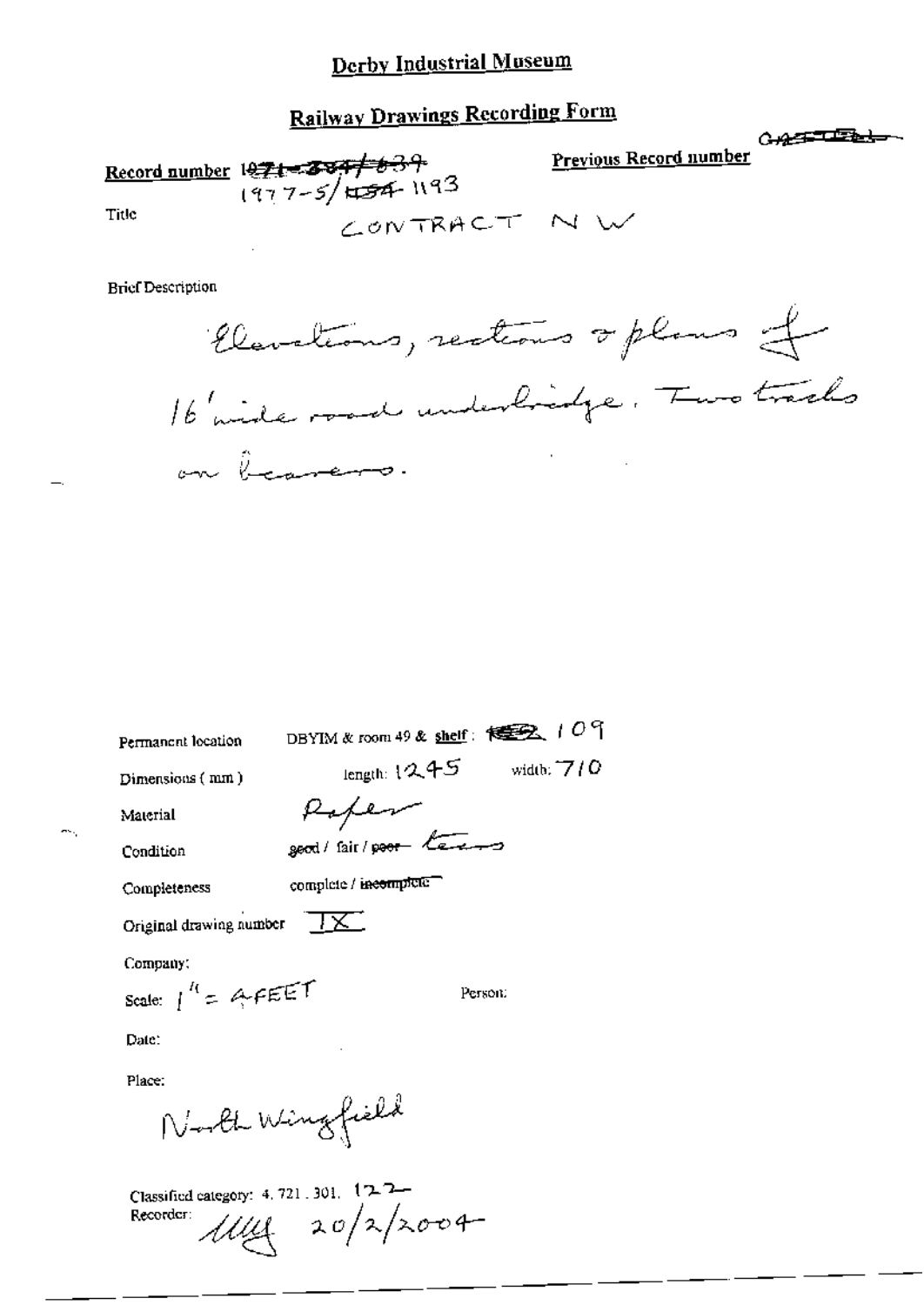# **Railway Drawings Recording Form** GATTELL<br>Previous Record number

Record number 19<del>94 354/64</del>0  $1977 - 5 / 194$ CONTRACT NW Title

**Brief Description** 

Elevations, plans suctions of various

 $\mathcal{F}_{\text{max}}$ 

- 6

| Permanent location          | DBYIM & room 49 & shelf: $Q_{\text{max}} = 104$ |              |
|-----------------------------|-------------------------------------------------|--------------|
| Dimensions (mm)             | length: $1270$                                  | width: $740$ |
| Material                    | Infer                                           |              |
| Condition                   | good/fair/poor Court                            |              |
| Completeness                | complete / incomplete-                          |              |
| Original drawing number XII |                                                 |              |
| Company:                    |                                                 |              |
| Scale: $1'' = 2$ FEET       |                                                 | Person:      |
| Date:                       |                                                 |              |
| Place:                      |                                                 |              |
|                             | North Wingfield                                 |              |

Classified category: 4, 721, 301, 12-2-Recorder:  $\mu\mu$  20/2/2004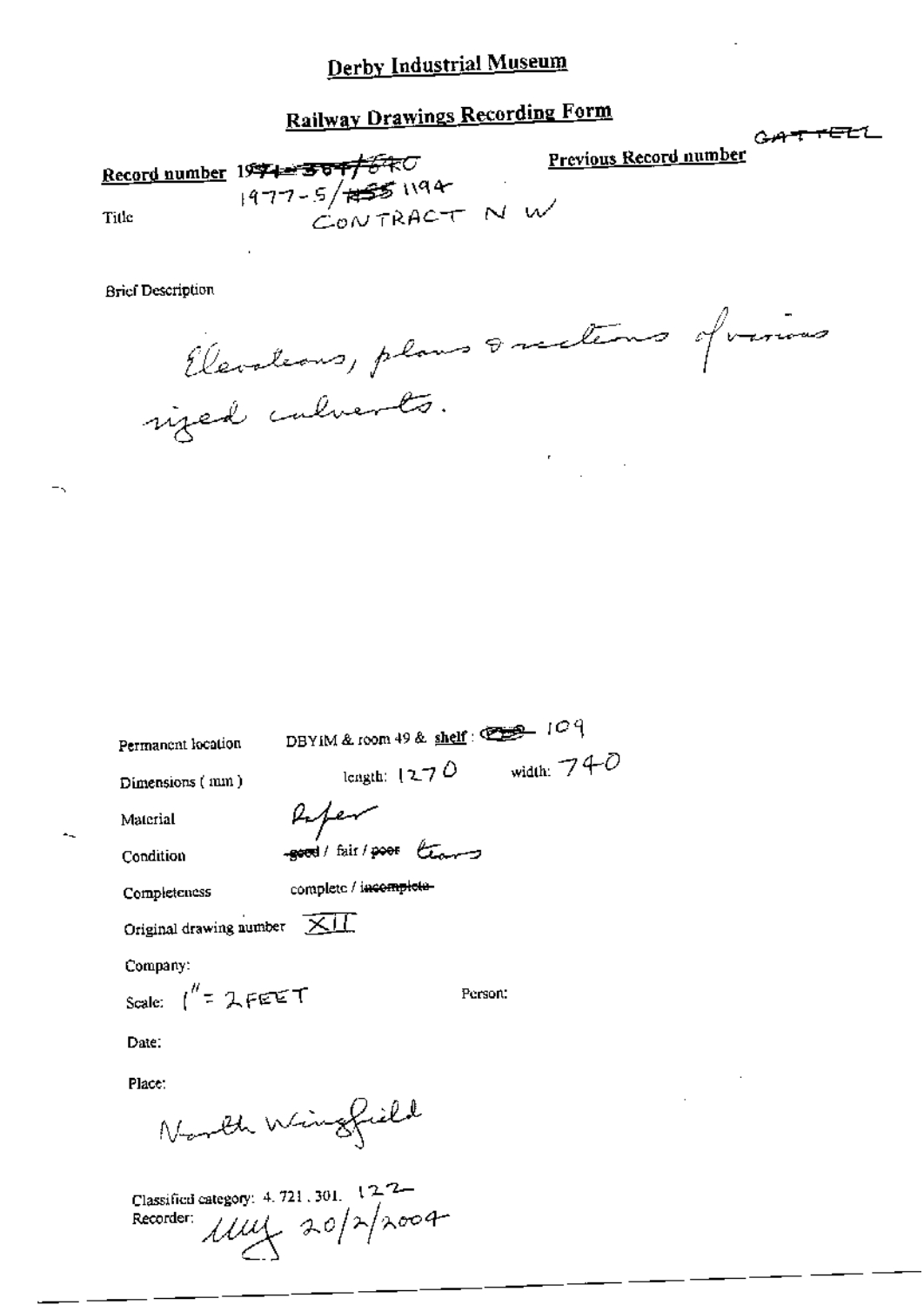# **Railway Drawings Recording Form**

ር<del>ሰጥመር</del>።

<u>Previous Record number</u> Record number 1977-307/042 Title

#### **Brief Description**

Elevations, plans & reclience et road underbridge. Two tracks

Permanent location

DBYIM & room 49 & shelf:  $\sqrt{272}$  / 0 9 length:  $1250$  width:  $710$ 

Person:

Dimensions (mm)

Rofer

Condition

Material

Completeness

complete / incomplete

good / fair / poor

Original drawing number

Company:

Scale:  $I^H =$ 

**FEET** 

 $X\triangleleft \mathcal{L}$ 

Date:

Place:

North Wingfield

Classified category: 4, 721, 301, 1722-Recorder:  $\mu \mu \chi$  20/2/2004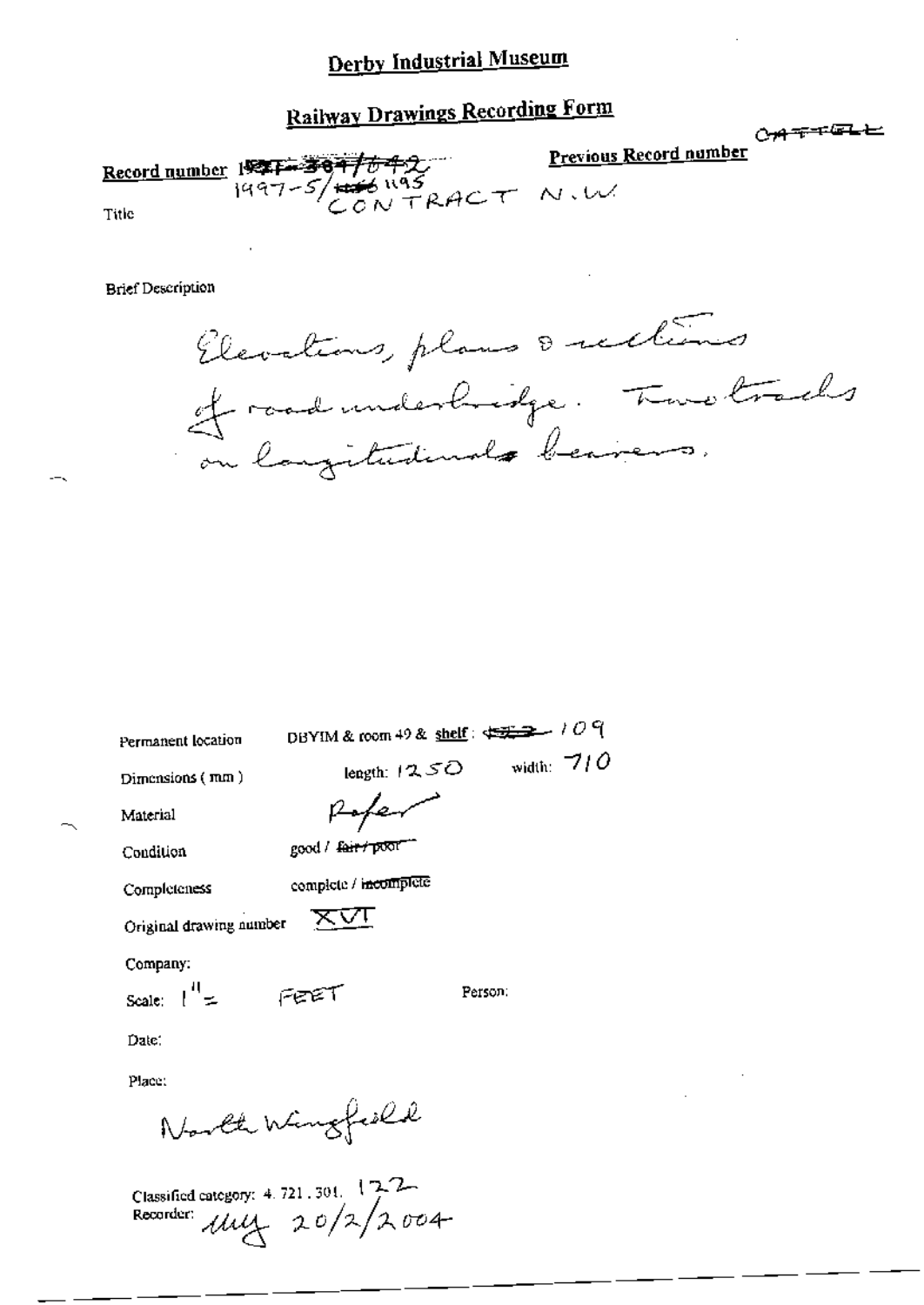# **Railway Drawings Recording Form**

Previous Record number Record number 1271-301/647<br>1947-5/1200 1947-5/1200 Title

 $\rho_{\alpha\beta}$  ed  $C_{\beta\beta}$ 

**Brief Description** 

Permanent location

DBYIM & room 49 & shelf:  $\sqrt{2\pi}$  /09 length:  $1280$  width:  $735$ 

Person:

Dimensions (mm)

Poper

good / -fair / poor-

Condition

Completeness

Material

 $-$ 

complete / incomplete-

Original drawing number  $\sqrt{2}$  //  $\theta$ 

Company:

Scale:  $\begin{array}{c} \text{Scale:} \\ = 2 \end{array}$   $\begin{array}{c} \text{FeET} \\ = 1 \end{array}$ 

Date:

Place:

North Wingfield

Classified category: 4, 721, 301, { 2, 2-Recorder:  $100/20/2004$ 

٦Ç,

 $CATTELL$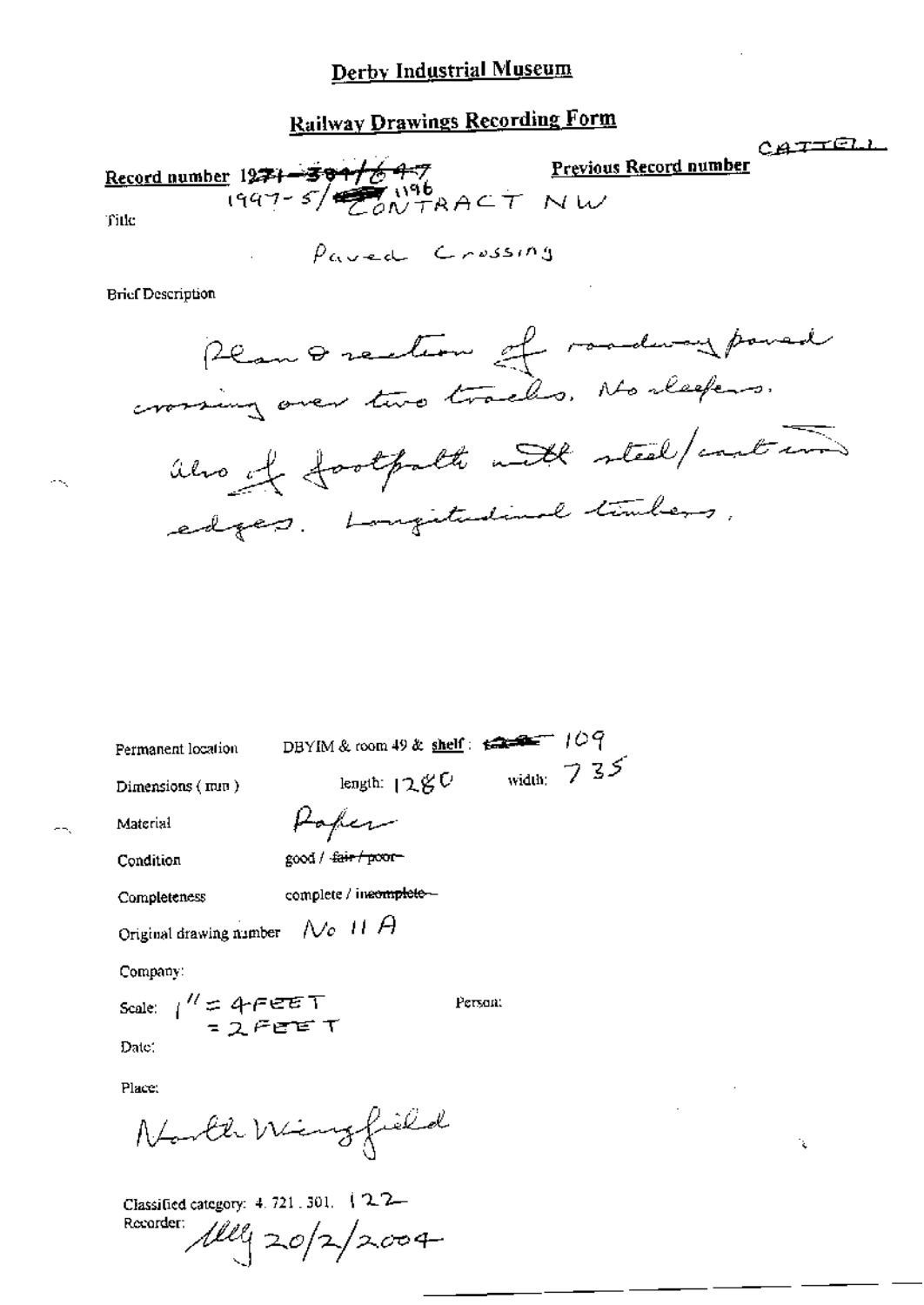Record number  $1971 - 384/648$ 

Previous Record number

Title

**Brief Description** 

O. Smap Q sections.

width:

Person:

| Dimensions (mm) | length:               |
|-----------------|-----------------------|
| Material        |                       |
| Condition       | good / fair / poor    |
| Completeness    | complete / incomplete |

33<br>DBYIM & room  $49$  & shelf:

Original drawing number

Permanent location

Company:

 $1'' = 1$  MILE Scale:

 $1912$ Date:

Place:

Mattock & esterfield

Classified category: 4.721.301. 122, 189 Recorder:

MISSING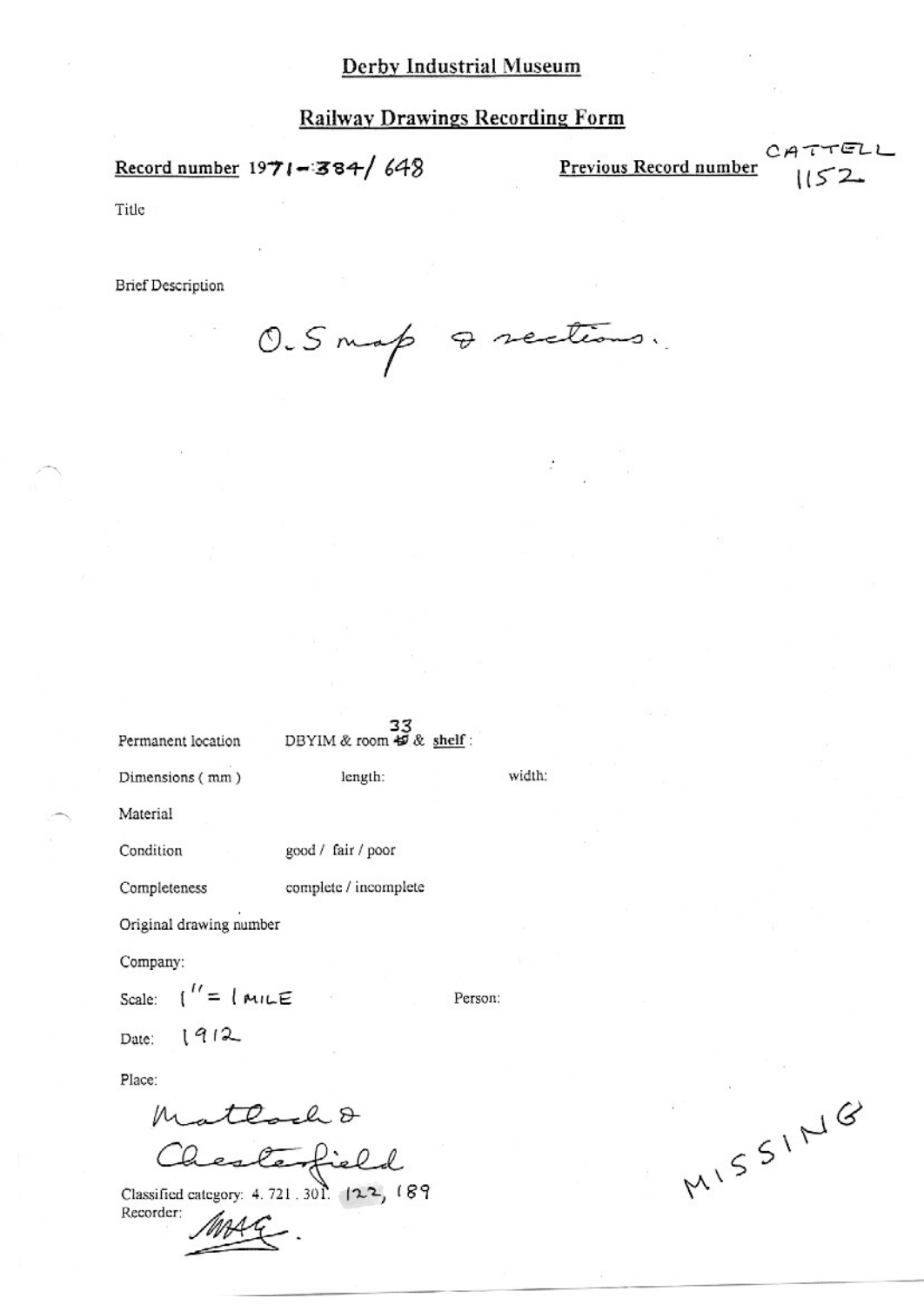CATTELL Record number 1971-384/525 Previous Record number  $1071$  $MAP$ Title THE BOROVER OF تتره CHESTERFIELD THE COUNTY OF  $\overline{1}$ DER87 **Brief Description** 1858 torgenalemp of the town showing two tricks through the station and MR land laundaries impire. Whale town shown in detail. DBYIM & room 49 & shelf:  $18^{\circ}$ Permanent location length:  $1320$  width:  $1010$ 

Dimensions (mm)

Hoper on follows  $good / 2$   $\frac{1}{2}$   $\frac{1}{2}$   $\frac{1}{2}$   $\frac{1}{2}$   $\frac{1}{2}$   $\frac{1}{2}$   $\frac{1}{2}$   $\frac{1}{2}$   $\frac{1}{2}$   $\frac{1}{2}$   $\frac{1}{2}$   $\frac{1}{2}$   $\frac{1}{2}$   $\frac{1}{2}$   $\frac{1}{2}$   $\frac{1}{2}$   $\frac{1}{2}$   $\frac{1}{2}$   $\frac{1}{2}$   $\frac{1}{2}$   $\frac{1}{2}$   $\frac{$ 

Condition

Material

Completeness

complete / incomplete......  $92/1552$ 

Original drawing number

Company:

Scale:  $1^{\prime\prime}$  = 2 cHAINS

Date:  $1858$ 

Place,

Chertenfield

Classified category: 4, 721, 301, 122 Recorder:  $\mu$ uy 9 - 5 - 2003

Person: Flowers Ward & Richard Hugh Burnow,<br>Land Surveyor,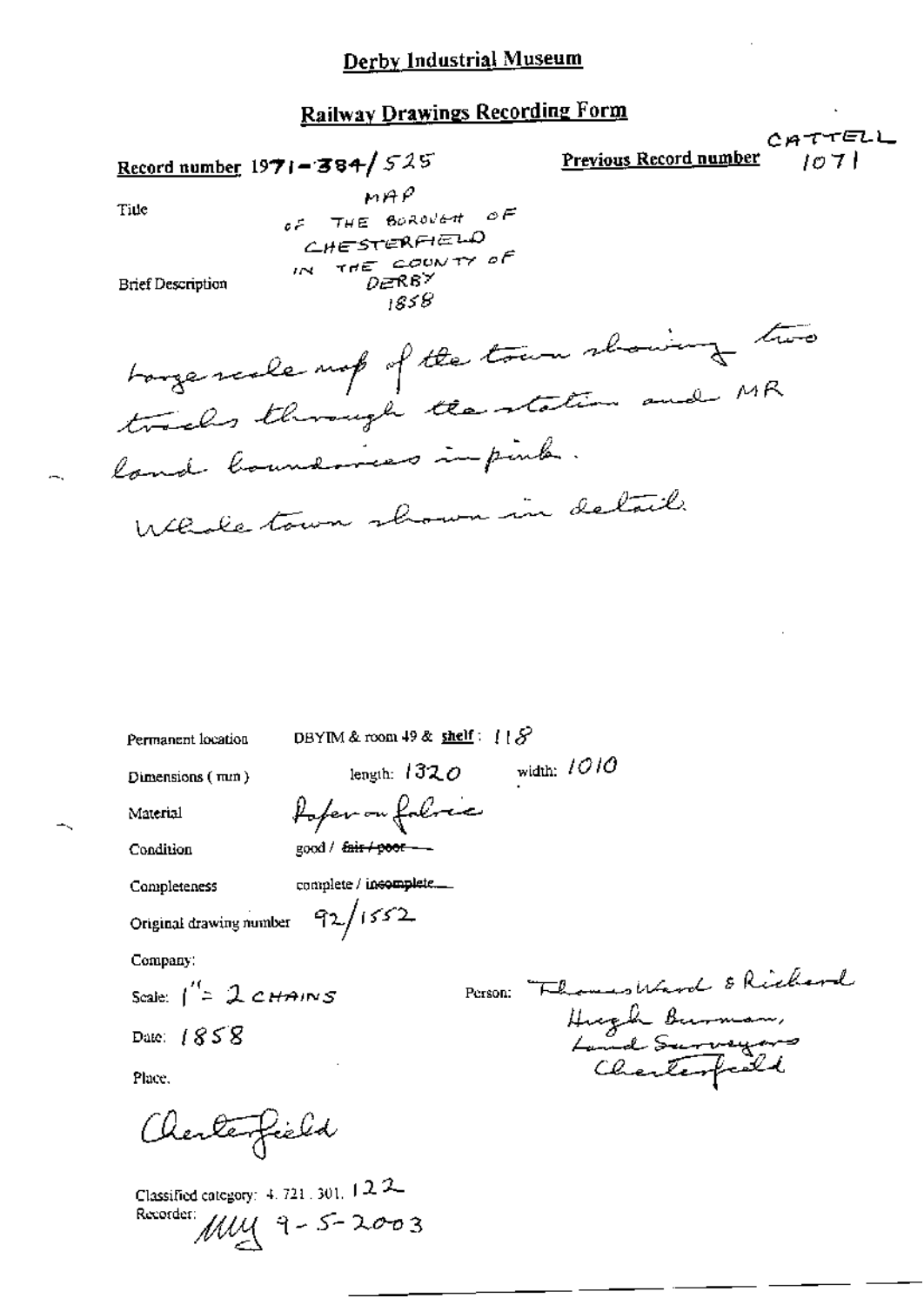### **Railway Drawings Recording Form**

### Record number 1997-5/ 904-

Previous Record number  $MRP$ 132/997

Title

**Brief Description** 



Permanent location

DBYIM & room 49 & shelf: 127

length:  $225$  width:  $225$ 

87 O

Person:

Dimensions (mm)

Paper

Condition

Material

good / <del>fair / poo</del>r

Completeness

complete / inecemptate

Original drawing number  $\epsilon$  73

Company:

Scale:  $\int_0^R z 200F E E T$ 

Date:

Place:

Charlesfield

Classified category: 4.721.301.122 Recorder:  $\mu$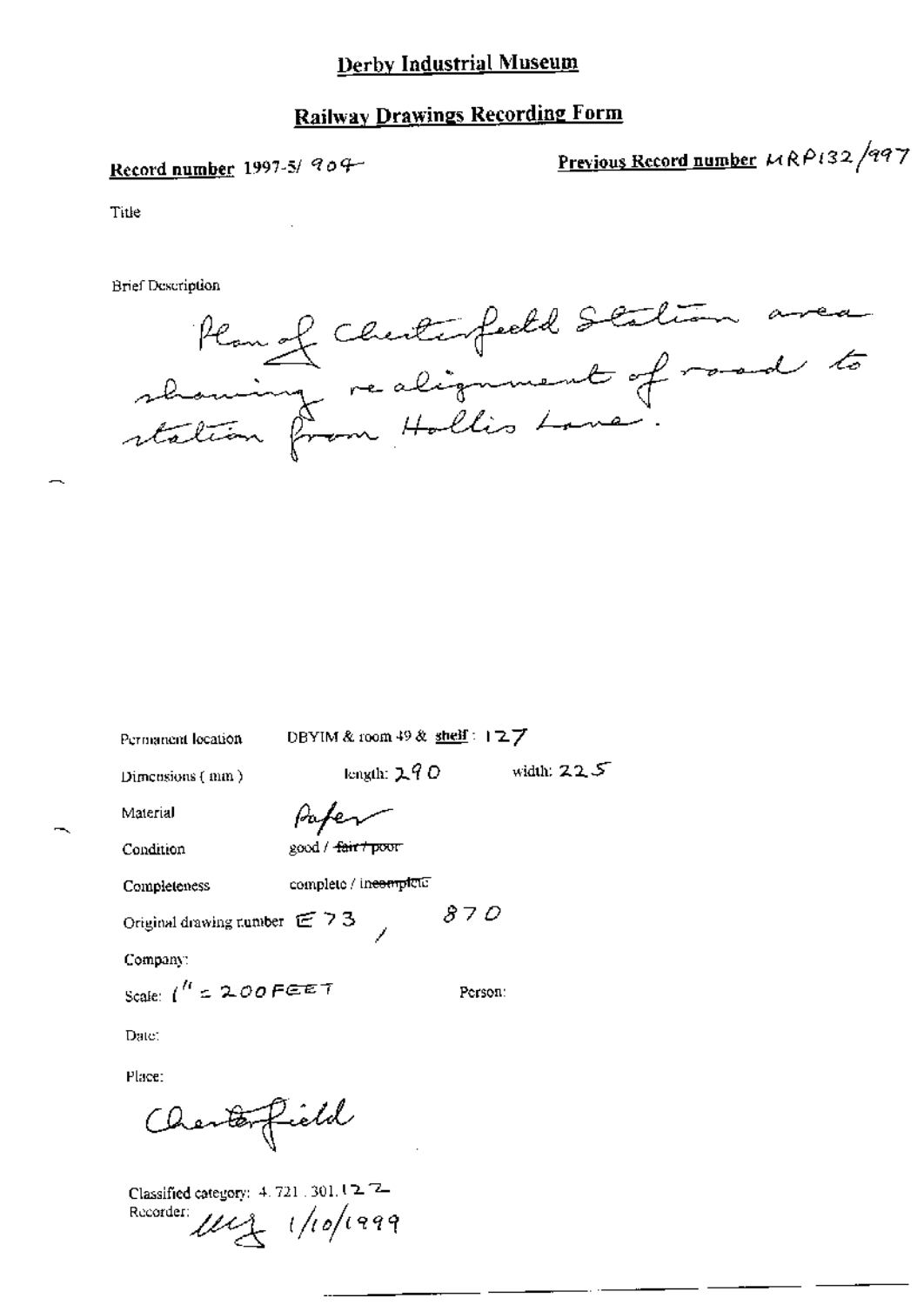# **Railway Drawings Recording Form**

Record number 1997-5/240

Previous Record number 
$$
4R^{p_1}3 \sim \frac{271}{}
$$

Title

╮

 $\left\langle -\infty\right\rangle$ 

**Brief Description** 

| Permanent location                                                              | DBYIM & room 49 & shelf: $67$  |
|---------------------------------------------------------------------------------|--------------------------------|
| Dimensions (mm)                                                                 | length: $680$<br>width: $5/0$  |
| Material                                                                        | Paper on fabrics               |
| Condition                                                                       | good / f <del>air / poor</del> |
| Completeness                                                                    | complete / incomplete          |
| Original drawing number                                                         | 97                             |
| Company: MR                                                                     |                                |
| Scale: $\frac{1}{1}$ $=$ $\epsilon$ $\epsilon$ $\epsilon$ $\epsilon$ $\epsilon$ | Person: $C, E, A$              |
| Date: $\text{True}$ 15. 1874                                                    |                                |
| Place:<br>Charles field                                                         |                                |
| Classified category: 4, 721, 301, 122<br>Recorder: $\mu$ the 25. $(1.97)$       |                                |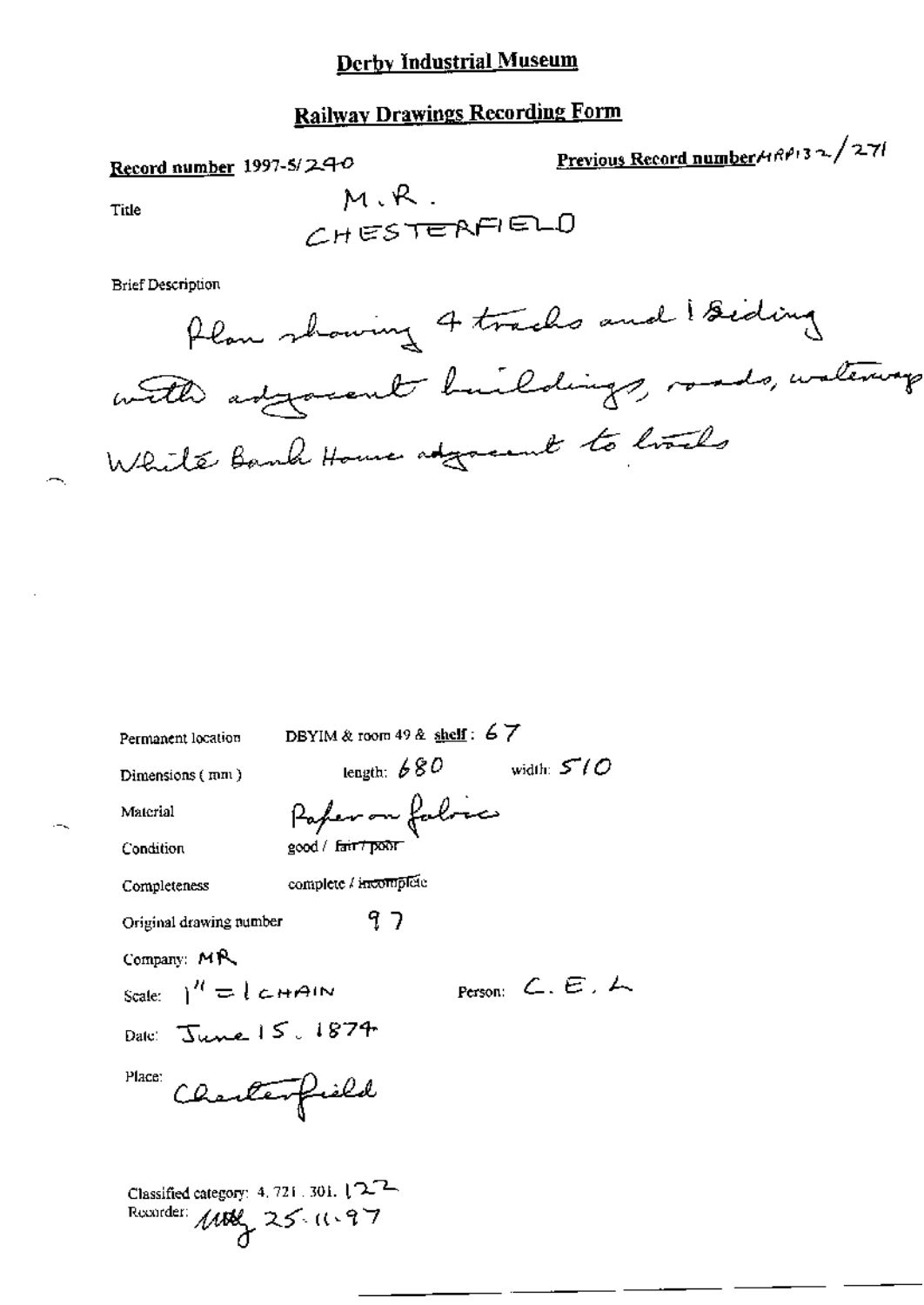### Railway Drawings Recording Form

Previous Record number MRP 132/788 Record number 1997-5/70.3 Chesterfield Title Plan shewing Boundary between The Midland Rail Co and **Brief Description** Edward Walker Egy Plan of land & proferties in Clarke field chancing boundary, red inh, between MR ratables sprokerty of Euraller Ex.

Permanent location

DBYIM & room  $49$  & shelf: 73

Dimensions (mm)

length:  $4-2.0$  width:  $3.35$ 

Pofer

Condition

Material

 $\_$ geed / fair /  $\epsilon$ ee $\tau$ 

Completeness

complete / incomplete-

 $326$ Original drawing number  $\epsilon$  70

Company: HR

Scale:  $1'' = 10$ FEET Dale: Seft 6, 1860

Person J Starland Gratton

Place:

Clesterfield

Classified category: 4.721.301.  $(22\frac{7}{6})$ <br>Recorder:  $\sqrt{16\pi}$   $(8/2/1799)$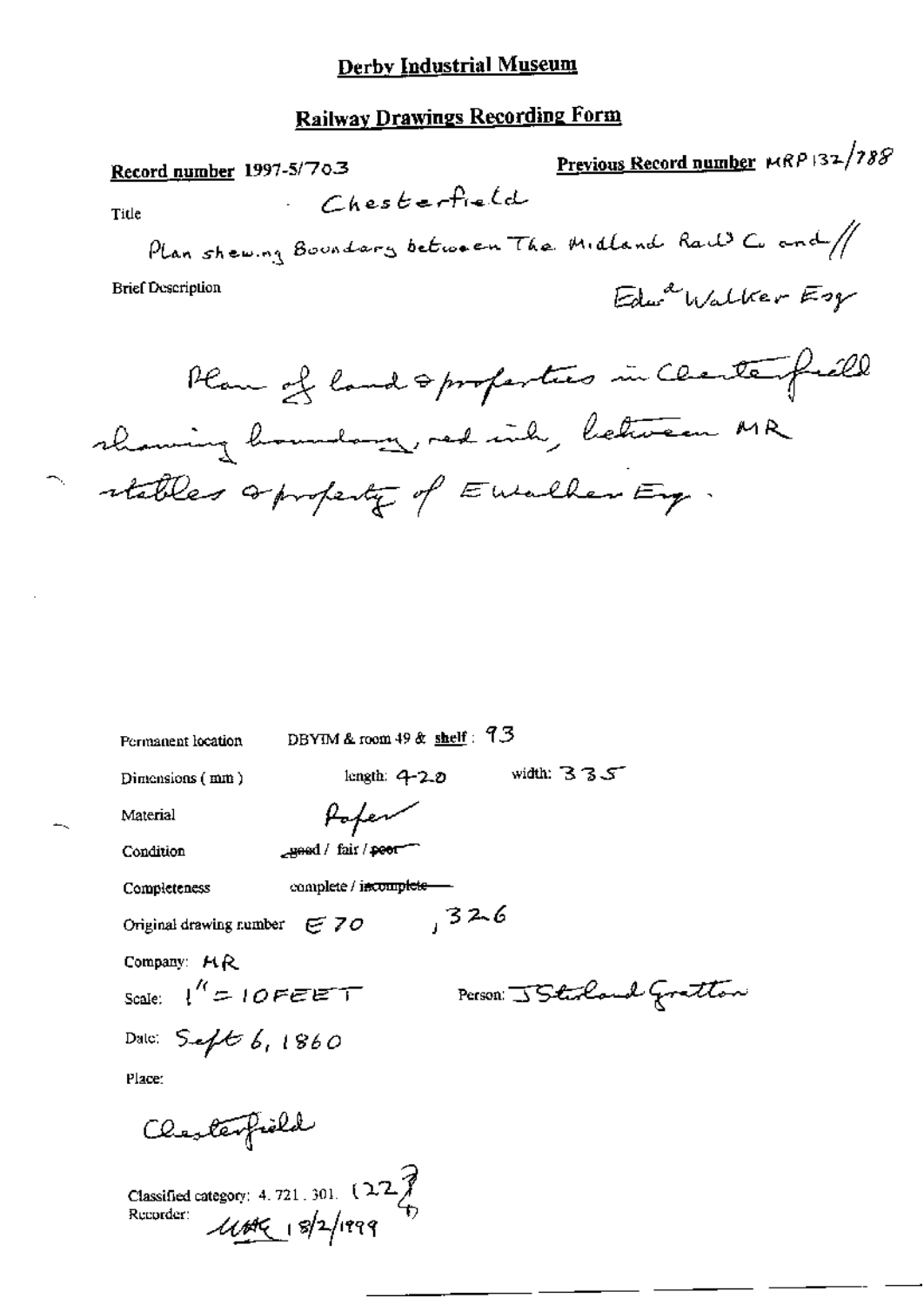### **Railway Drawings Recording Form**

#### Record number 1997-5/ $\Omega$ 1 $\delta$

Previous Record number MRP132/29

Title

**Brief Description** 

Half of a map channing plots 1-18,<br>put of plot 20 in chesterfield located believe Malkinstreet, Topte Lone, ?.

| Permanent location              | DBYIM & room 49 & shelf: $66$                                                |
|---------------------------------|------------------------------------------------------------------------------|
| Dimensions (mm)                 | length: $1340$ width: $500$                                                  |
| Material                        | Hoper                                                                        |
| Condition                       | good / -£aπ / poor                                                           |
| Completeness                    | complete / incomplete                                                        |
|                                 |                                                                              |
|                                 |                                                                              |
|                                 | Original drawing number<br>Company: Charles Piell Company Person: 5, Rollins |
| Date: $1874$                    |                                                                              |
| Place:                          | Cherteofield                                                                 |
| Recorder: $\mu\mu$ , (and 11097 | Classified category 4, 721, 301, $\sqrt{2}$ 1 2, 2, 3                        |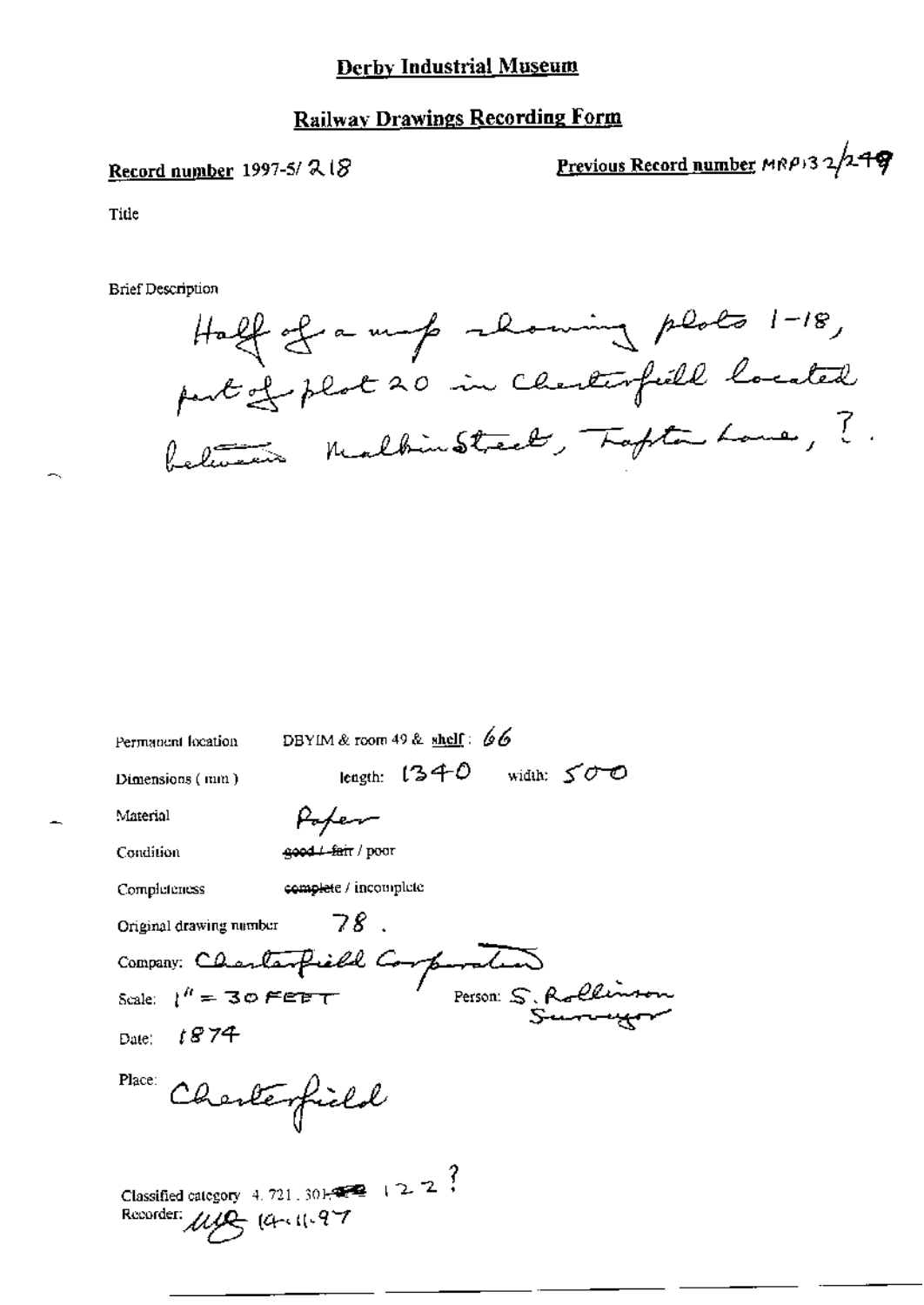#### **Railway Drawings Recording Form**

### Record number 1997-5/459

Previous Record number MRP132/508

Title

**Brief Description** Plan chairing tracks routh of Chesterfield station with hiver Ratter and proposed track alterations leading into rite of

Permanent location

DBYIM & room 49 & shelf:  $79$ 

Dimensions (mm)

length:  $150$  width: 715

, 641

Person:

Tracing paper on paper on folice

good / fair / peor

Completeness

Material

Condition

complete / incomplete

Original drawing number

Company: MR

Scale:  $1^{\prime\prime}$ = 40FEET

Date:

Place:

Charlesfield

Classified category: 4, 721, 301, 12, 22-Recorder: 1149 27/3/1998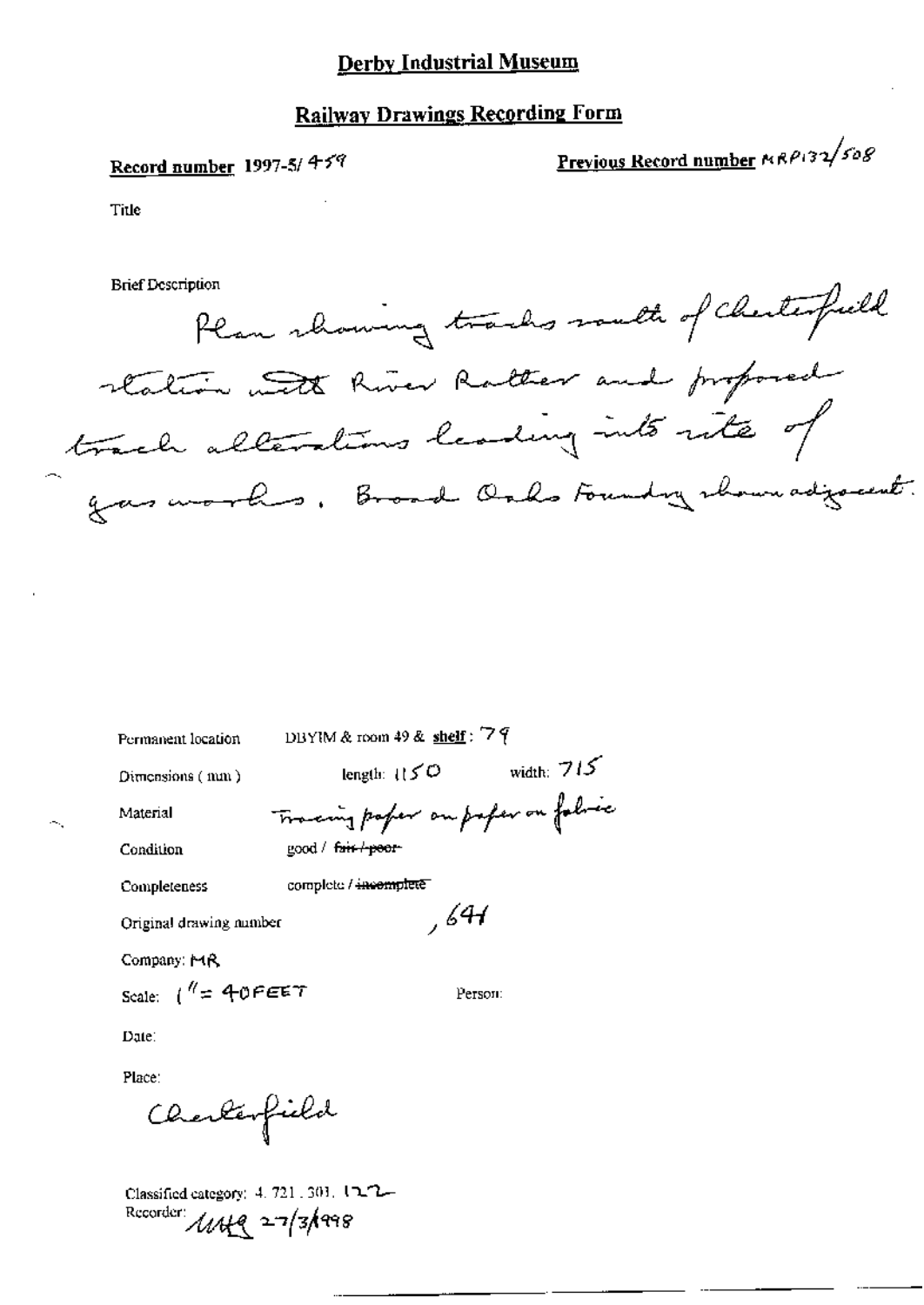Record number 1997-5/541

<u>Previous Record number</u>  $\mu$  R  $\rho$ 13 z / 6 o**J** 

Title

**Brief Description** 

Plan of roads to hand to rout west of Charlespield station with freeholds shown 2 plan nursing.

DBYIM & room 49 & shelf:  $84$ Permanent location

Dimensions (mm)

length:  $1360$  width:  $500$ 

Material

Paper good / fair / poor

Condition

Completeness

complete/incomplete = mussing

Person:

Original drawing number

Company:

Scale:  $1'' = 30$  Ferer

Date:

Place:

Cherterfield

Classified category: 4, 721, 301, 1999 122-Recorder:  $\mathcal{U}$ ttl $\ell$  10/7/1998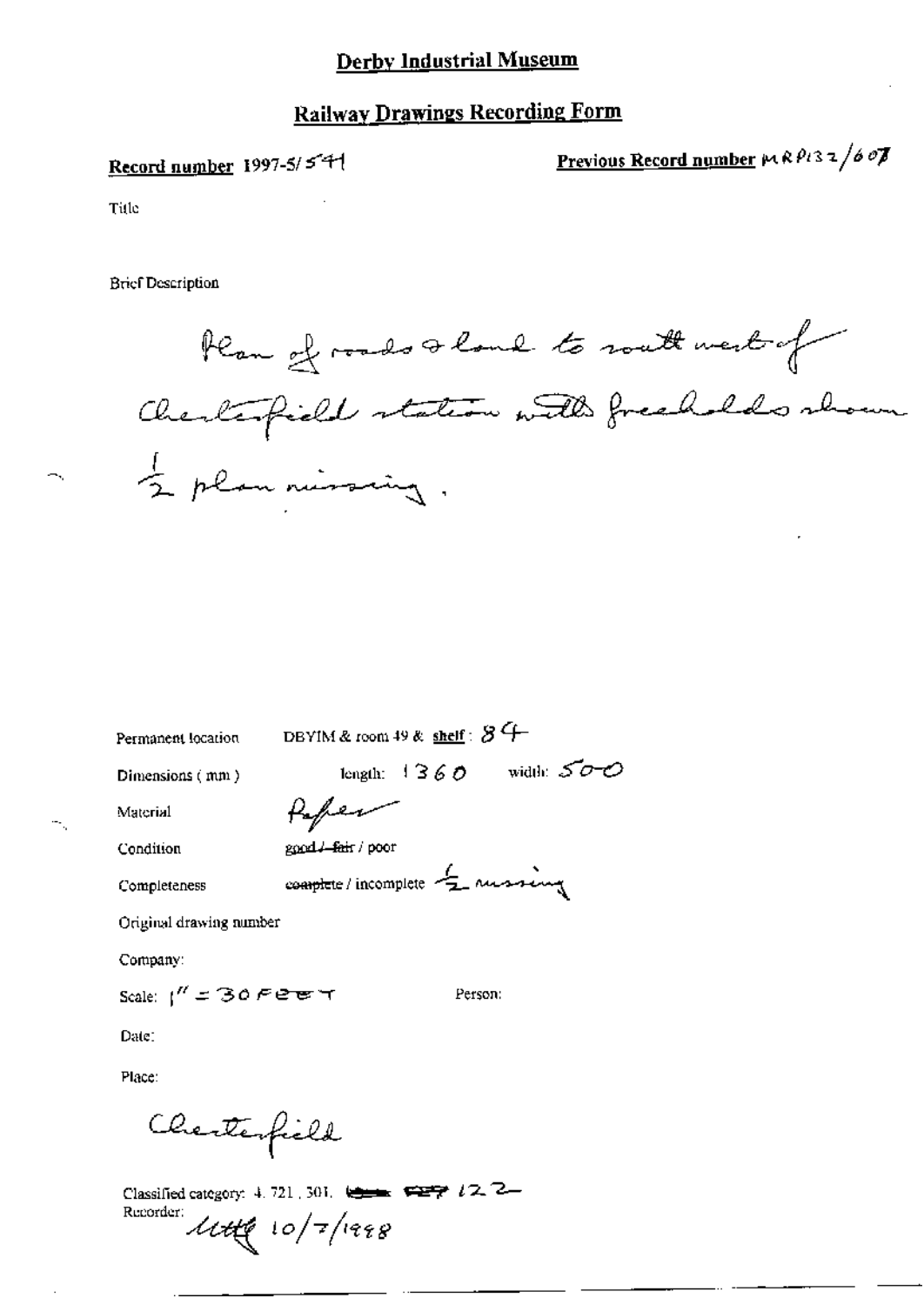### **Railway Drawings Recording Form**

Record number 1997-5/5 i 4-

Previous Record number MRP 132/577

Title

 $0 = T + E$ MIDLAND RAILWAY NEAR CHESTERFIELD

 $P<sub>L</sub>A<sub>N</sub>$ 

**Brief Description** 

Plan channing proposed voutes with parals of land narked "Purchased" (outtind in red) and Temporary Ruspones (outlined in green) Roads, rivers, buildings & rileray builges shown. from IIM 55CH to 12M 53CH.

| Permanent location      | DBYIM & room 49 & shelf: $82$ |                      |
|-------------------------|-------------------------------|----------------------|
| Dimensions (mm)         | length: $1180$                | width: $465$         |
| Material                | Poper on folice               |                      |
| Condition               | good / Kair <del>/poor</del>  |                      |
| Completeness            | complete / incomplete         |                      |
| Original drawing number |                               | ,73                  |
| Company: MR             |                               |                      |
| Scale: $1'' = 2cHsinS$  |                               | Person: J.S. GRATTON |
| Date: $\frac{1853}{ }$  |                               |                      |
| Place:                  |                               |                      |
|                         | Charlesfield                  |                      |

Classified category: 4, 721, 301, 172, 72- $1049$   $(2/6)$ 1998 Recorder: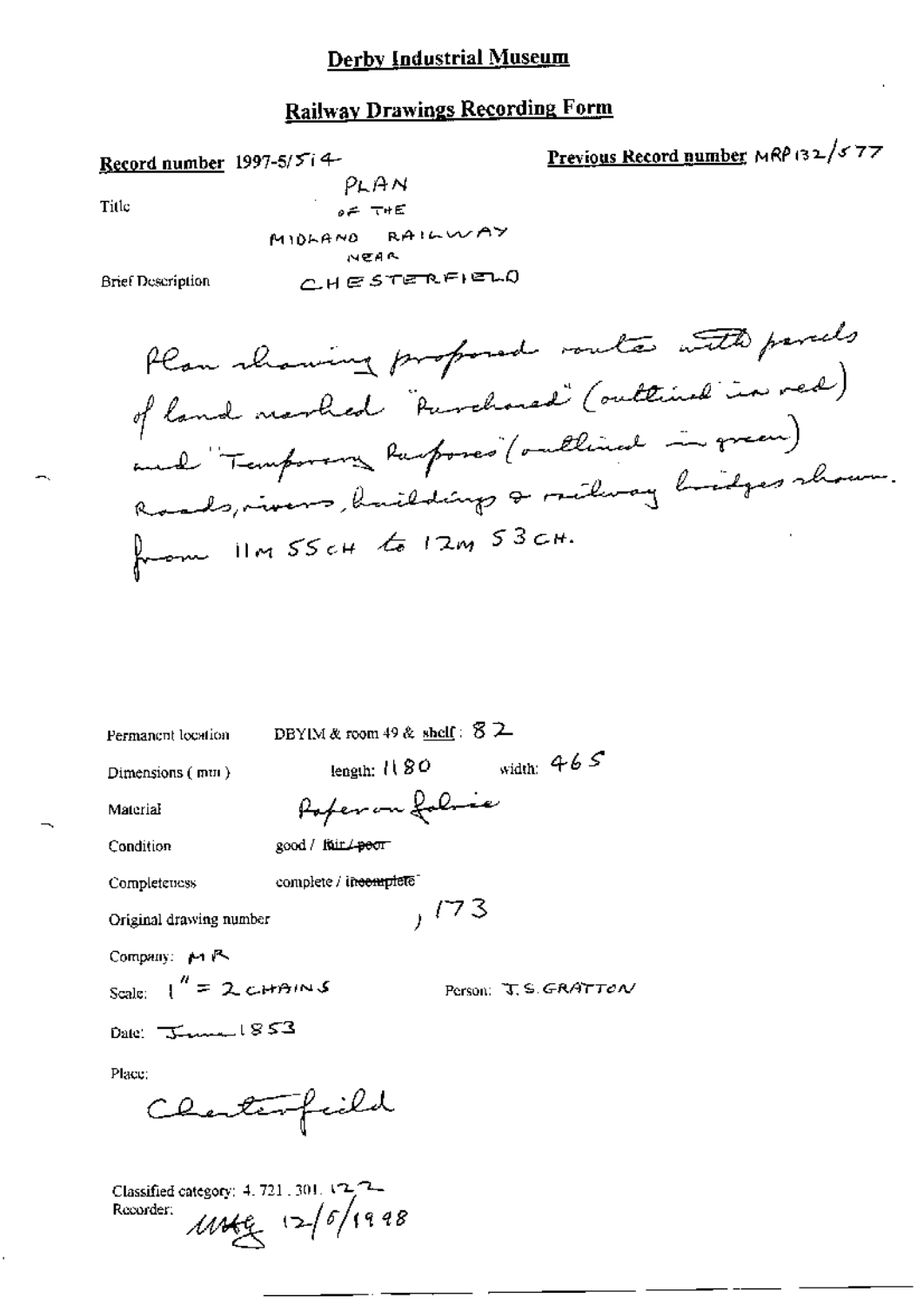#### **Railway Drawings Recording Form**

Record number 1997-5/429.16

Previous Record number  $\mu$ RP132/476

Title

MIDLAND RAILWAY CHESTERFIELD TO SHEFFIELD CONTRACT SECTION

**Brief Description** 

Longitudinal rection of profondroute

| Permanent location                                                             | DBYIM & room $49$ & shelf: $77$  |                        |  |
|--------------------------------------------------------------------------------|----------------------------------|------------------------|--|
| Dimensions (mm)                                                                | length: $765$                    | width: $\leq t$ U      |  |
| Material                                                                       | Paper                            |                        |  |
| Condition                                                                      | good / <del>fair / poor</del>    |                        |  |
| Completeness                                                                   | complete / <del>incomplete</del> |                        |  |
| Original drawing number $C \mathcal{C} S.1$ .                                  |                                  |                        |  |
| Company: $M$ R                                                                 |                                  |                        |  |
| Scale: HORIZ $1'' = 22cmams$<br>Scale: VERT $1'' = 25\rho \epsilon \epsilon T$ |                                  | Person: $G$ $h/a$ like |  |
| Date: $\mathsf{L}_\mathsf{L}$ (866                                             |                                  | Lithographic St        |  |
| Place:                                                                         |                                  | W.C., Londo            |  |
| Charlemfield                                                                   |                                  |                        |  |
| 70 CH                                                                          |                                  |                        |  |
| Classified category: 4.721.301. 122<br>Recorder 2000 4 13/3/1998               |                                  |                        |  |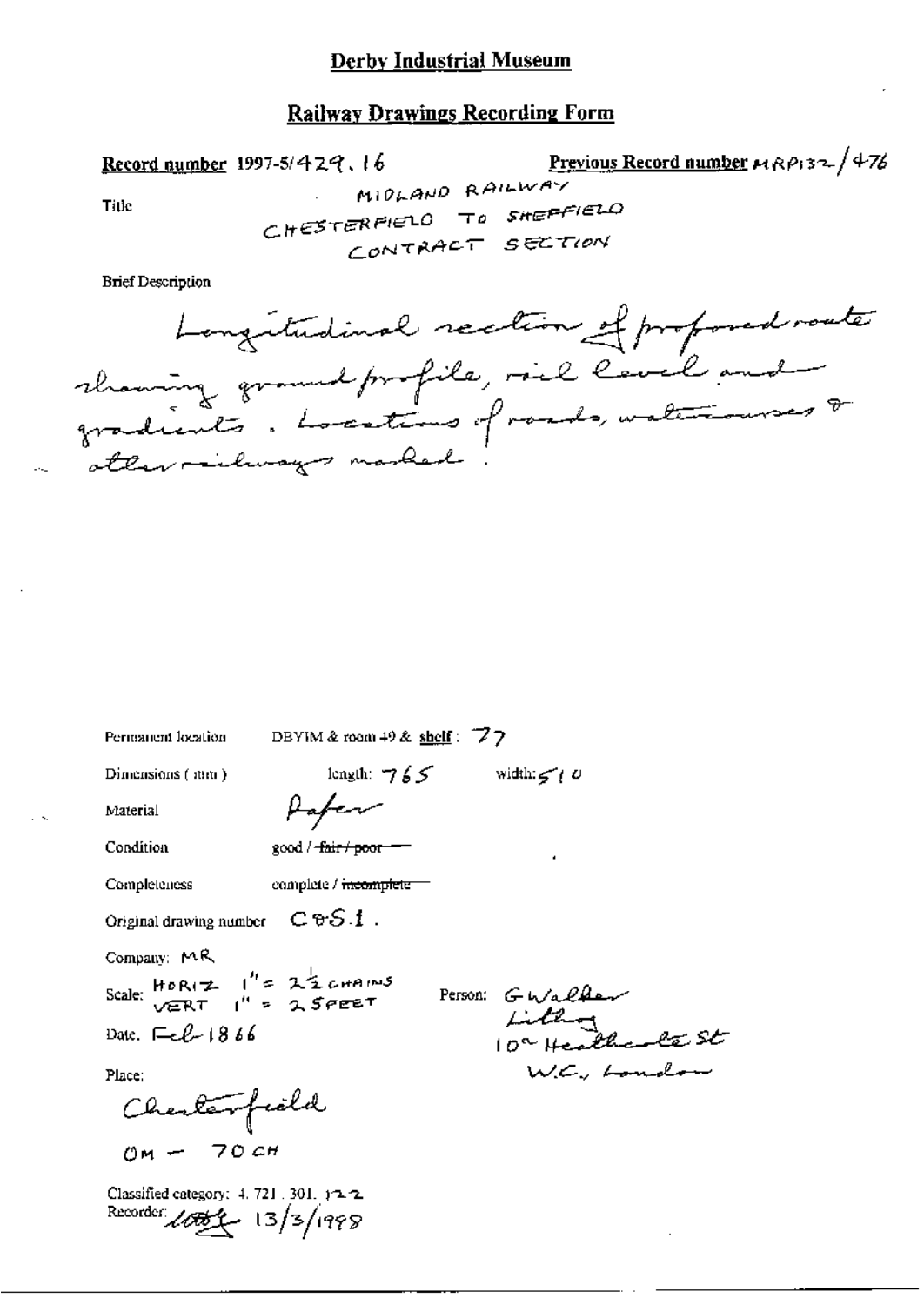#### **Railway Drawings Recording Form**

### Record number 1997-5/429.17

Previous Record number MRP13 2/476

Title

**Brief Description** 

Longitudinal rection of proposed vale channing ground profile, rail lavel, and gradicates. Locations of roads, watercourses nnofeel

width:  $510$ 

Person:

Permanent location

DBYIM & room  $49$  & shelf:  $7$  /

Dimensions (mm)

length:  $765$ Paper

Condition

Material

good / fair / poor

Completeness

complete / incomplete<sup>--</sup>

Original drawing number  $C \oplus S - Z$ .

Company: HA

Scale: HORIZ  $1''$ = 22 CHAINS

Date:

Place:

Charlespoold  $70cH - 1M60cH$ 

Classified category: 4, 721, 301,  $(2 - 2 -$ Recorder:  $\text{1004} \cdot 3/3/1998$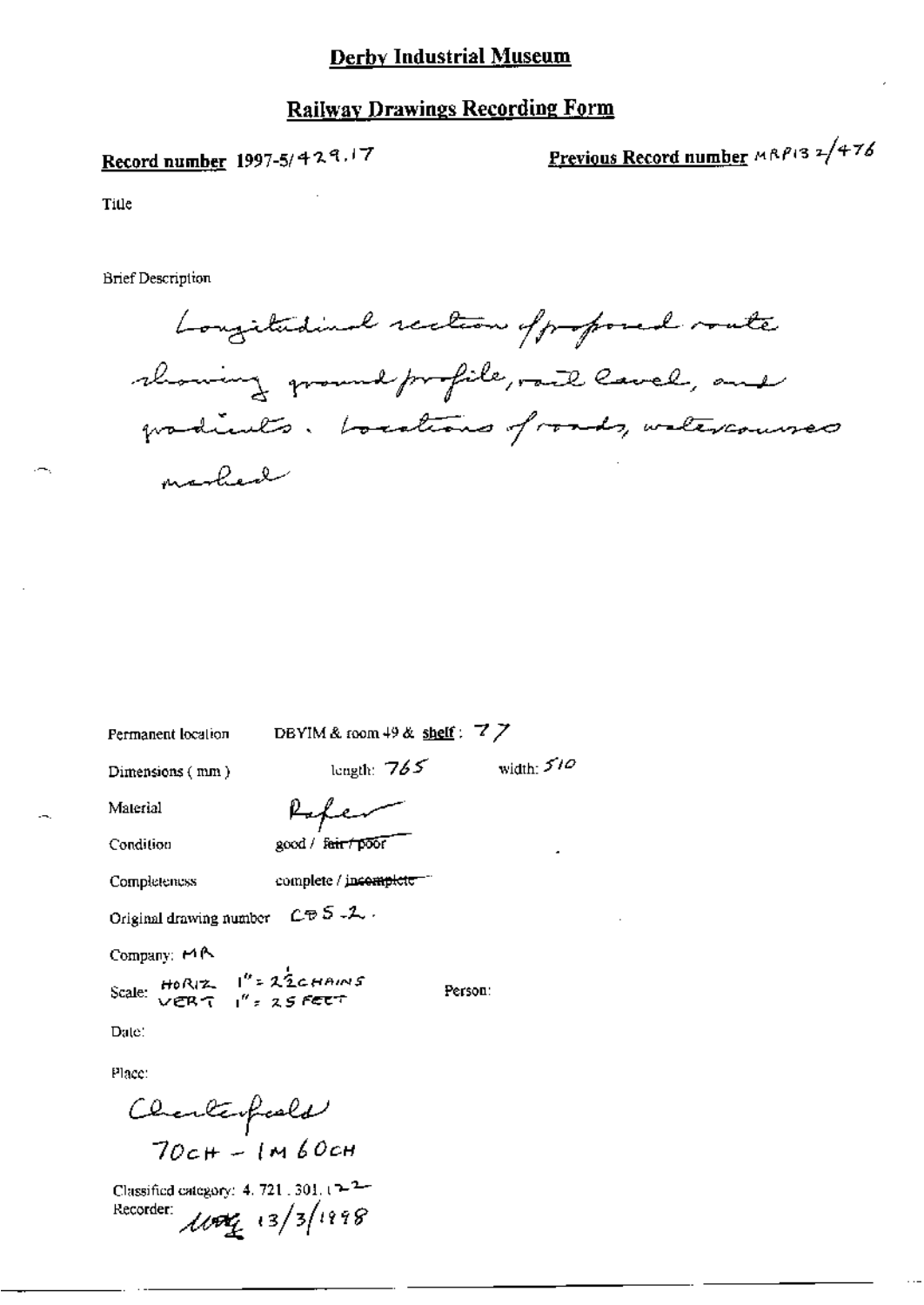#### **Railway Drawings Recording Form**

### Record number 1997-5/429.18

Previous Record number MRP132/476

Title

**Brief Description** 

houghtedinal rection of proposed route rhowing ground profile, rail laval, gradients. bocations of roads, water courses marked.

Permanent location

DBYIM & room 49 & shelf:  $7\overline{7}$ 

Person:

Dimensions (mm)

length;  $765$  width;  $510$ Afer

Material

Condition

Completeness

good / fare poor

complete / incomplete

Original drawing number  $C \otimes S$ .  $\mathbb{Z}$ .

Company:  $M$  $R$ 

Scale:  $H^{OR/2}$   $t'' = \lambda^{\frac{1}{2}}$ chains

Date:

Place: Charterfield<br>Inbock-2m50ck

Classified category: 4, 721, 301, 1222 Recorder  $u \leftrightarrow (3/3/1998)$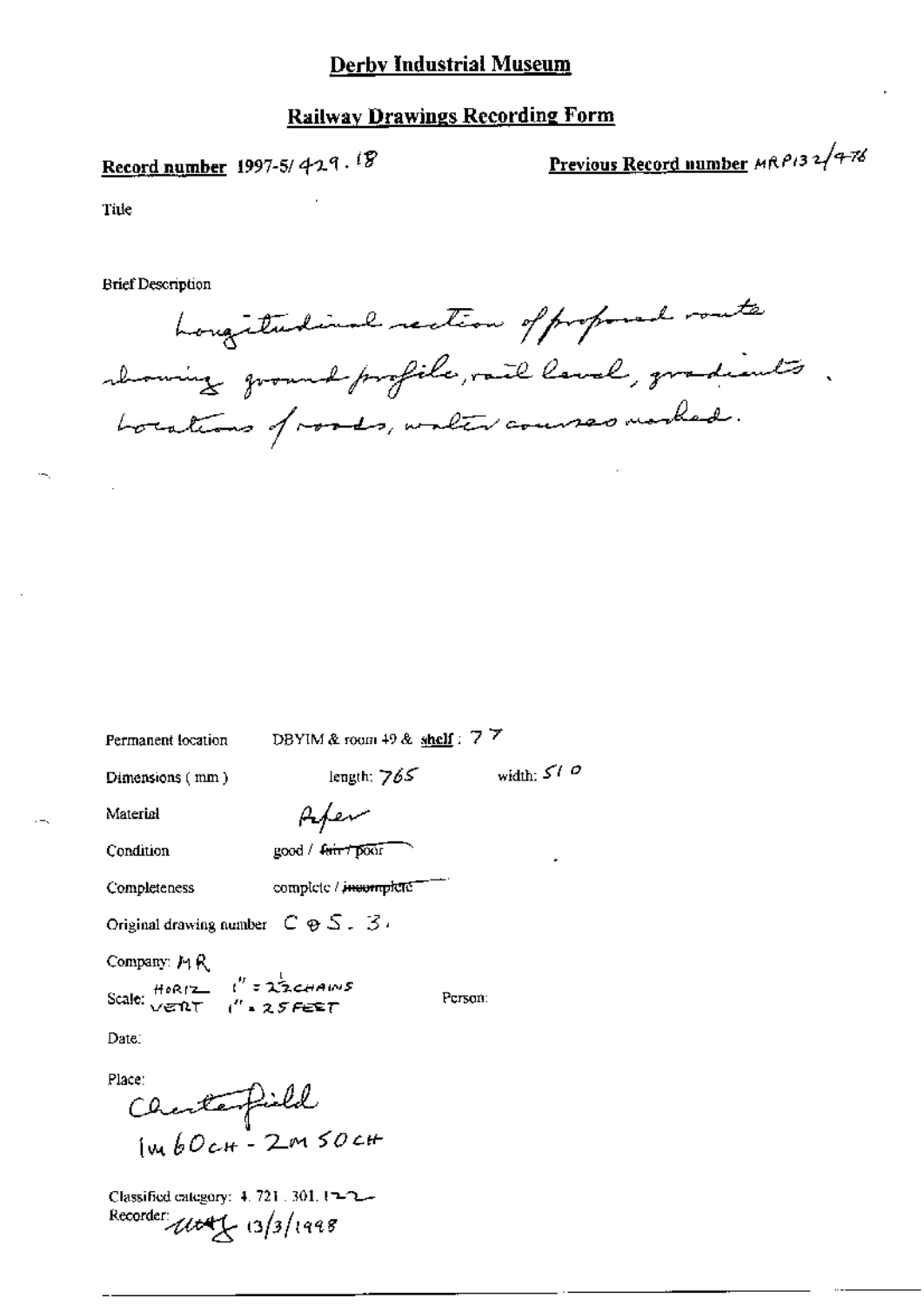### **Railway Drawings Recording Form**

Record number 1997-5/ 429.19

Previous Record number MRP 132/476

Title

**Brief Description** 

bonjetudinal reation of frospored roads showing ground profile, rail level, prodicuts. Locations foods, waltercourses morted

Permanent location

DBYIM & room 49 & shelf:  $77$ 

Dimensions (mm)

length;  $765$ 

width:  $570$ 

Material

Paper

Condition

good / fatt 7 poor

complete / incomplete

Completeness

Original drawing number  $\cos \theta$ .

Company:  $H^A$ 

Scale: HORIZ  $\int_{c}^{u} z \frac{1}{2} c \pi A i mS$ <br> $\sqrt{\epsilon} RT = \int_{c}^{u} z \sqrt{\epsilon} F e^{i\epsilon T}$ 

Person:

Date.

Place:

Charlesfield<br>2m 50ct - 3m 40ct

Classified category. 4, 721, 301, (2-2-

Recorder: *uve* 13/3/1998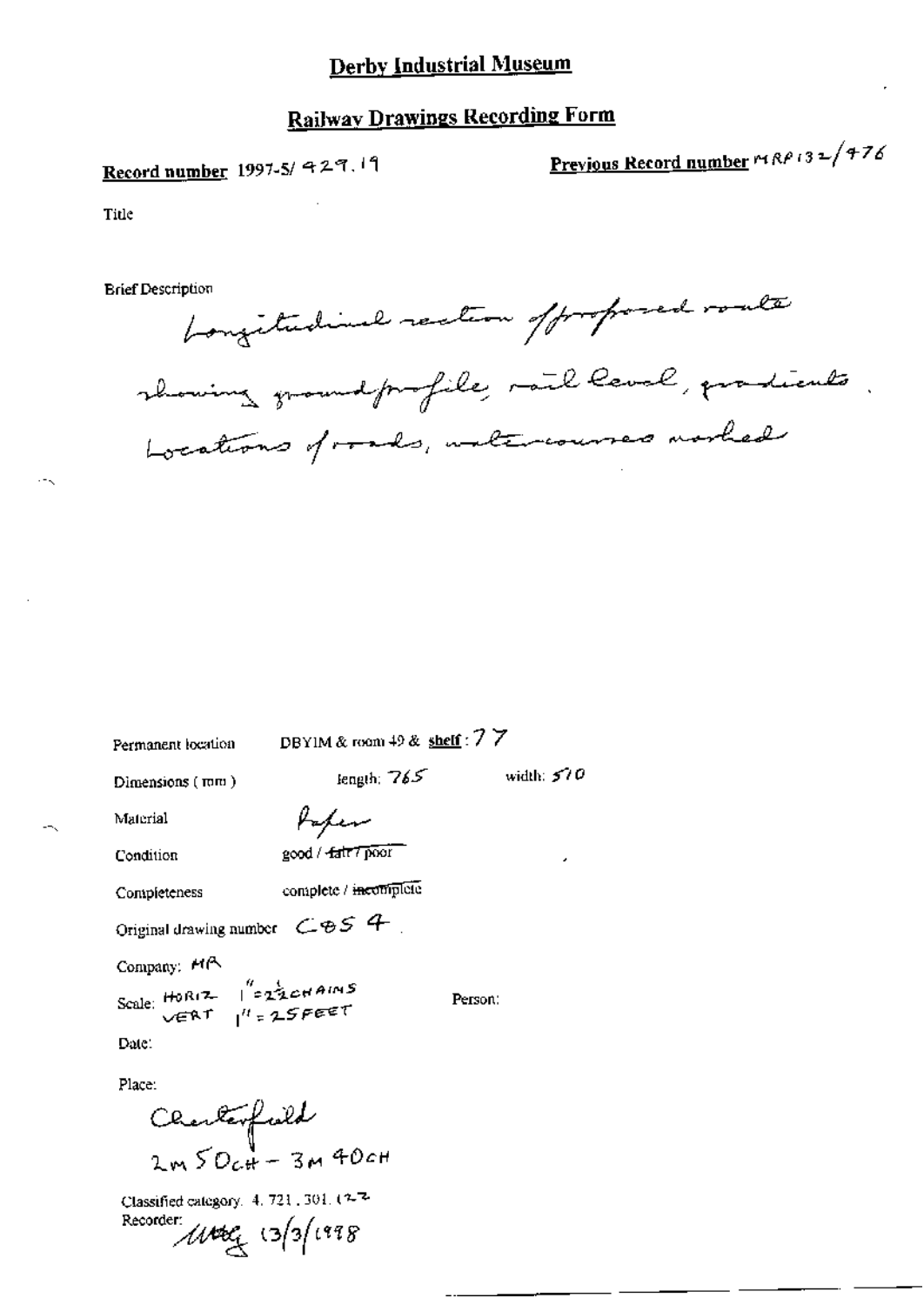## **Railway Drawings Recording Form**

Record number 1997-5/429.20

<u>Previous Record number</u>  $M\Omega P/3 \sim \sqrt{776}$ 

Title

**Brief Description** 

Longitudinal rection of profond route rhowing ground profile, rail laval, gradients, Locations fronds, water courses marked

DBYIM & room 49 & shelf:  $7\ 7$ 

Dimensions (mm)

Permanent location

length:  $765$  width:  $570$ Arpen

-good / fair / poor Tween

Condition

Material

complete / incomplete Completeness

Original drawing number  $C \Theta S = S$ .

Company: MR

Scale:  $H^{\circ}R^{\circ}L$   $I'' = \mathcal{L}^{\circ}L^{2}CH^{n}R^{n}S$ <br>vERT  $I'' = 25FE^{ET}$ 

Person:

Date:

Place:

Charlesfuld  $3m40c* - 4m30c$ 

Classified category: 4, 721, 301, 12-2 Recorder:  $\mathcal{U}$   $\mathcal{U}$   $\mathcal{V}$   $\left(3\right)^2$   $\left(9\right)^2$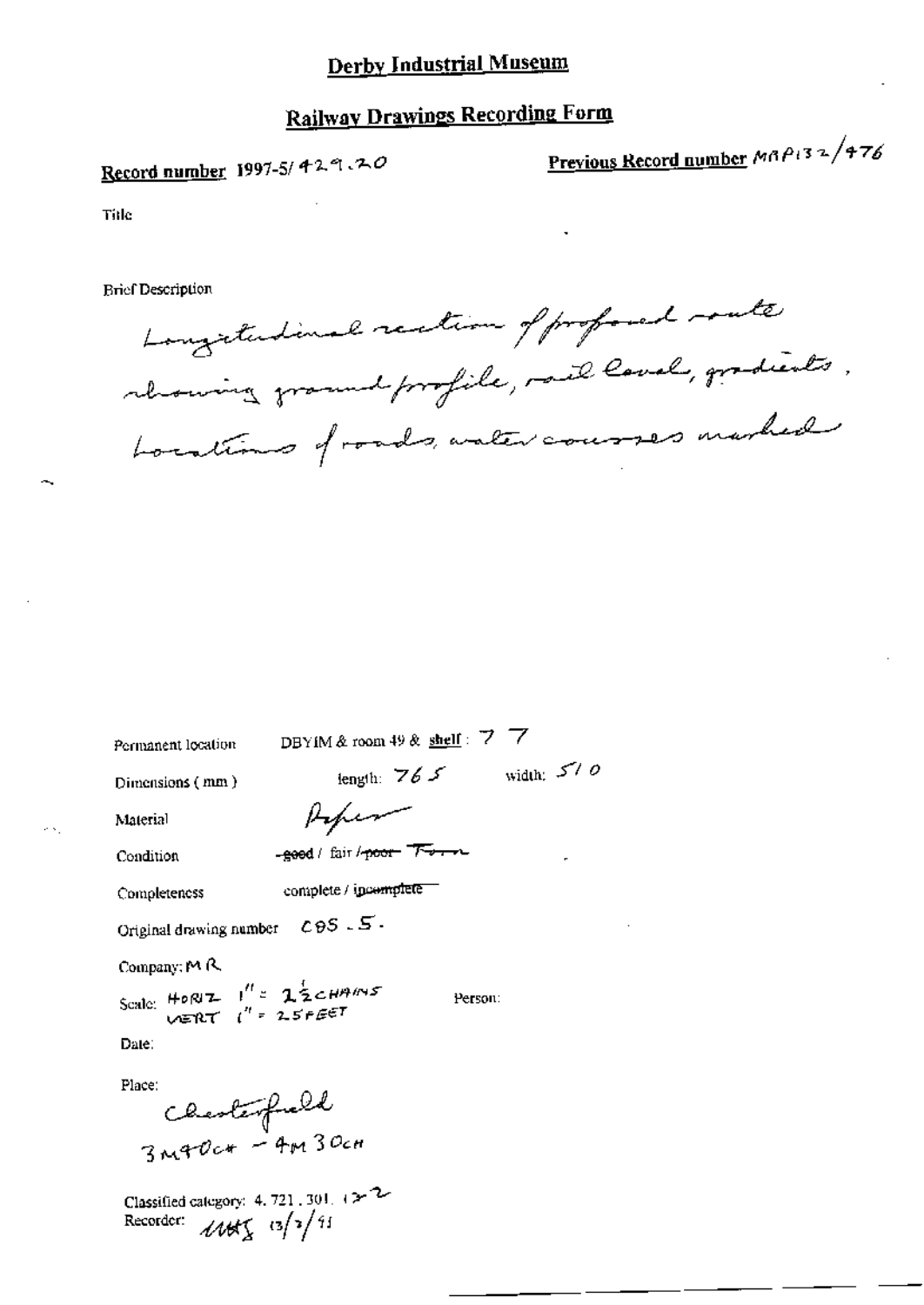### **Railway Drawings Recording Form**

### Record number 1997-5/ 429.21

<u>Previous Record number</u>  $MRP/32/476$ 

Title

**Brief Description** 

Longitudinal restron of professed rade showing ground profile, said laval, graduates. bocations of roads, water courses morted.

DBYIM & room 49 & shelf:  $7\overline{7}$ Permanent location length:  $765$  width:  $570$ Dimensions (mm) Paper Material good / fair / poor Condition complete / incomplete Completeness Original drawing number  $C \oplus S$ , 6 Company: MR Scale:  $M/2RT$   $T''$  =  $2566605$ <br>Scale:  $V/2RT$   $T''$  =  $25665T$ Person: Date: Place: Cantifield 4m30cH- 5m 20cH Classified category: 4, 721, 301,  $\uparrow$  2 Recorder:  $\mu$   $\frac{1}{5}$   $\frac{13}{3}$  (998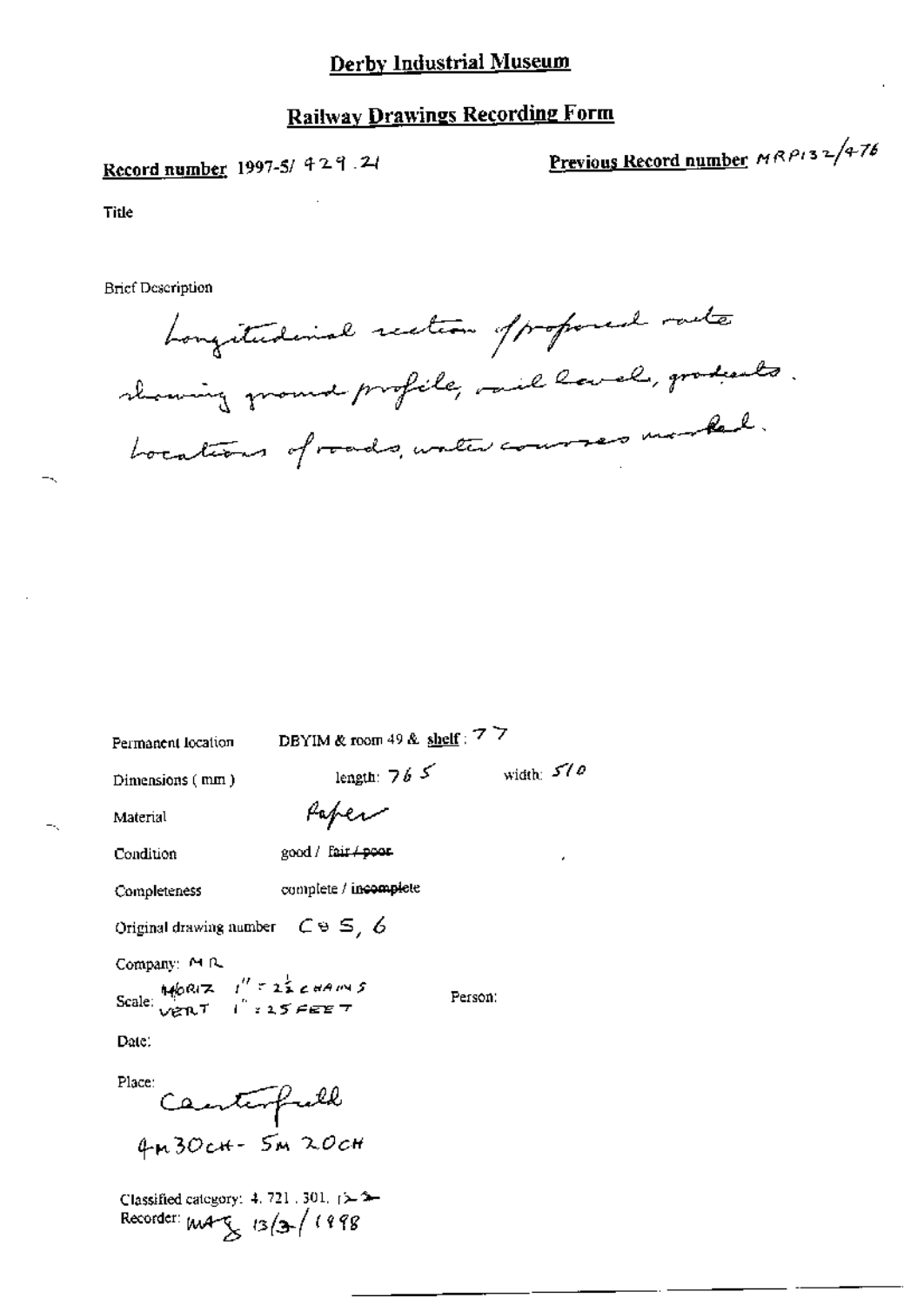#### **Railway Drawings Recording Form**

Record number 1997-5/ 4-2-9.2-

Previous Record number  $\approx$   $\frac{\beta}{32}/\frac{4}{76}$ 

Title

**Brief Description** 

Longitudinal rection of proposed route rhaming ground profile, rail land, gradients. Locations of roads, water courses marked.

| Permanent location                                                     | DBYIM & room 49 & shelf: $7\overline{7}$ |              |
|------------------------------------------------------------------------|------------------------------------------|--------------|
| Dimensions (mm)                                                        | length: $765$                            | width: $570$ |
| Material                                                               | Hafer                                    |              |
| Condition                                                              | good / f <del>air / po</del> or          |              |
| Completeness                                                           | complete / incomplete -                  |              |
| Original drawing number $\mathbb{C} \oplus \mathsf{S}$ , $\mathcal{S}$ |                                          |              |
| Company: $\bowtie$ $\curvearrowright$                                  |                                          |              |
| Scale: $HORITZ$ ("= $2\frac{1}{2}CHANS$<br>Scale: $VERT$ ("= $25 FEET$ |                                          | Person:      |
| Date:                                                                  |                                          |              |
| Place:                                                                 |                                          |              |
| Charlesfield                                                           |                                          |              |
| $6m 10cm - 7m$                                                         |                                          |              |
| Classified category: $4.721 \pm 301 \pm 12.7$                          |                                          |              |

Recorder:  $\angle UW = \frac{1}{3}/198$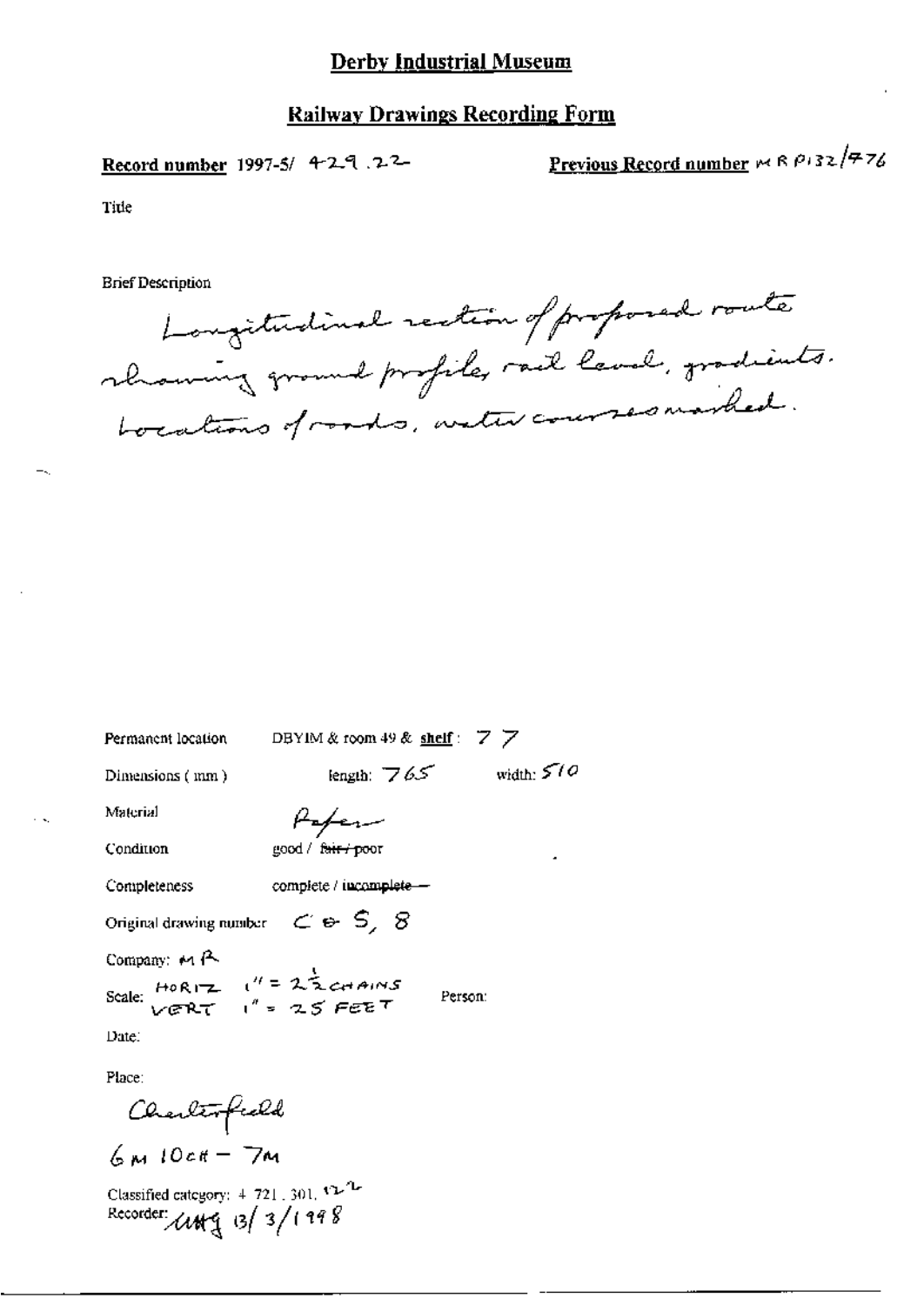#### Railway Drawings Recording Form

**Previous Record number**  $M \wedge P \wedge Z$  /141 Record number 1997-5/1115 Midland Railway Proposed Aversion of Turnpike Road at Chesterfield Title Retaining Wall **Brief Description** Elevation orections showing details of retaining wall between cause and Warloop-Charlesfield road. Fence construction details ob own.

| Permanent location                                                | DBYIM & room 49 & $\frac{\text{shelf}}{\text{shelf}}$ : $\left\{4\right\}$ |              |
|-------------------------------------------------------------------|----------------------------------------------------------------------------|--------------|
| Dimensions (mm)                                                   | length: $90$                                                               | width: $650$ |
| Material                                                          | Hapen                                                                      |              |
| Condition                                                         | good / fair / poor                                                         |              |
| Completeness                                                      | complete / incomplete                                                      |              |
| Original drawing number                                           |                                                                            |              |
| Company: $M R$                                                    |                                                                            |              |
| Scale: $1'' = 8$ FEET Clavation                                   |                                                                            | Person:      |
| Date: $1'' = 1$ Foot Ferminan                                     |                                                                            |              |
| $5 - 1882$<br>Place:                                              |                                                                            |              |
| Cherca field                                                      |                                                                            |              |
| Classified category: 4, 724, 301, $\pm$ $\sim$ $\pm$<br>Recorder: | $114 - 195/2000$                                                           |              |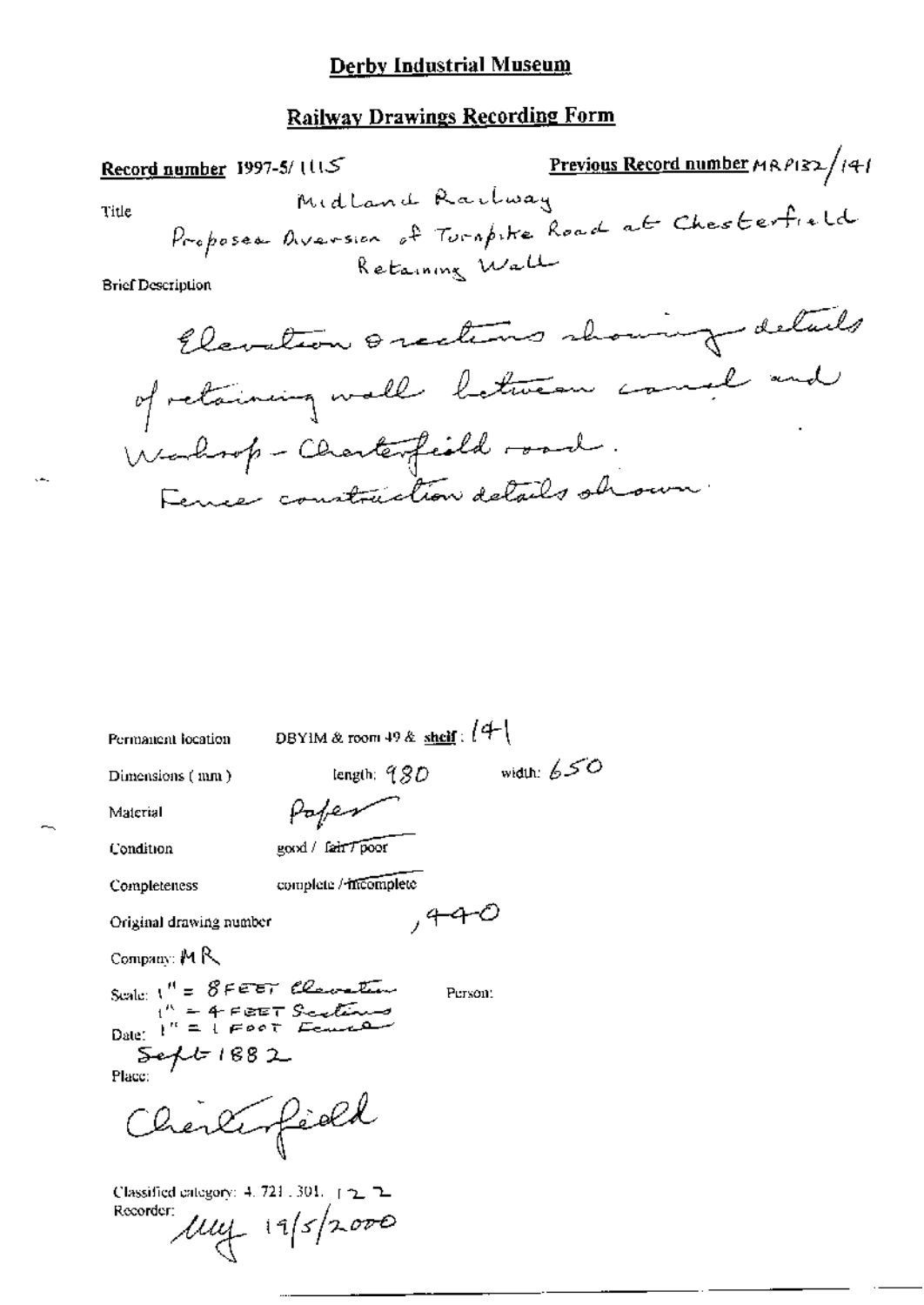### **Railway Drawings Recording Form**

| Previous Record number MRP132/1159<br>Record number 1997-5/1030                 |
|---------------------------------------------------------------------------------|
| Midland Raulway<br>Tule                                                         |
|                                                                                 |
| Proposed Diversion of Turapika Road at<br><b>Brief Description</b>              |
| than and detail drawings of road                                                |
| devenion between undings and malt house                                         |
| by charlespield Canal Emile of                                                  |
| rlation. Some of Malt house to remove.                                          |
| Sections & details whow pood constructor                                        |
| Defence. Scales=various.                                                        |
|                                                                                 |
|                                                                                 |
| DBYIM & room 49 & shelf: $135$<br>Permanent location                            |
| width: $635$<br>-length: $\mathcal{C}\mathcal{S}\mathcal{D}$<br>Dimensions (mm) |
| Poper<br>Material                                                               |
| Condition<br>.eed/fair/ <del>poor</del>                                         |
| Completeness<br>complete / incomplete-                                          |
| Original drawing number Contract from $N$ ol $/44$                              |
| Company: $MR$                                                                   |
| Scale: $\beta$ lan $i'' = 40FET$<br>Scale: $S = \frac{1}{2}$<br>Person:         |
| Date: $5.46$ (882)                                                              |
| Place:                                                                          |
| Chenterfield                                                                    |
| Classified category: $4.721$ , 301, $12.2$<br>Recorder:<br>ueq7/(2000           |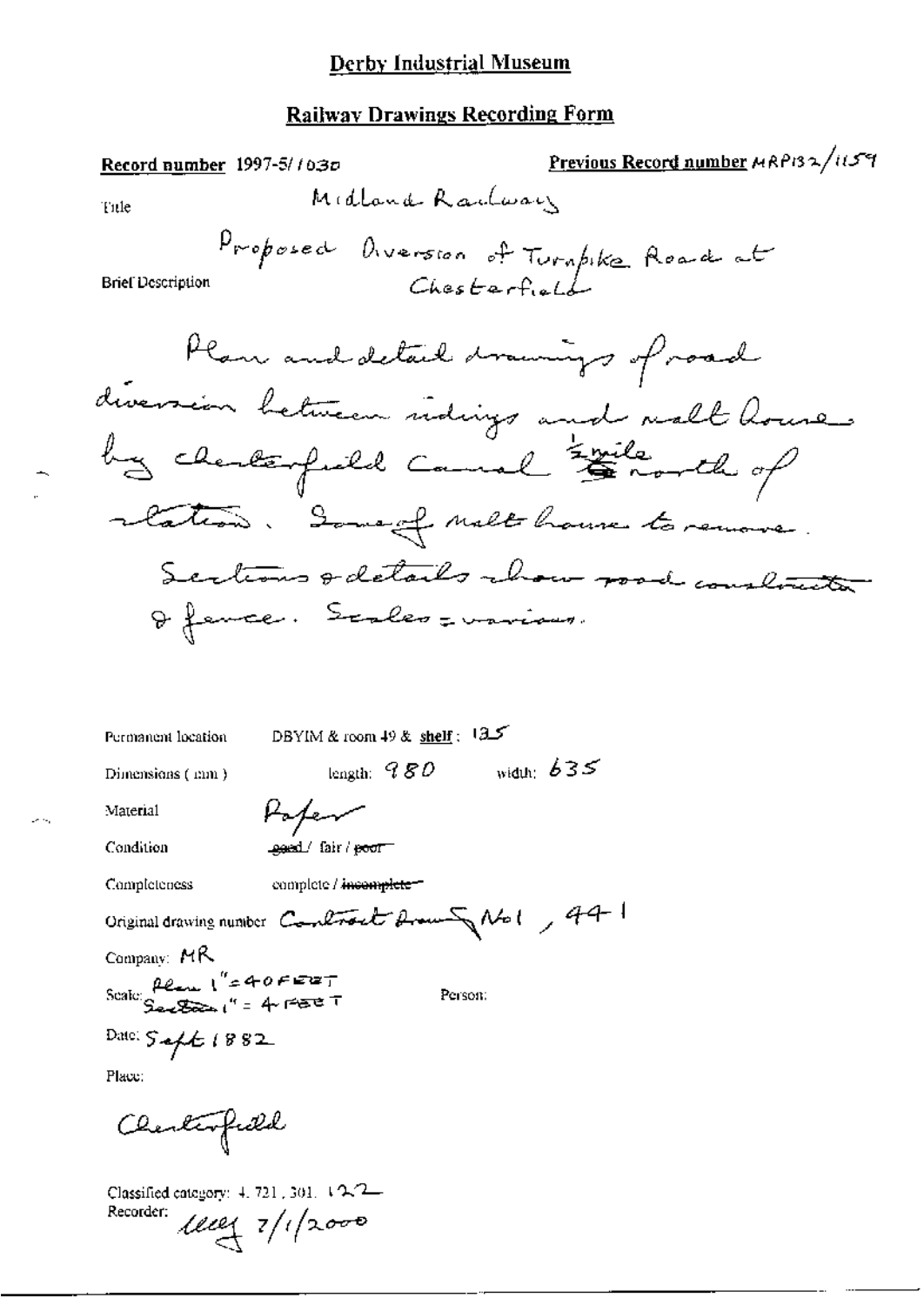### **Railway Drawings Recording Form**

Permanent location

DBYIM & room  $49$  & shelf:  $139$ 

Dimensions (mm)

length:  $790$ 

width:  $505$ 

 $412$ 

Material

 $\sim$ 

Poper

good / fair / poor

Condition

Completeness

complete / incomplete

Original drawing number  $\sqrt{3}$ 

Company:  $MR$ 

Scale:  $1'' = 50F$ EET

Person:

Date:

Place:

Charlesfeeld

Classified category: 4, 721, 301, 12-2- $\ell\ell\ell_{1}$  3/3/2000 Recorder: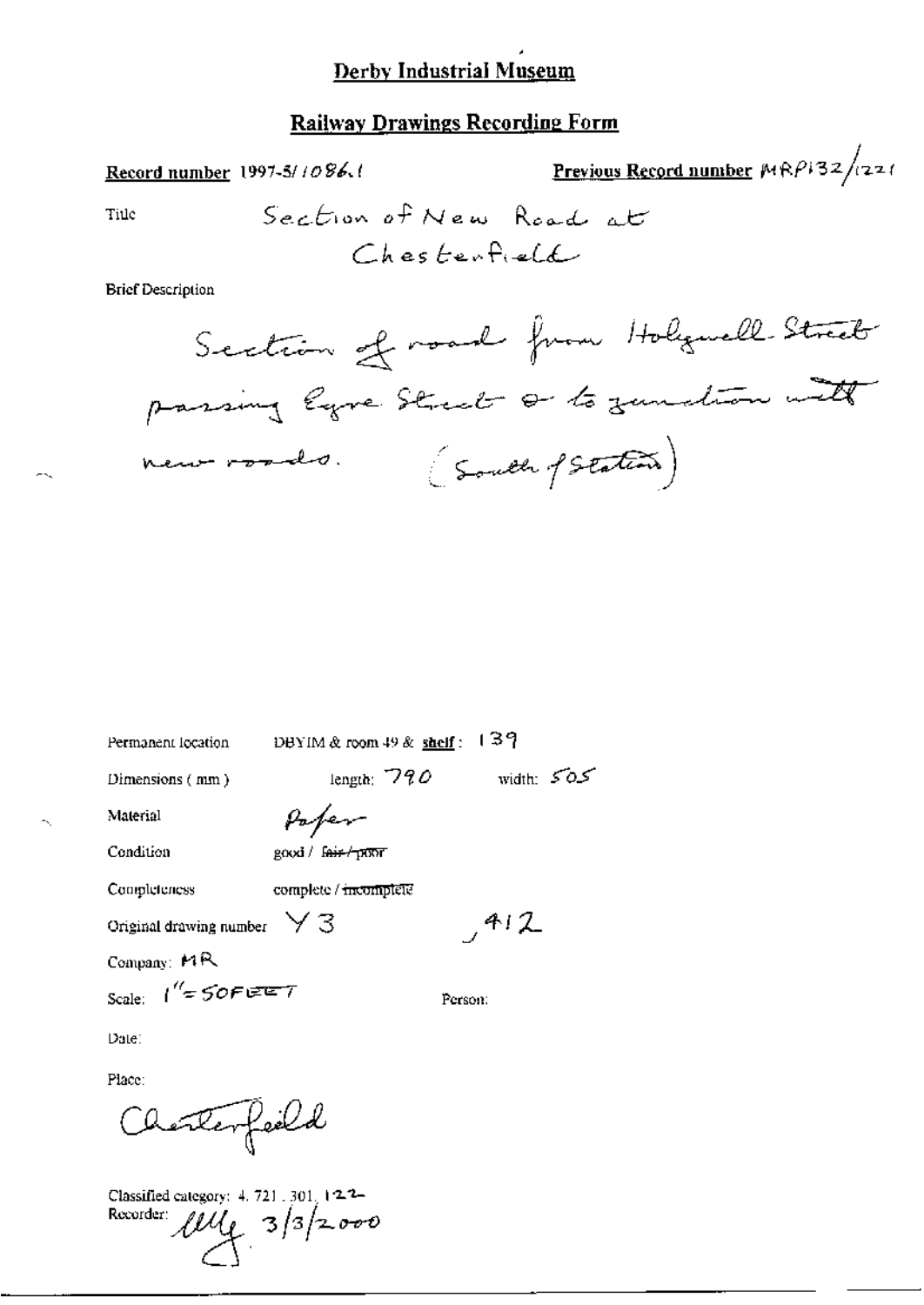### **Railway Drawings Recording Form**

Record number 1997-5/1086.2. Previous Record number 
$$
MRPI32/(22)
$$
  
The  $ChesLerfrac{d}{dt}$ 

Title

**Brief Description** 



Permanent location

DBYIM & room 49 & shelf:  $137$ 

width:  $505$ 

Dimensions (mm)

length:  $930$ Franky flie

Condition

Material

good / *fair* / peer-

Completeness

complete Lineomplete

Original drawing number

Company: M A

Person:  $\hat{p} \in \mathcal{M}^{\mathbb{Z}}\mathcal{O}$ Scale:  $1^k = 40$ feet Date:  $3-21,1874$ 

Place:

Charlesfield

Classified category, 4, 721, 301, 1224 leel 3/3/2000 Recorder: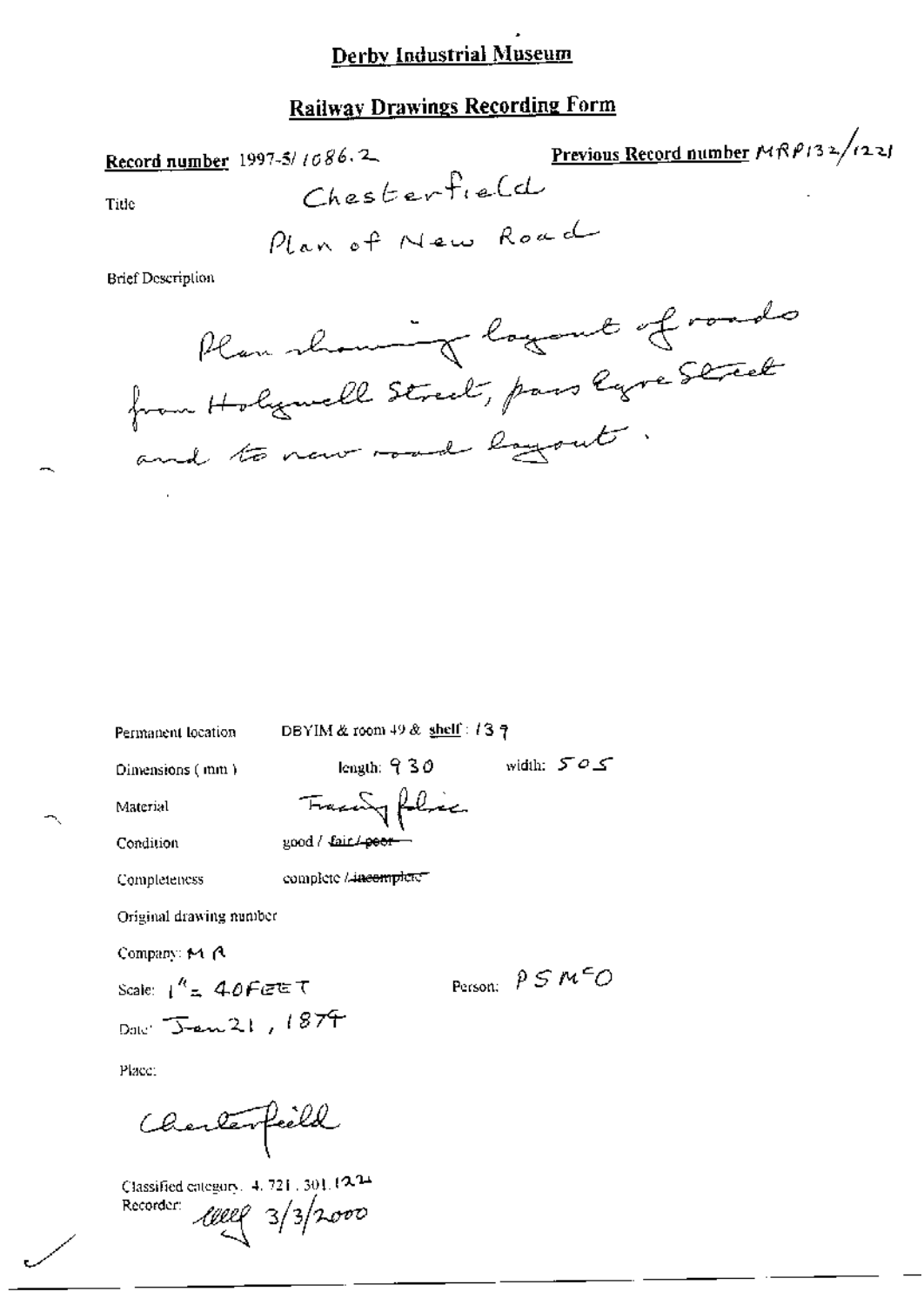Previous Record number MRP132/21 Record number 1997-5/11 53 BRIDGE FOR ROAD FROM CHESTERFIELD TO Title MANSFIELD<br>CONTRACT, C. (Chester field) **Brief Description** Elevations orections of two track shew bridge over road. Coloured.

| Permanent location            |                       | DBYIM & room $\overset{q\bar{q}}{\bullet}$ & shelf: Unit 52 Arawer 1 |
|-------------------------------|-----------------------|----------------------------------------------------------------------|
| Dimensions (mm)               | length: $310$         | width: 755                                                           |
| Material                      | Paper, mounted.       |                                                                      |
| Condition                     | good / fair / poor    |                                                                      |
| Completeness                  | complete / incomplete |                                                                      |
| Original drawing number No 12 |                       |                                                                      |
| Company: WMR                  |                       |                                                                      |
| Scale: $\lambda'' = 4.5555$   |                       | Person:                                                              |
| Date:                         |                       |                                                                      |
|                               |                       |                                                                      |

Place:

Charlesfield

Classified category: 4, 721, 301, 17-2-Recorder: 100g 8/12/2000

 $\mathbf{r}^{(i)}$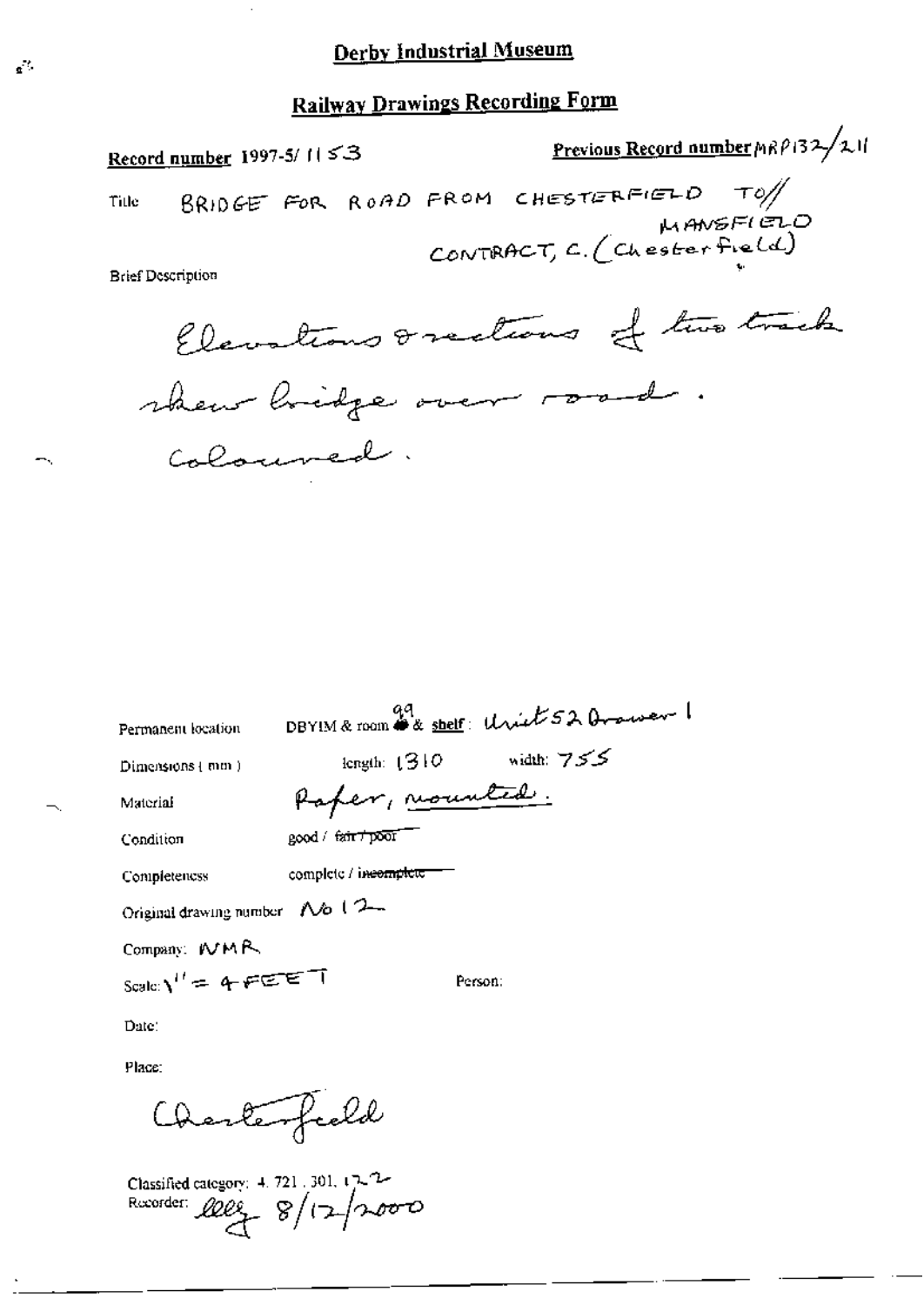### **Railway Drawings Recording Form**

Record number 1997-5/1152

Previous Record number MRP 132/1126 CONTRACTC. (Chesterfield)

Title

UNDER RAILWAY

FOOT BRIDGE

**Brief Description** 

Elevations orections of foot passage through two track embandment.

Coloured

DBYIM&room @ & shelf: Unit 52 Grower ! Permanent location length:  $955$  width:  $640$ Dimensions (mm) Paper, mountain Material good / fair / poor. Condition complete / incomplete Completeness Original drawing number  $\mathcal{N}^c$  9. Company: MMR Scale:  $1^{11}$  = 4 F ere T Person. Date: Place:

Charlespeald

Classified category:  $4.721$ . 301.  $\sqrt{2}$ Recorder Leely 8/12/2000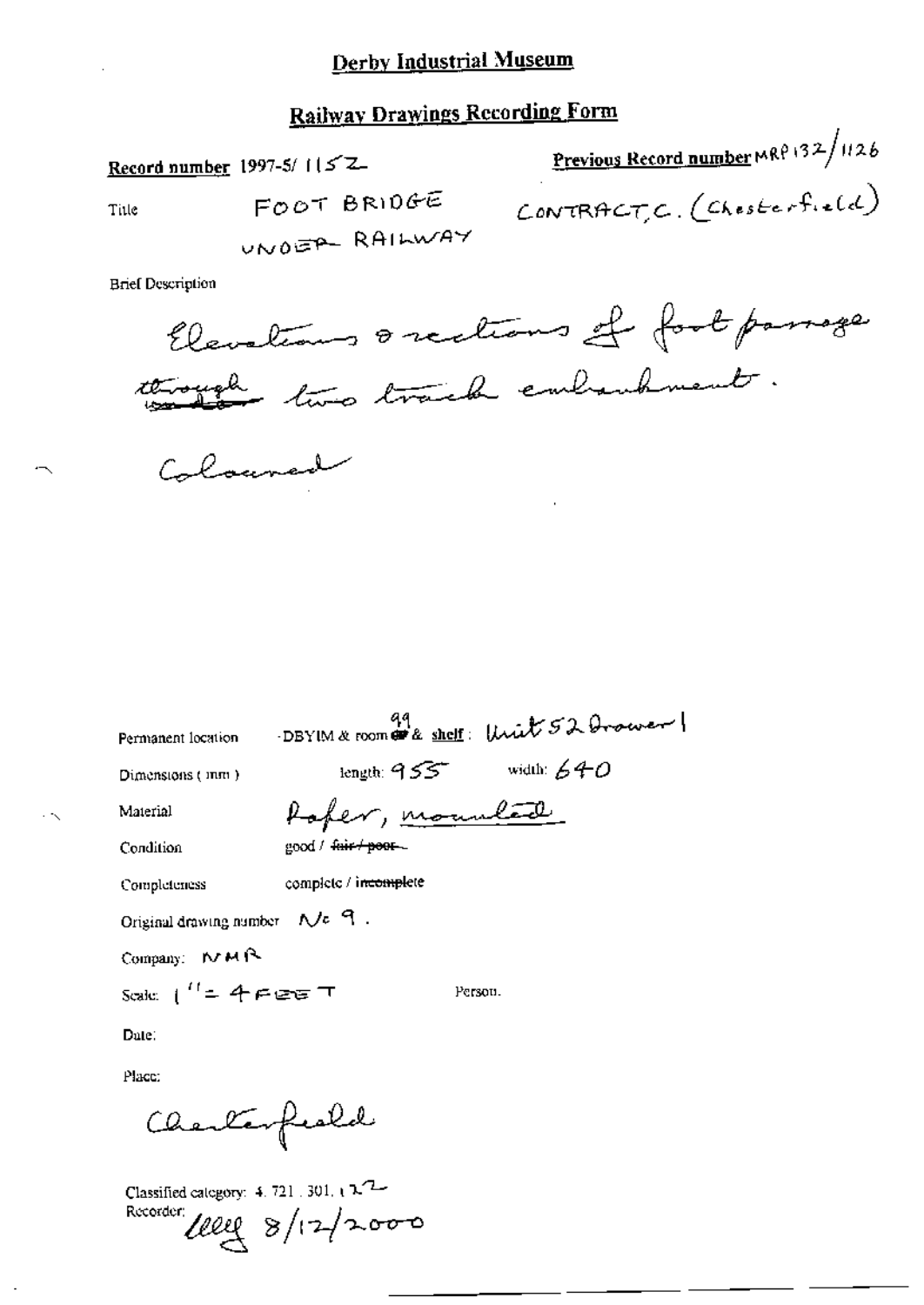Record number 1997-5/ $||S||$ 

Previous Record number MRP132/209

Tide

CONTRACT,  $c.$  (chasterfield)

**Brief Description** 

Elevations orections of two track bridge over accupation road. Coloured

| Permanent location                                          | DBYIM & room $\frac{qq}{2k}$ shelf: Unit 52 $\theta$ -ewer! |  |
|-------------------------------------------------------------|-------------------------------------------------------------|--|
| Dimensions $(mn)$                                           | length: $117 \leq$ width: 675                               |  |
| Material                                                    | Paper, mounted                                              |  |
| Condition                                                   | good / la <del>ir / pour</del>                              |  |
| Completeness                                                | complete / incomplete-                                      |  |
| Original drawing number $N_0$ $\mathcal{C}$                 |                                                             |  |
| Company: $N M M$                                            |                                                             |  |
| Scale: $1^{\prime\prime} = 5$ $\in$ $\in$ $\in$ $\in$ $\in$ | Person: I                                                   |  |
| Date:                                                       |                                                             |  |
| Place:                                                      |                                                             |  |
|                                                             | eterfield                                                   |  |

Classified category: 4, 721 : 301: 122 Recorder:  $t$ lles  $g(t)$  $\lambda$ 2000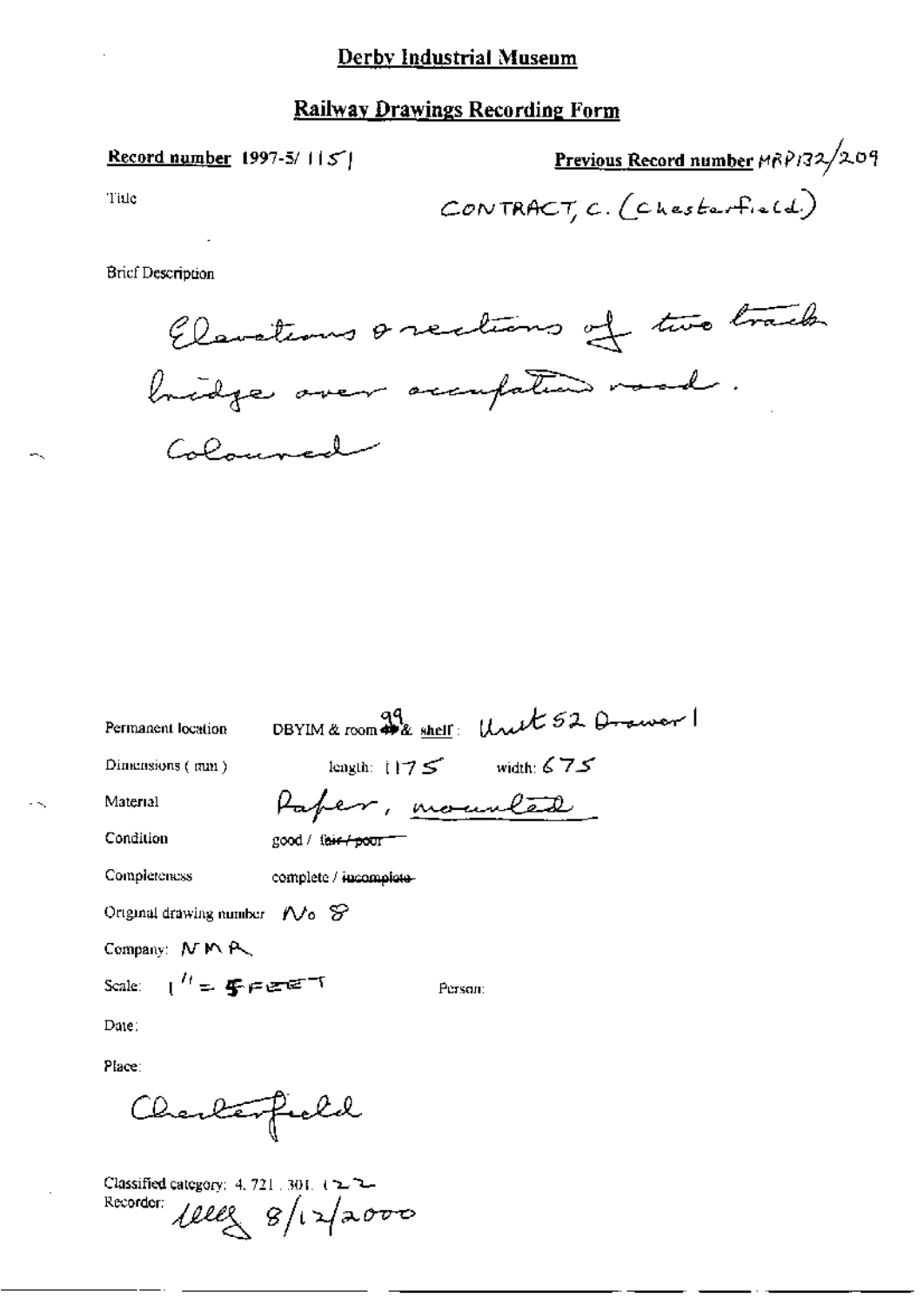Previous Record number  $nRP132/207$ Record number 1997-5/  $\{58$ ROAD FROM CHESTERFIELD TO DUCKMANTON CONTRACT. C. (Chesterfield)

**Brief Description** 

Title

Clevations oscilians of twin track bridge over road. Cart iron girders Coloured.

DBYIM & room  $\bullet$  & shelf:  $l$ wit 52 brawer ! Permanent Iccation length: 1290 width: 730 Dimensions (mm) Material Paper, nounted Condition good / fair / poor Completeness complete / incomplete Original drawing number  $N\phi \times (V$ Company: NMR

Scale:  $1'' = 4$  Fere T

Person:

Date:

Place:

Cherterfield

Classified category: 4-721, 301, 12-2-Recorder:  $12000$  8/12/2000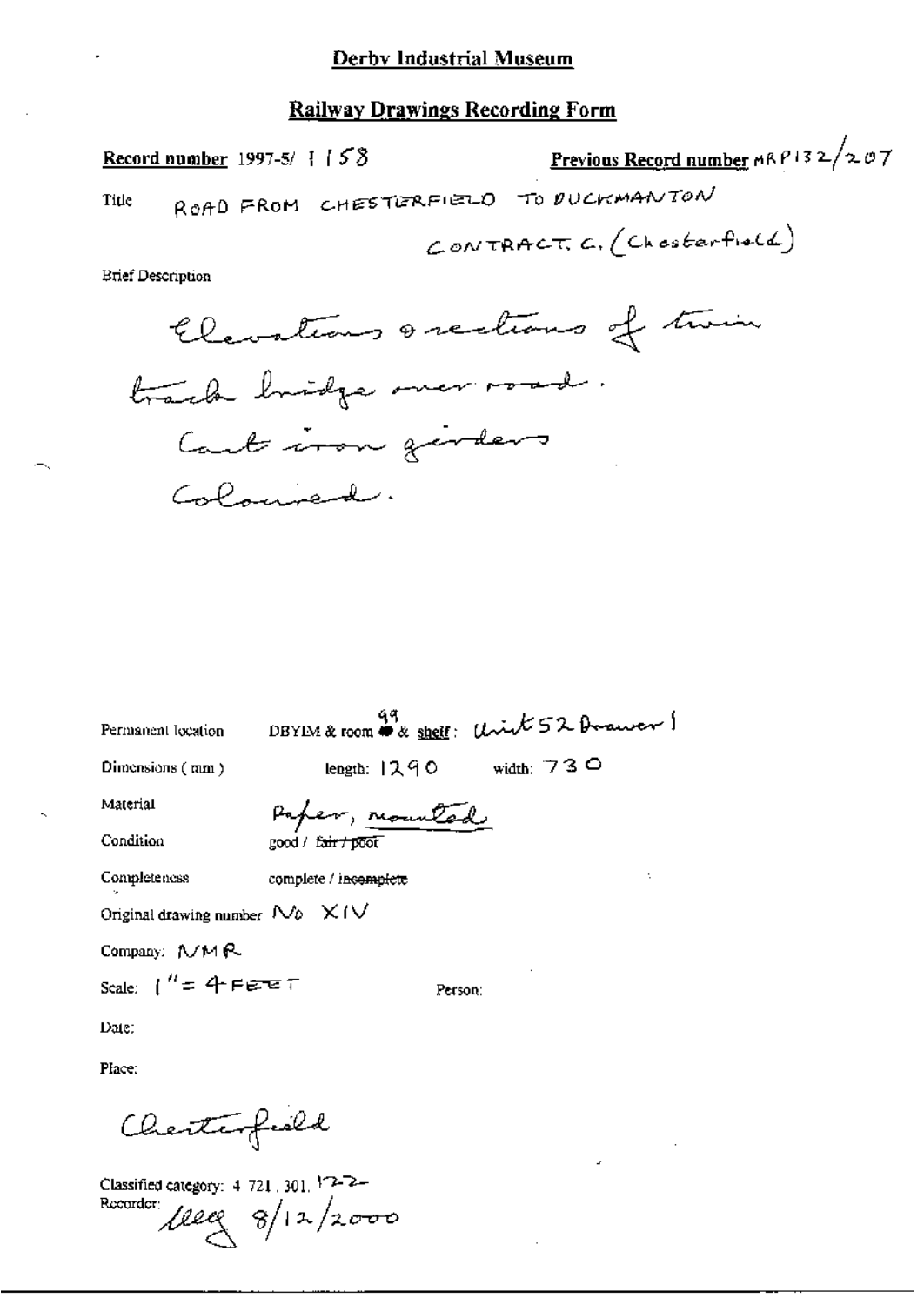#### **Railway Drawings Recording Form**

OCCUPATION BRIDGE

Record number 1997-5/1131.1

Previous Record number +1 AP132/1027

Title

OUER RAILWAY

CONTRACTIC Chesterfield

**Brief Description** 

Elevations & rections of road bridge ever 2 tracks.

Coloured.

Permanent location

DBYIM & room 49 & shelf: 107

Dimensions (mm)

length;  $12.40$  width: 690

كىرد

Person:

Material

Paper

Condition

Completeness

good / fair / poor...

complete / incomplete

Original drawing number  $N_{0}$  7

Company:  $M M R$ 

Scale:  $\mu'' = +$ 

Date:

Place:

Chesterfield

Classified category: 4, 721, 301, 122-Recorder un 10/11/2000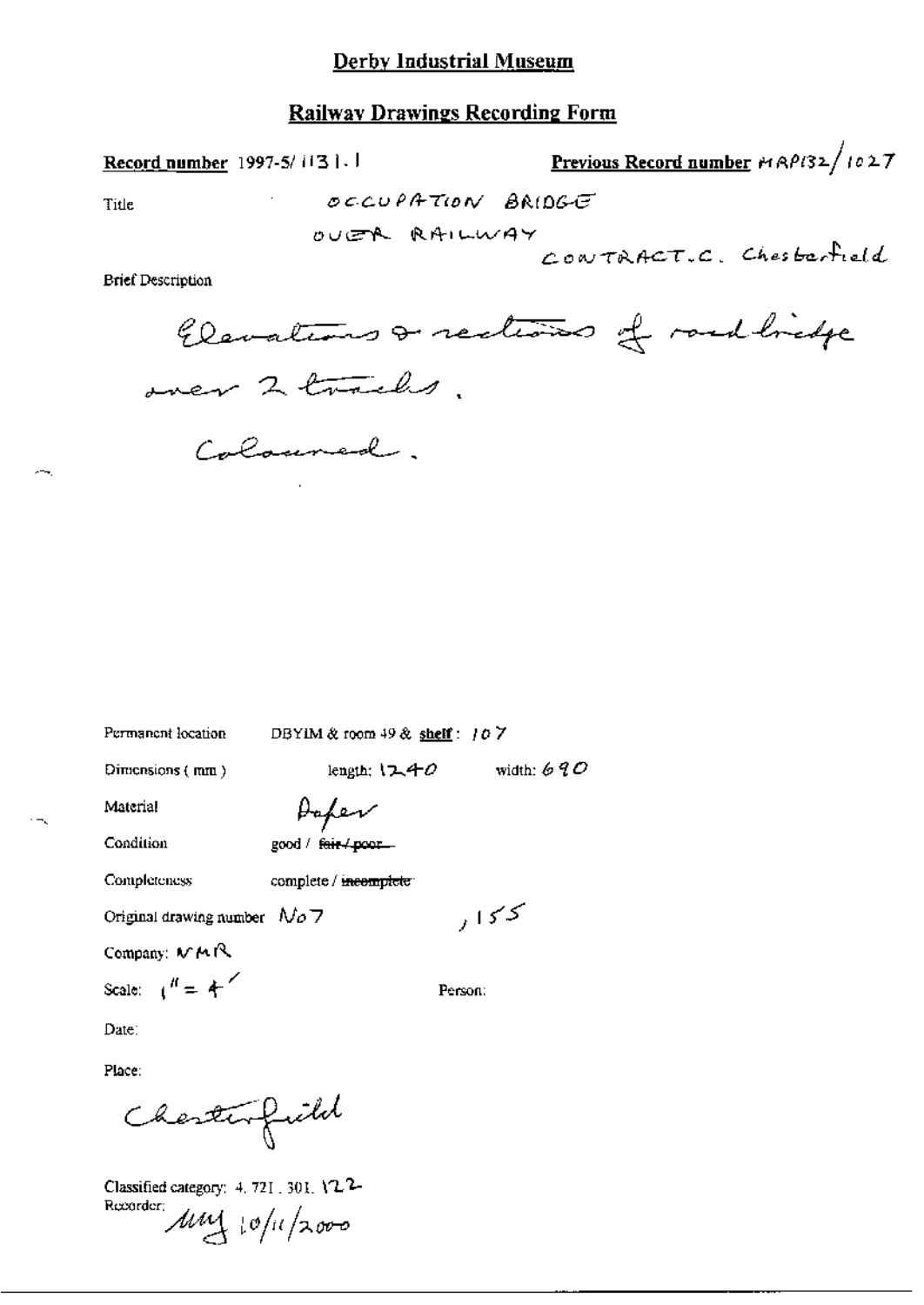#### **Railway Drawings Recording Form**

Record number 1997-5/ $\overbrace{A_1 \sim 2, 2}$  -  $(1, 2, 3)$  Previous Record number  $P \cup 7$   $\overrightarrow{A}$ りせ 色 BRIDGE OVER THE RIVER IPPER Title CONTRACT  $C$  (chesterfield)

**Brief Description** 

Elevations oractions of rail hidge over River Iffer. Colouned.

Turocofies

| Permanent location            | DBYIM & room 49 & shelf: $\frac{1}{2}$ 6 |
|-------------------------------|------------------------------------------|
| Dimensions $(mn)$             | width: $735$<br>length: 1280             |
| Material                      | Papen                                    |
| Condition                     | good / <del>fair / poor –</del>          |
| Completeness                  | complete / i <del>ncomplete =</del>      |
| Original drawing number       | د ا                                      |
| Company MR                    |                                          |
| Scale: $1^{\prime\prime} = 4$ | Person:                                  |
| Date:                         |                                          |
| Place:                        |                                          |
| Charterfield                  |                                          |

Classified category: 4, 721-301, 12-2. Recorder:  $lleqsl$  27/10/2000  $\ddot{\phantom{0}}$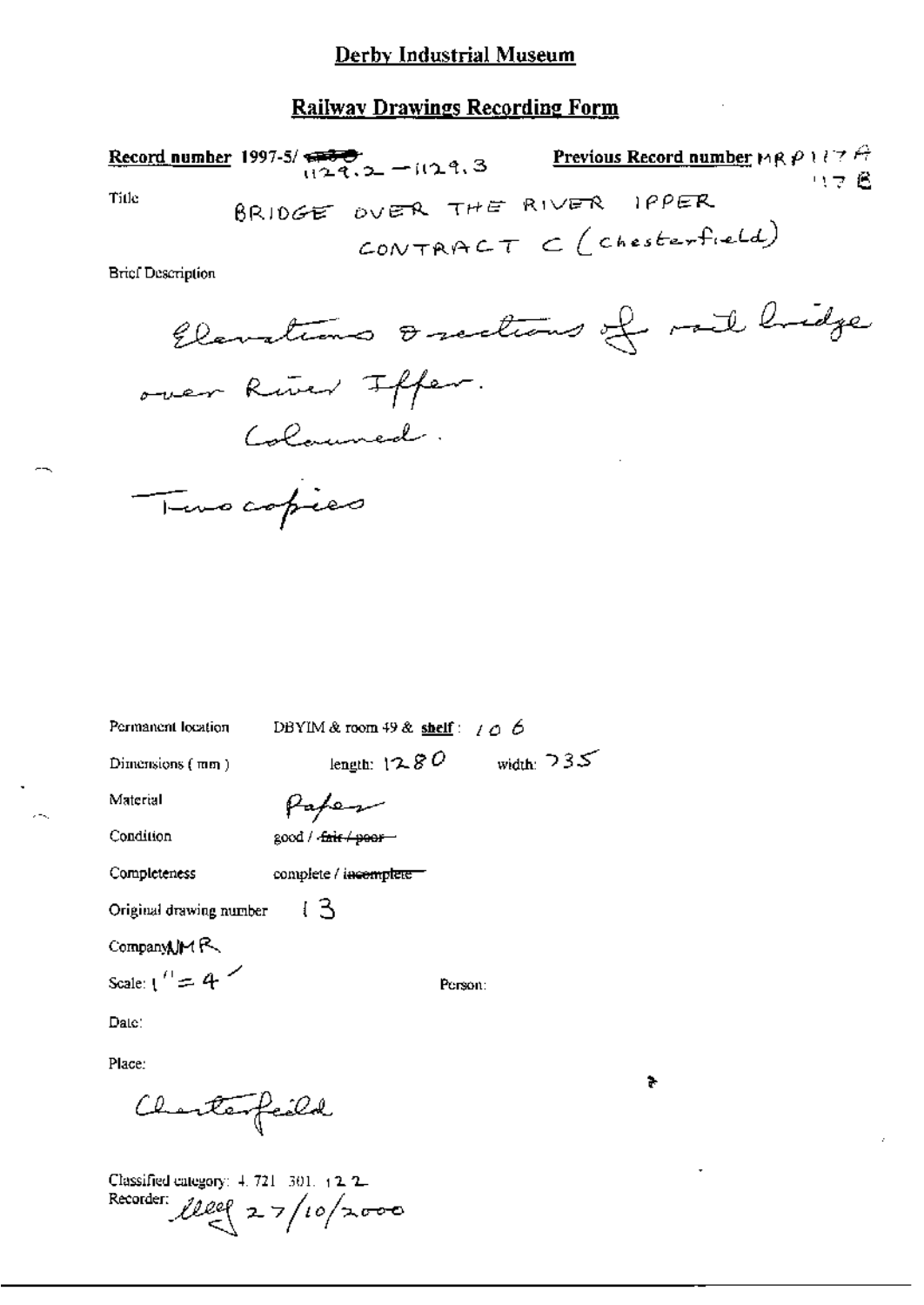Record number 1997-5/112  $9.4$ Previous Record number  $p \otimes p + p$ BRIDGE OVER RIVER ROTHER (FIELD 113) Title CONTRACT  $C(\text{C}h\text{-}s\text{-}f\text{-}t\text{-}d)$ 

**Brief Description** 

Elevations & rections of rail bridge over River Rother.

Paper

Coloured.

Permanent location DBYIM & room 49 & shelf: 10 6

Dimensions (mm)

length:  $12.80$  width:  $720$ 

Material Condition

good / fair+proof

Completeness complete / incomplete

Original drawing number  $11816$ 

Company NM R-

Scale:  $1'' = 4'$ 

Person:

Date:

Place:

Chartenfeeld

Classified category: 4, 721, 301, 1 2, 2-Recorder: 11646 27/10/2000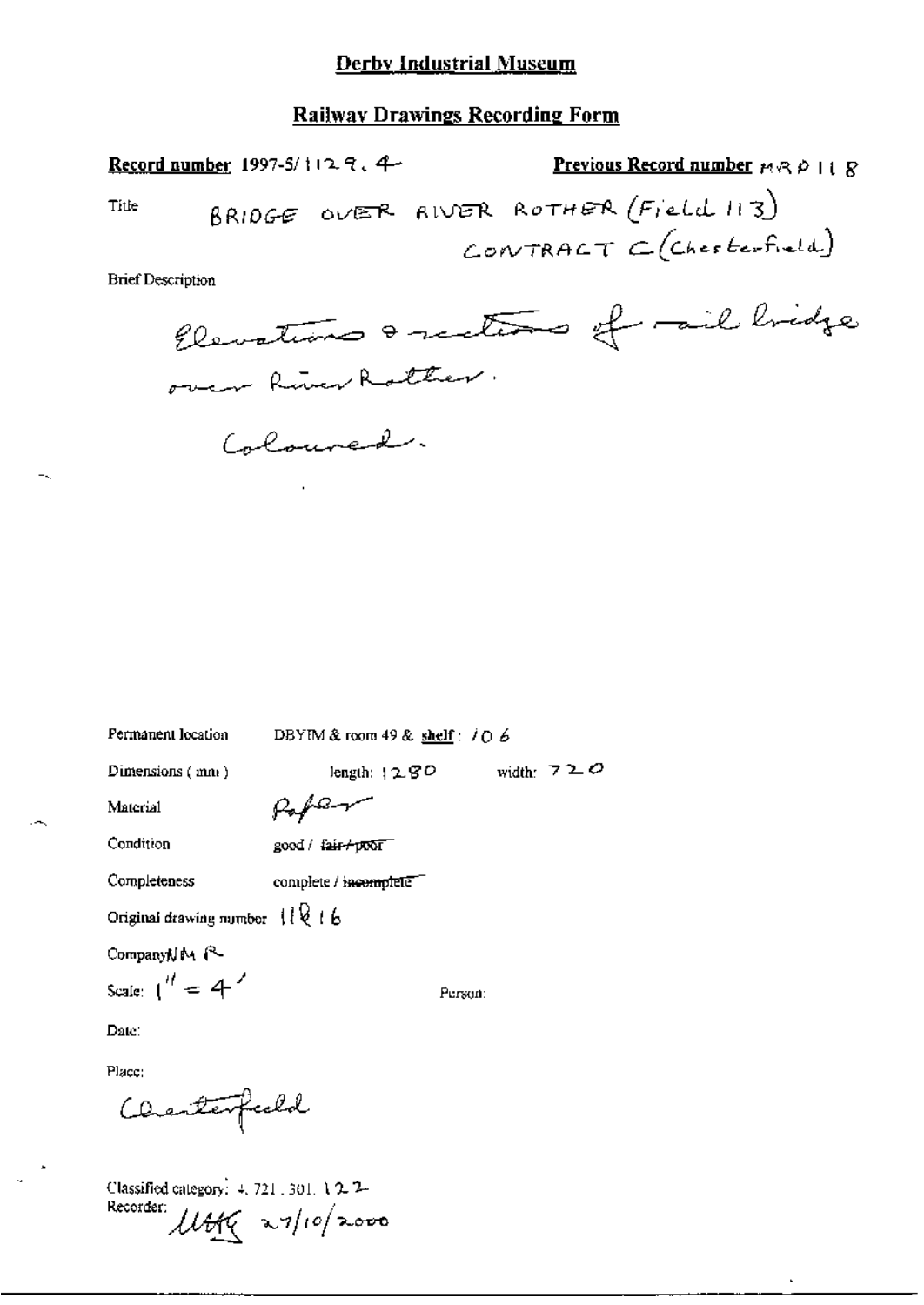| Record number $1997-5/112$                                                                                                                                                                                                                                                      |                                            | <b>Previous Record number</b> |
|---------------------------------------------------------------------------------------------------------------------------------------------------------------------------------------------------------------------------------------------------------------------------------|--------------------------------------------|-------------------------------|
| Tide                                                                                                                                                                                                                                                                            | FOOTBRIDGE<br>OVER RAILWAY                 |                               |
| <b>Brief Description</b>                                                                                                                                                                                                                                                        | CONTRACT $c$ . (Chesterfield)              |                               |
|                                                                                                                                                                                                                                                                                 | Elevations orections of wooden             |                               |
|                                                                                                                                                                                                                                                                                 |                                            |                               |
|                                                                                                                                                                                                                                                                                 |                                            |                               |
|                                                                                                                                                                                                                                                                                 |                                            |                               |
|                                                                                                                                                                                                                                                                                 |                                            |                               |
|                                                                                                                                                                                                                                                                                 |                                            |                               |
| Permanent location                                                                                                                                                                                                                                                              | DBYIM & room 49 & shelf: $106$             |                               |
| Dimensions (mm)                                                                                                                                                                                                                                                                 | length: $1275$ width: 7 05                 |                               |
| Material                                                                                                                                                                                                                                                                        | Inhem                                      |                               |
| Condition                                                                                                                                                                                                                                                                       | emad fair / peer                           |                               |
| Completeness                                                                                                                                                                                                                                                                    |                                            |                               |
| Original drawing number $N_o$ (O                                                                                                                                                                                                                                                | complete / incomplete $\overline{c}$ . 295 |                               |
| Company NM P                                                                                                                                                                                                                                                                    |                                            |                               |
| Scale: $\frac{1}{1}$ $\frac{1}{1}$ $\neq$ $\neq$ $\neq$ $\neq$ $\neq$ $\neq$ $\neq$ $\neq$ $\neq$ $\neq$ $\neq$ $\neq$ $\neq$ $\neq$ $\neq$ $\neq$ $\neq$ $\neq$ $\neq$ $\neq$ $\neq$ $\neq$ $\neq$ $\neq$ $\neq$ $\neq$ $\neq$ $\neq$ $\neq$ $\neq$ $\neq$ $\neq$ $\$<br>Date: | Person:                                    |                               |

Place:

 $\mathcal{A} = \mathcal{A}$ 

 $\overline{\phantom{a}}$ 

Charlespield

Classified category: 4.721.301.122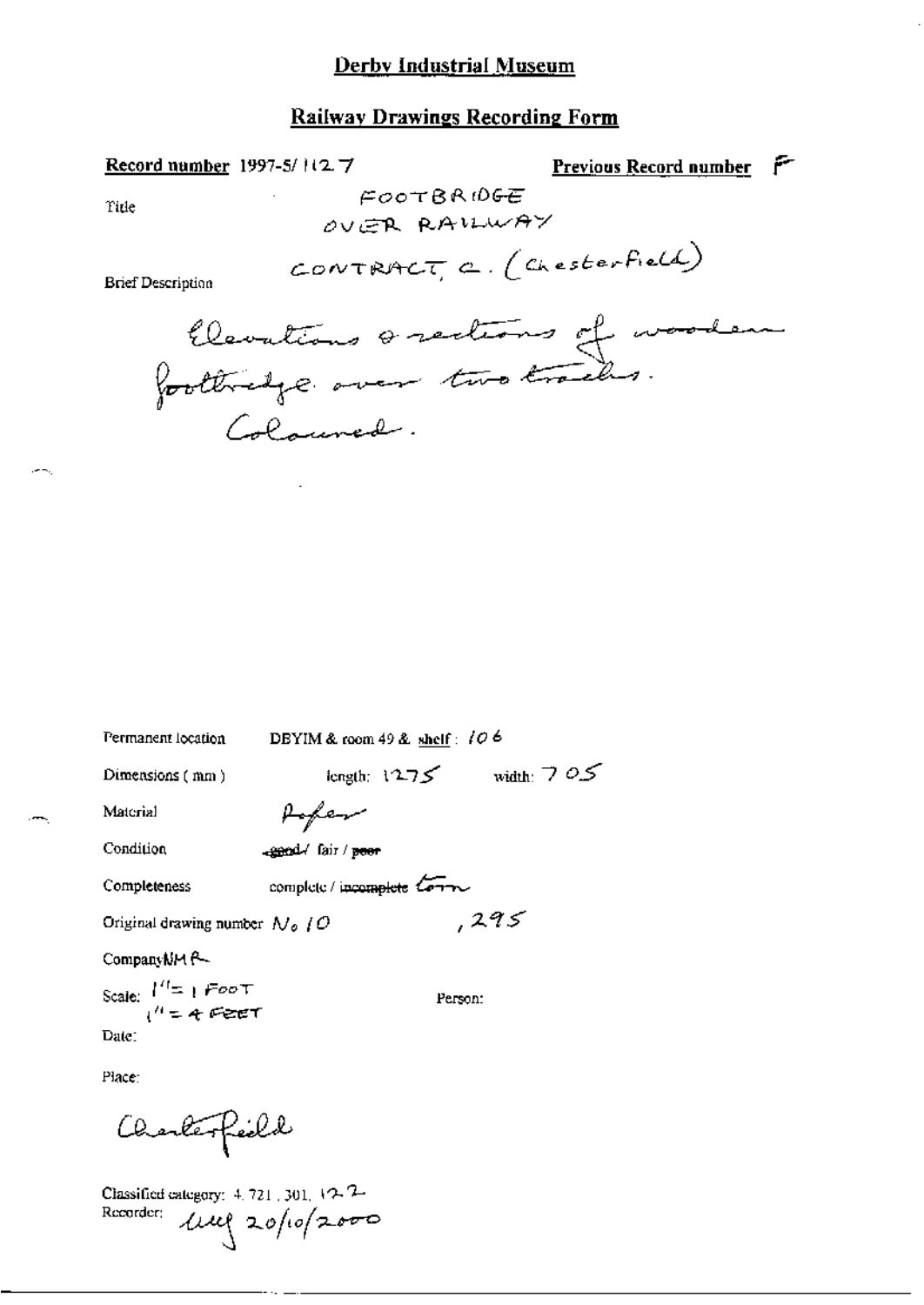#### **Railway Drawings Recording Form**

Record number 1997-5/1(2)

Previous Record number MRP132/1127

Title

CONTRACT. C. (Charlespield)

**Brief Description** 

Permanent location

Plans of wheat contraction under two trades Colouved.

length:  $990$  width:  $630$ Dimensions (mm) Poper Material genter fair/poor leave Condition Completeness complete / incomplete\* Original drawing number  $N=9$ 429 Company $M \wedge R$ Scale:  $1'' = 4$  FEET Person:

DBYIM & room 49 & shelf :  $106$ 

Date:

Place:

Ourterfield

Classified category: 4, 721, 301, 17-7-Recorder:  $\mu$  $\mu$  20/10/2000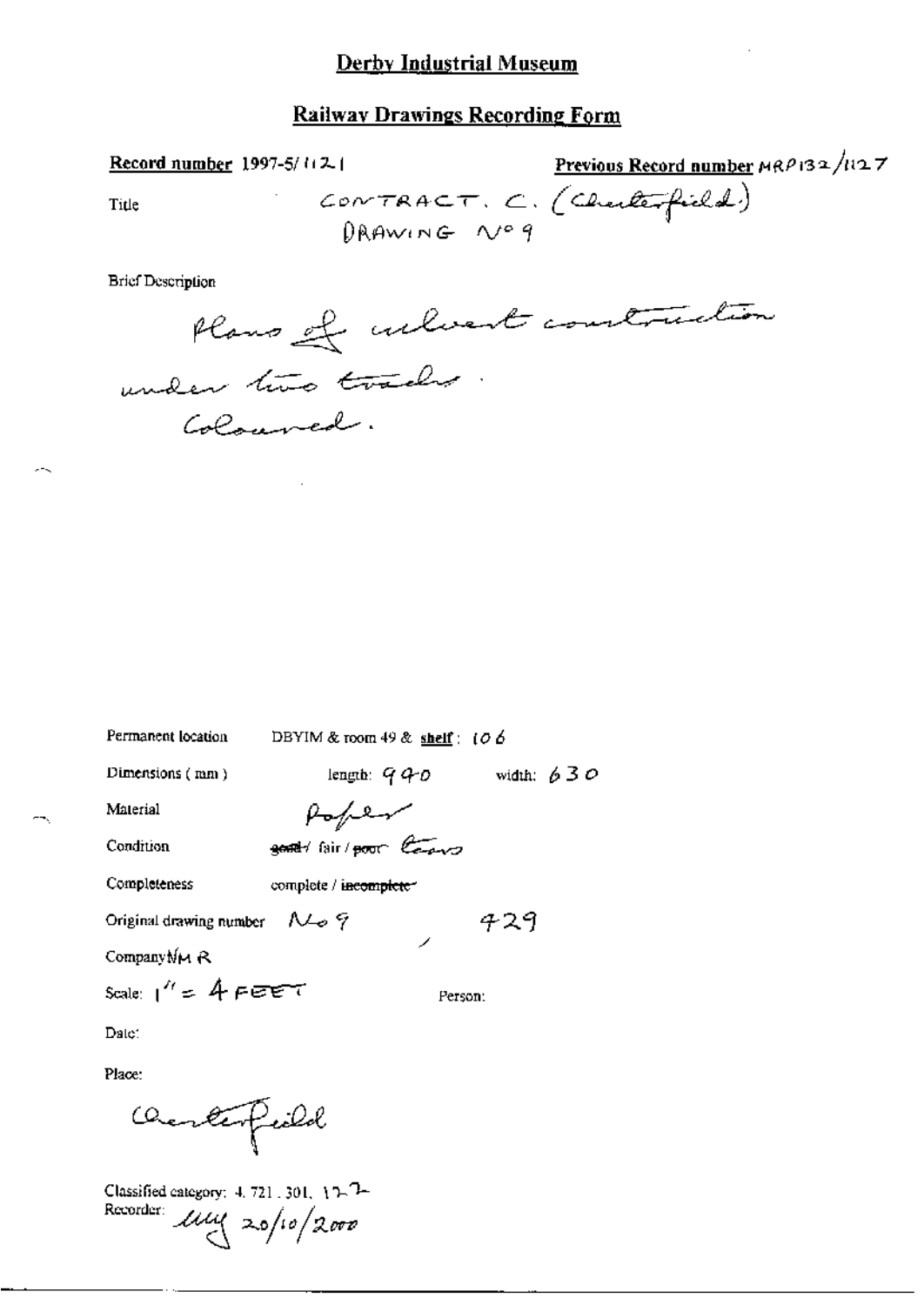Record number 1971-384/646

CATTELL Previous Record number  $1095$ 

Title

**Brief Description** 

6"O. Shap.<br>Route water supply

Permanent location

 $33$ <br>DBYIM & room  $49$  & shelf:

Linen

width:

Person:

Dimensions (mm)

Material

Condition

good / fair / poor

length:

Completeness

complete / incomplete

Original drawing number

Company:

 $6'' = l$ mile Scale:

 $1905$ Date:

Place:



Classified category: 4. 721. 301. 122 Recorder:

MISSING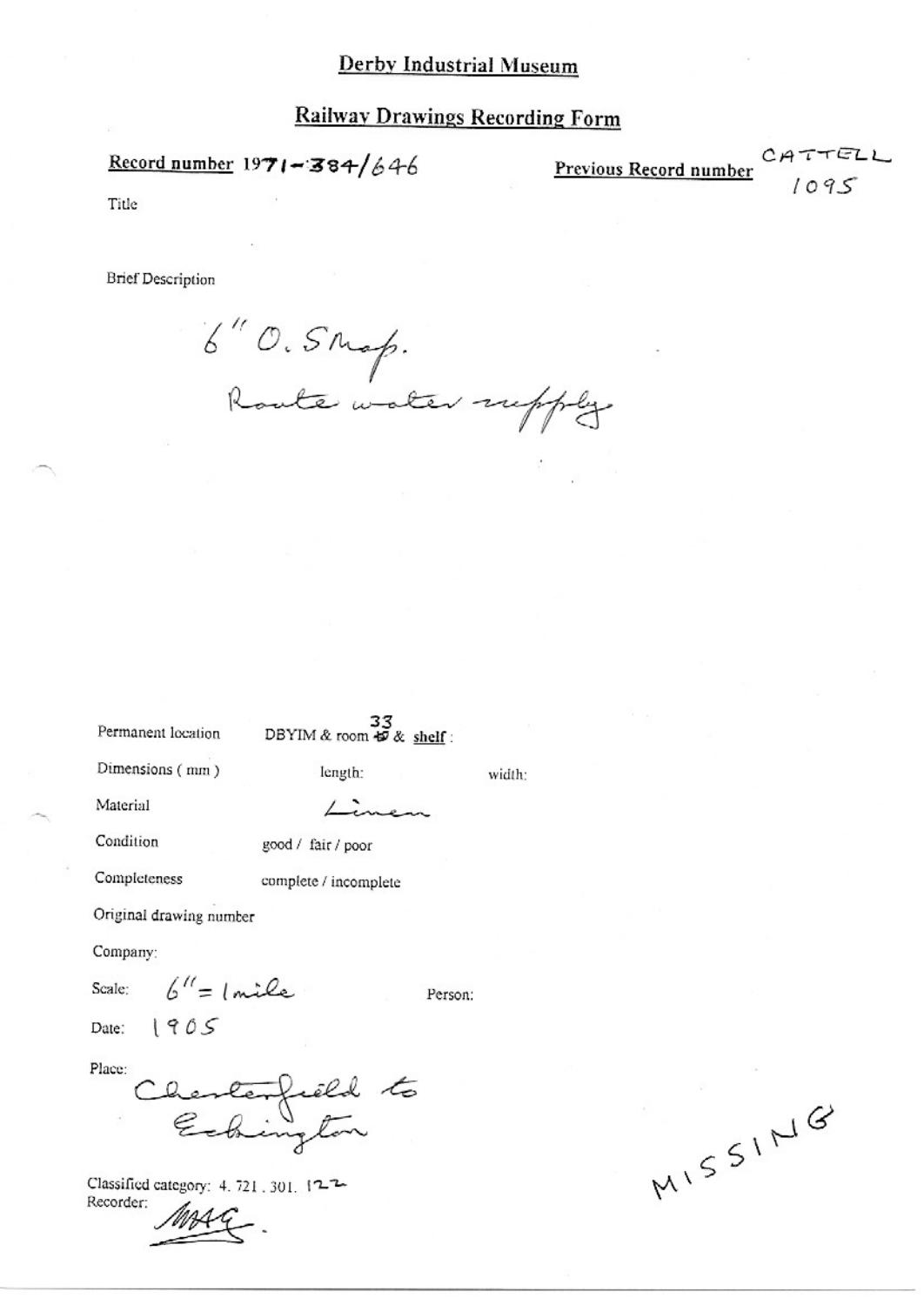#### **Railway Drawings Recording Form**

Record number 1997-5/ 287

Previous Record number  $\nu_1 \beta \rho_1 \beta_2 / \beta_2$  | Midland Raulway

Title

**Brief Description** 

· Flan rhowing professed extra tracks, LC alterations, now buildings from MR Bridge 8 (Shuffield/autofield mate) to dunston or Barlow North and South functions.

Permanent location DBYIM & room 49 & shelf :  $70$ Dimensions (mm) length:  $3160$  width: 425 Material Tracing fabric Condition good /  $f<sub>air</sub>+p<sub>eq</sub>$ Completeness complete / incomplete-358 Original drawing number Company:  $\mathfrak{g} \cap \mathsf{R}$ Scale:  $1'' = 40$  Ferr Person: Date: Place: Sheephridge Brouch Line

Classified category: 4.721.301. 2 148A, 122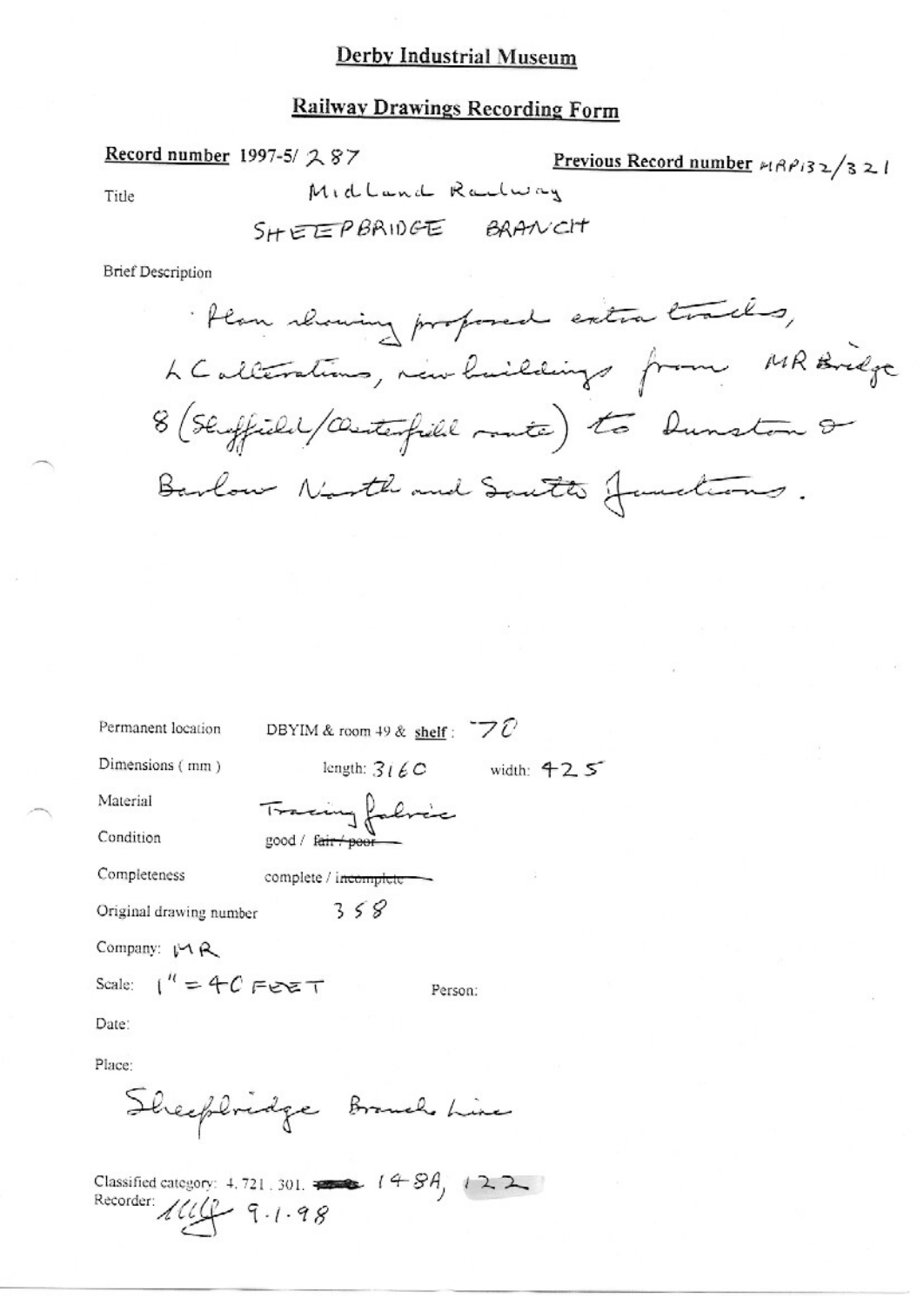### Railway Drawings Recording Form

|                                                                          | <u>Record number</u> 19 <b>フィーヌモイ/</b> 3 85 1       | Previous Record number 1269 | こみててせんし |
|--------------------------------------------------------------------------|-----------------------------------------------------|-----------------------------|---------|
| Title                                                                    | WHITTINGTON                                         |                             |         |
|                                                                          | Land to be purchased from T.W. Ward                 |                             |         |
|                                                                          | Brief Description Country of Devly.                 |                             |         |
|                                                                          | Parish of Whittington, Parish of Stovaley,          |                             |         |
|                                                                          | Township of Whittington. Towarhip of Staveley.      |                             |         |
|                                                                          |                                                     |                             |         |
|                                                                          | Paral of Charles field.<br>Township of Brining Cour |                             |         |
|                                                                          | Hart of Benky-Leedsroake rhowing tradhs,            |                             |         |
|                                                                          | buildings, roads, hidges, watercourses of           |                             |         |
|                                                                          | baundares. Areas of land each rede of tracks        |                             |         |
| rhaded pink.                                                             |                                                     |                             |         |
|                                                                          | Landowners; Henry & Henry John Discon               |                             |         |
|                                                                          | BB Regge Burnell. Todn Haywood. Duke of Revenshire. |                             |         |
|                                                                          | Whittinghom board Board. Henry Aldam Fowler.        |                             |         |
| Permanent location                                                       | DBYIM & room 49 & shelf . 115                       |                             |         |
| Dimensions (mm)                                                          | length: 830                                         | width: $535$                |         |
| Material                                                                 | Roper, their                                        |                             |         |
| Condition                                                                | <del>.good / "</del> fair / poo <del>r"</del> .     |                             |         |
| Completeness                                                             | complete / incomplete                               |                             |         |
|                                                                          | Original drawing number $SHEE$ $T$ 36               |                             |         |
| Company:                                                                 |                                                     |                             |         |
| Scale: $\int_0^h = 2 \cosh \mu s$                                        | Person:                                             |                             |         |
| Date: 235eft 1907                                                        |                                                     |                             |         |
| Place:                                                                   |                                                     | $264MP - 27MP$              |         |
| Whittington                                                              |                                                     |                             |         |
|                                                                          |                                                     |                             |         |
| Classified category: 4, 721, 301, $\uparrow$ 2.7.<br><b>Discoversion</b> |                                                     |                             |         |

Recorder  $\mu$  9/8/2002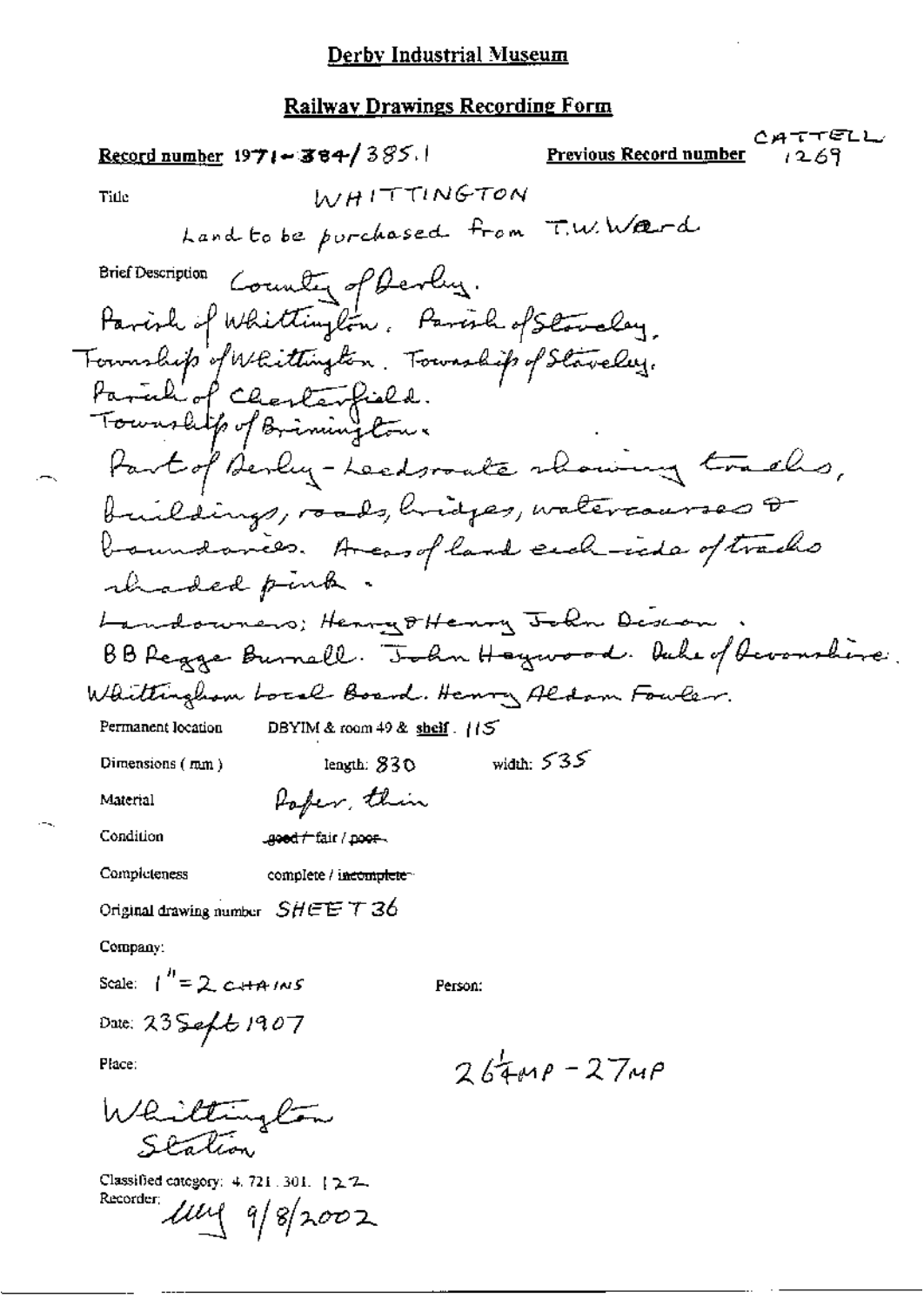Record number  $1971 - 384/385.2$ 

CATTELL **Previous Record number** 

Tide

MIOLAND RAILWAY SESSION 1909 PLAN OF ADDITIONAL LANDS AT WHITTINGTON

**Brief Description** 

County of Derby. Parcil of Whittington. Part of Revery-Loads rante traced from 2 corons plan showing new MR boundaries avound purchased land.

Permanent location

DBYIM & room 49 & shelf:  $\ell/\mathcal{S}$ 

Dimensions (mm)

length:  $770$  width:  $520$ macing paper

Condition

Material

Completeness

complete / incomplete

good / fair / noos-

Original drawing number

Company:

Scale: 
$$
1^{h} = 2cH4/m3
$$

Date:  $N_{\text{max}}$ 1908

Place:

Whittington Scation

Classified category: 4, 721, 301, 122 Recorder:  $1110$  9/8/2002

Person: WBWoodthington